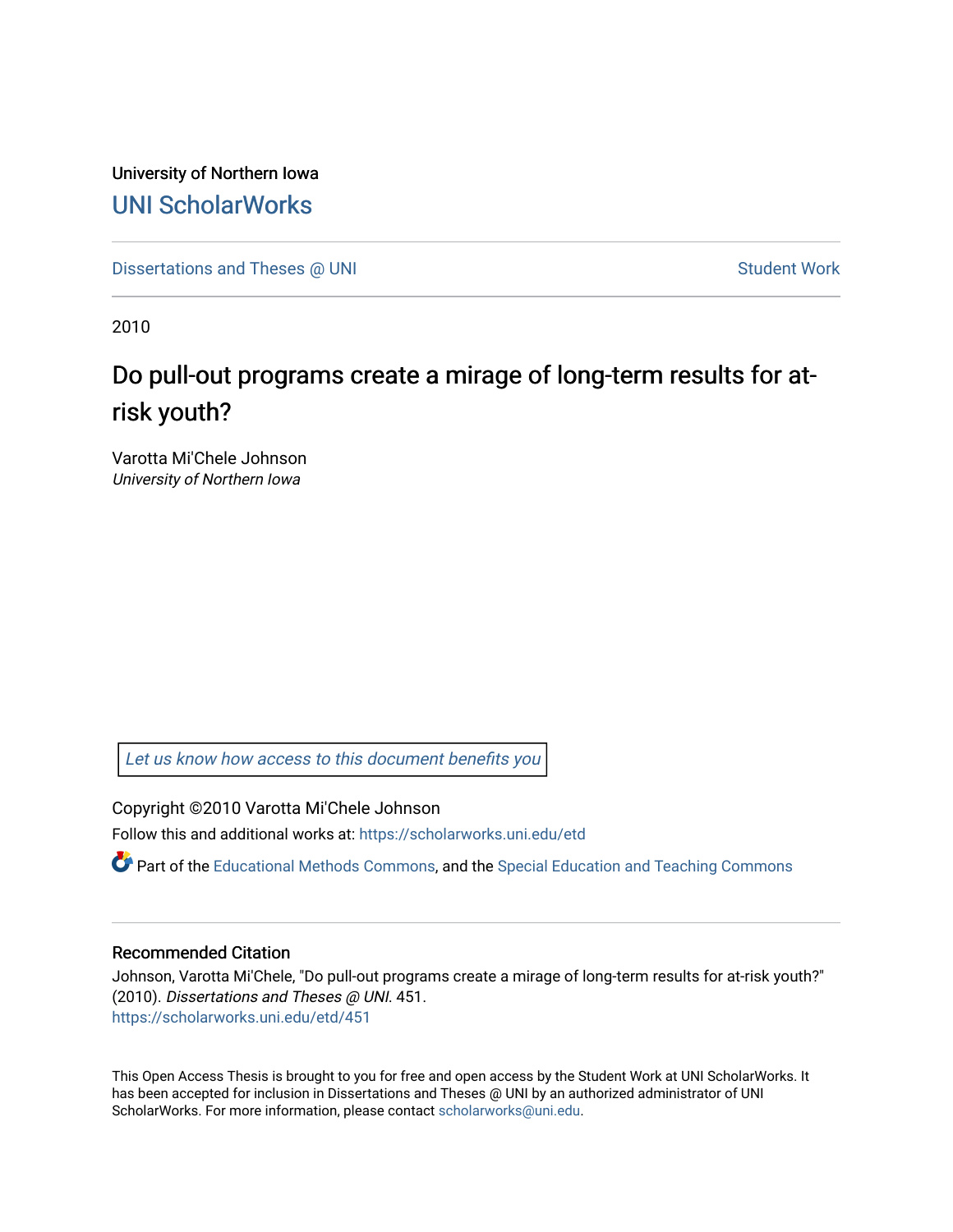# DO PULL-OUT PROGRAMS CREATE A MIRAGE OF LONG-TERM RESULTS

FOR AT-RISK YOUTH?

An Abstract of a Thesis

Submitted

in Partial Fulfillment

of the Requirements for the Degree

Educational Specialist

Varotta Mi'Chele Johnson

University of Northern Iowa

July2010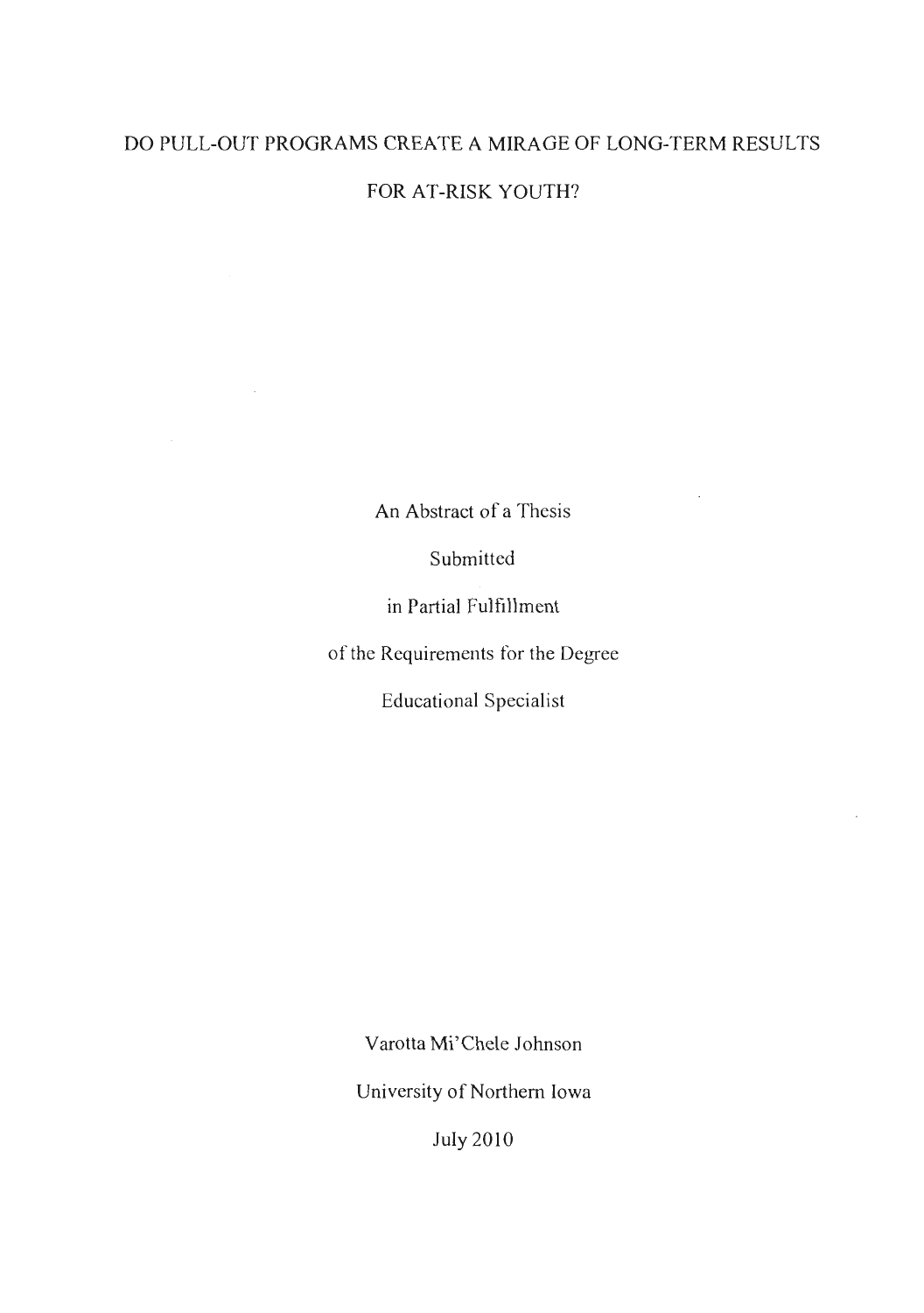### ABSTRACT

Educators and researchers cannot afford to ignore the achievement gap between at-risk students and their counterparts. The review examines educational practices for this targeted population. Historically, educational experts have supported the belief that teaching in isolated settings is one of the most effective practices for improving student achievement. Smaller class sizes are proposed as reform methods to substantially impact student performance (Odden, 1990). However, class size reduction must be coupled with research-based instructional strategies proven to further academic development. Traditionally, at-risk students receive instruction through pull-out interventions. A pullout program in this study shall be defined as the removal of a student at risk of academic failure from the regular classroom to a small self-contained group setting to receive specialized instruction (Haas, 1993). The purpose of this study was to examine the academic and behavioral outcomes for middle school students who were pulled out of the general education setting and taught in a self-contained classroom.

An examination of a pull-out program developed in an urban middle school for students who did not meet state proficiency on the Iowa Test of Basic Skills was conducted in the areas of reading and math. These pull-out classes were created to provide intensive instruction in the content areas of reading, math and language arts. The curriculum focused on basic comprehension, computation, written language and a social skills component to address behavioral concerns.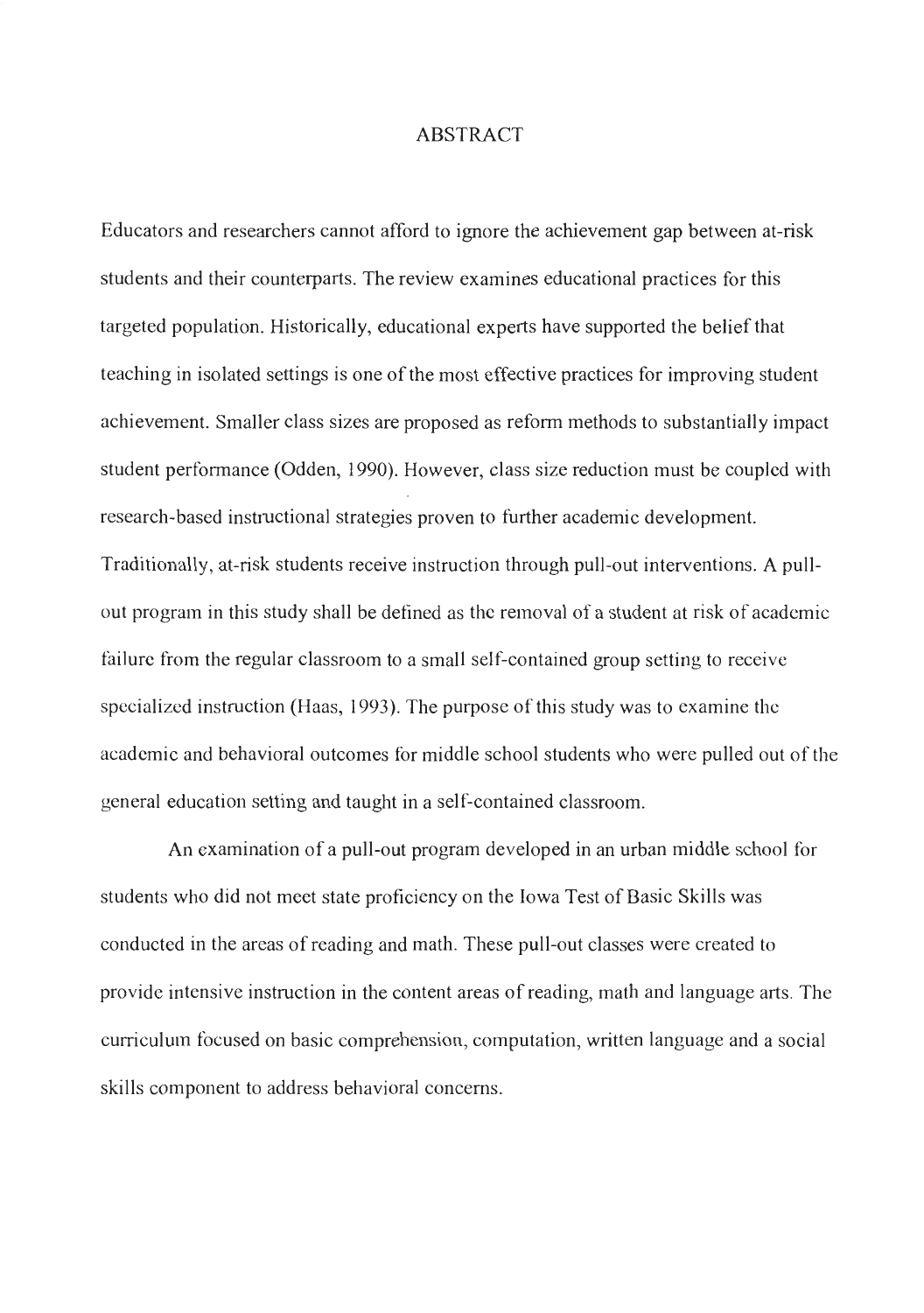Descriptive data show the percentage of students in each of three cohorts who attained changes in reading and math proficiency levels on the ITBS achieved between grade-level administrations. Some students improved in their proficiency category while others declined. Absence and suspension data suggest students in the at-risk program showed little change in behavior between seventh grade and the first semester of eighth grade. Absences and suspensions increased when students reentered general education classrooms.

Educational decision makers should evaluate the effectiveness of self-contained programming for at-risk students. Educators should align individualized needs with instructional practices that benefit all students. Researchers are challenged to conduct indepth assessment of pull-out programs based on long-term outcomes rather than shortterm results.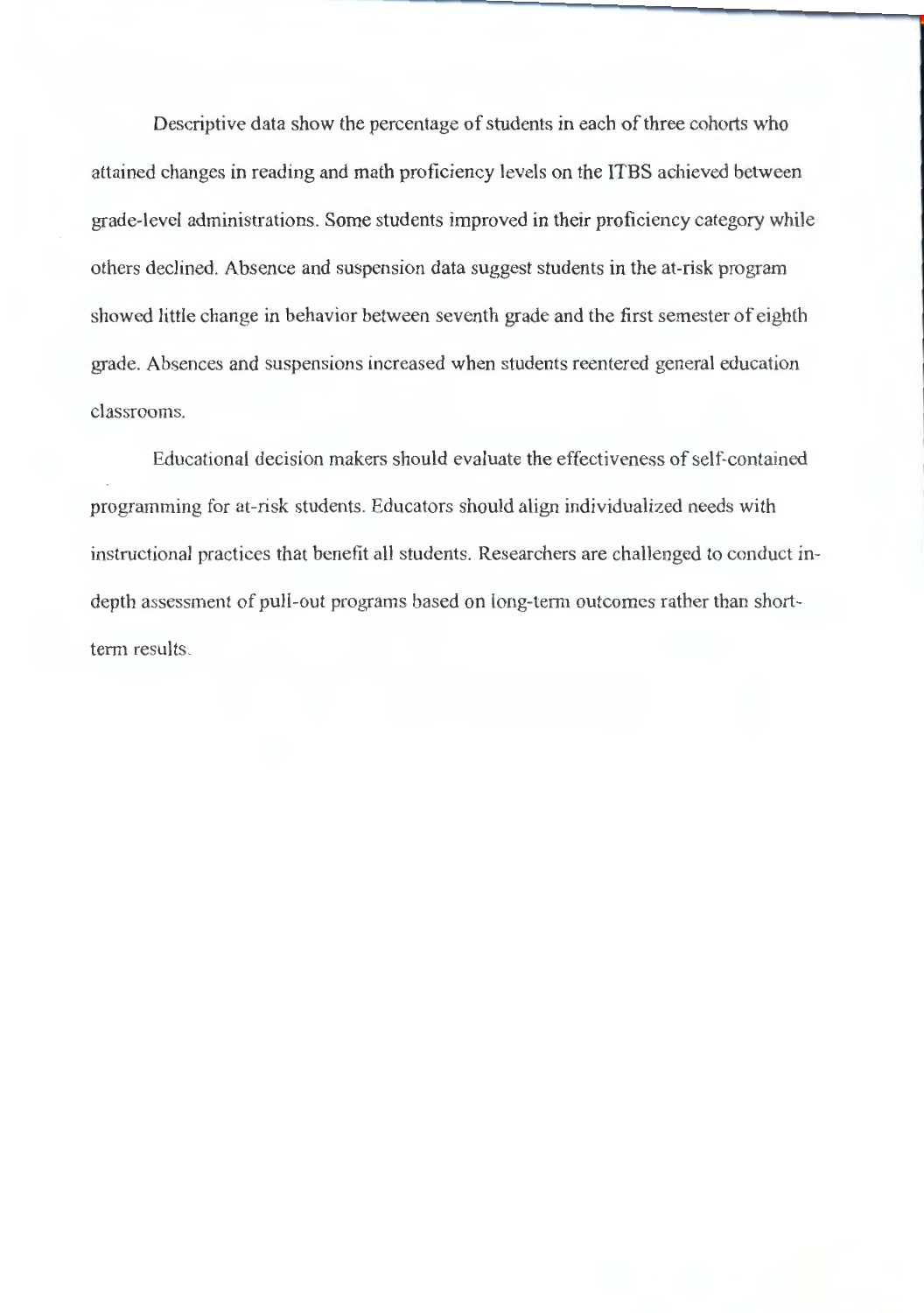# DO PULL-OUT PROGRAMS CREATE A MIRAGE OF LONG-TERM RESULTS

# FOR AT-RISK YOUTH?

 $\ddot{\phantom{a}}$ 

A Thesis

Submitted

in Partial Fulfillment

of the Requirements for the Degree

Educational Specialist

Varotta Mi'Chele Johnson

University of Northern Iowa

July 2010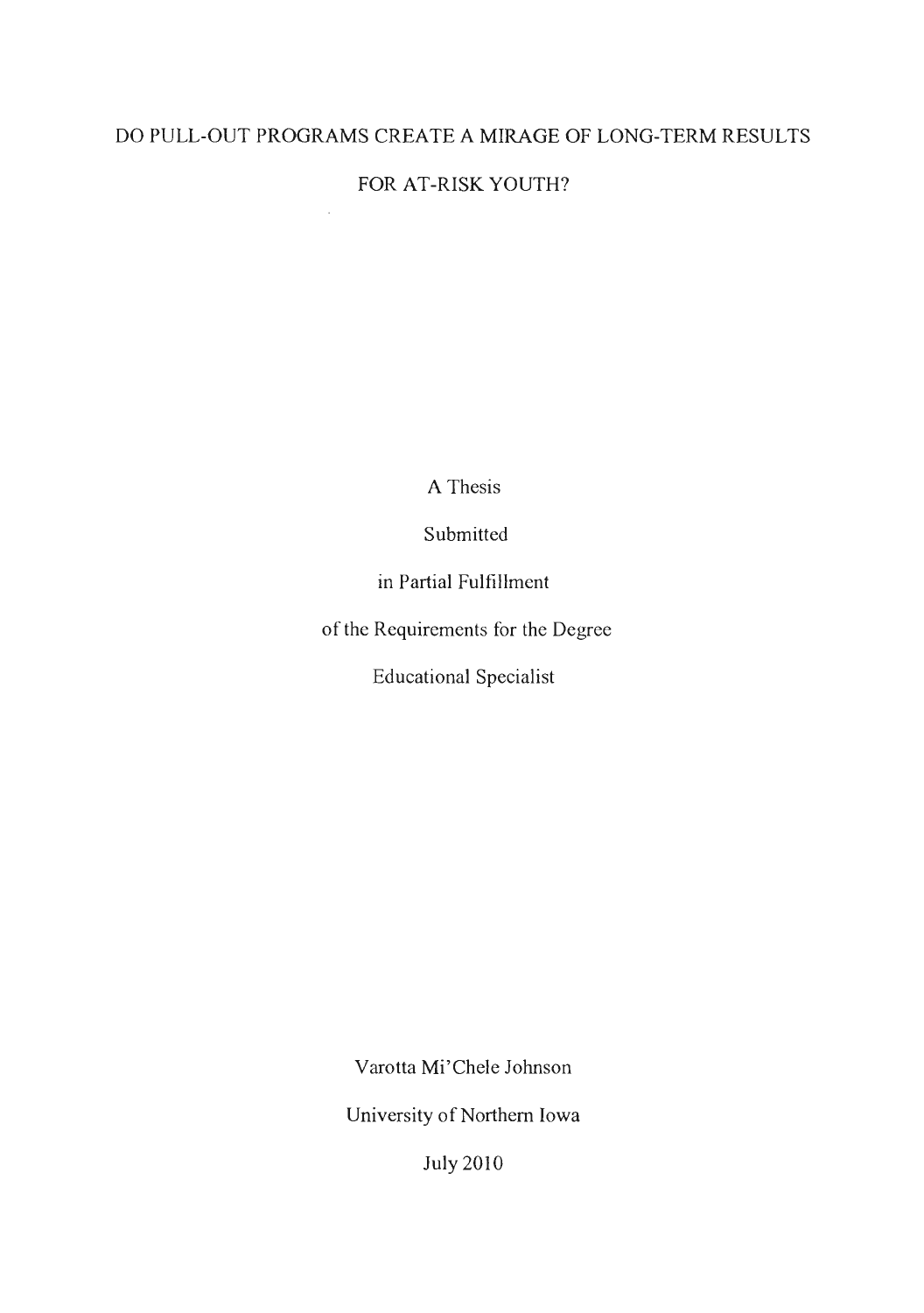This Study by: Varotta Mi 'Chele Johnson

Entitled: Do Pull-out Programs Create a Mirage of Long-term Results for At-Risk

Youth?

Has been approved as meeting the thesis requirement for the

Degree of Educational Specialist

*tlo/;JJ*  Date

Dr. Charlotte Haselhuhm, Chair, Thesis Committee

*Ct [11 j,o* 

Dr. Radhi Al-Mabuk, Thesis Committee Member

*/p* -*I/-/?)*  Date<br>7 **| 14 | 1**0 Date

Dr. Barry Wilson, Thesis Committee Member

Dr. Sue Joseph, Dean, Graduate College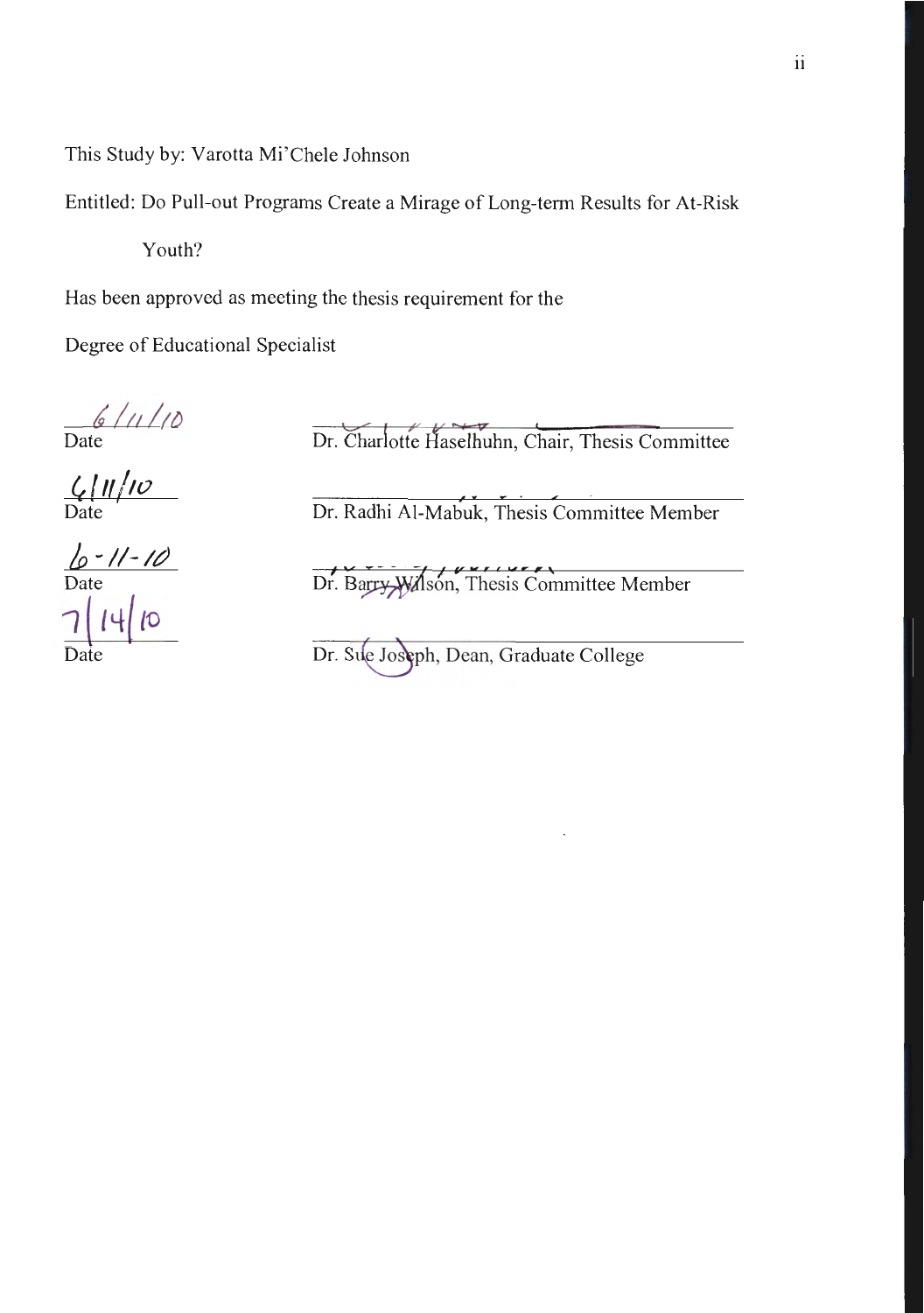# TABLE OF CONTENTS

| .28 |
|-----|
|     |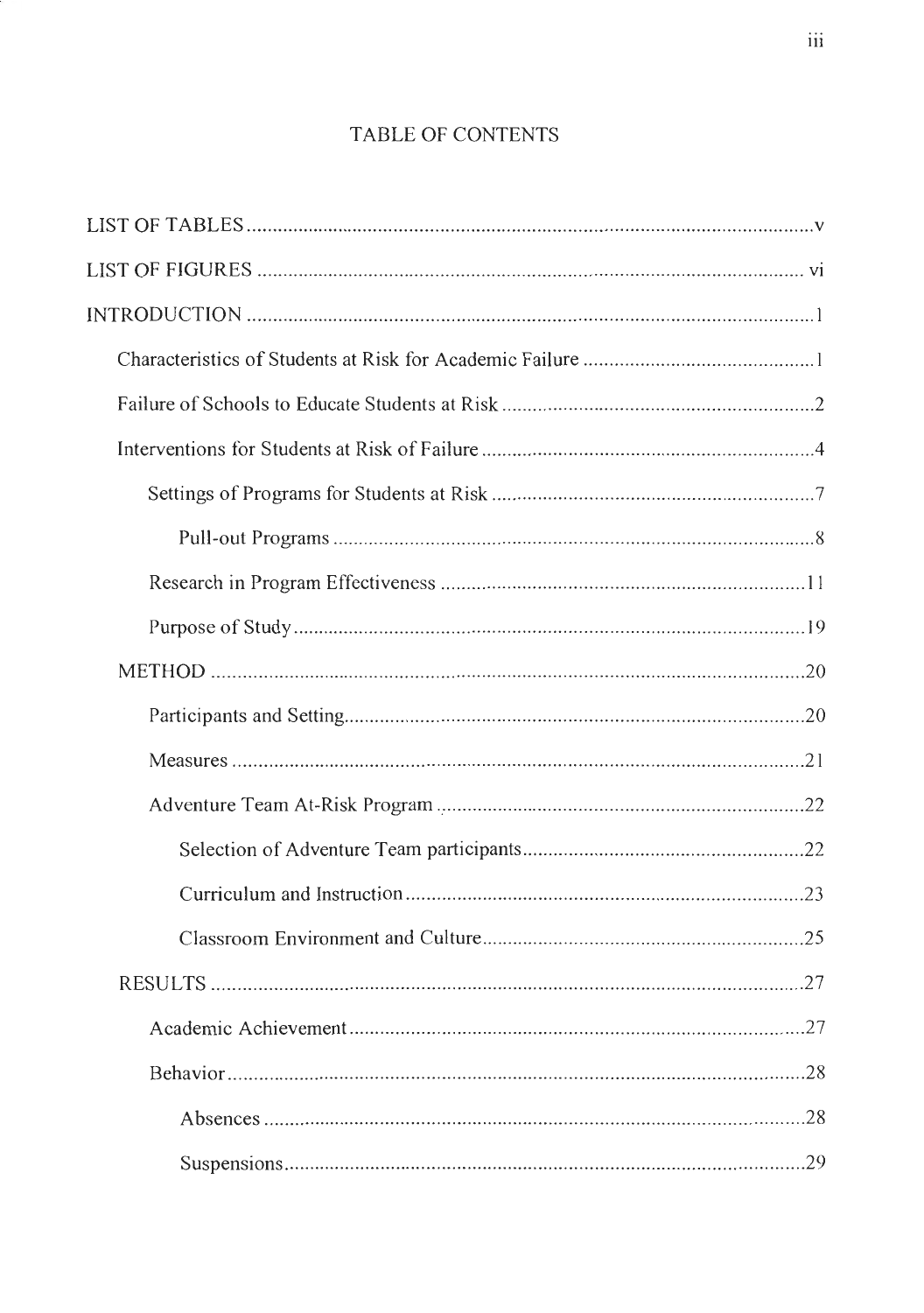$\epsilon$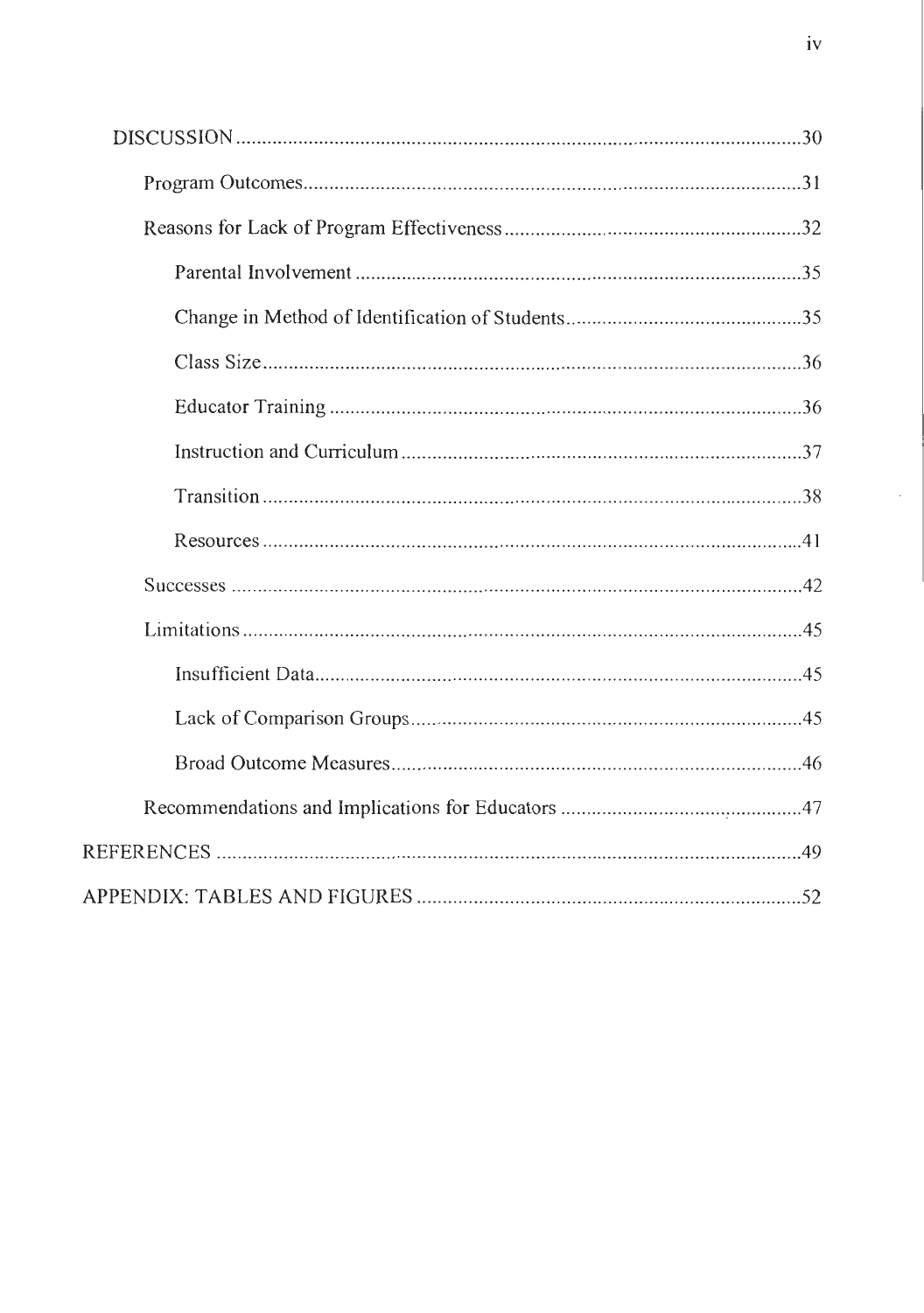# LIST OF TABLES

# TABLE PAGE

 $\mathbf{v}$  .

| 2           | Percentage of Students Proficient* in Reading and Math by Cohort and Grade                                                                                 |  |
|-------------|------------------------------------------------------------------------------------------------------------------------------------------------------------|--|
| 3           | Percentage of Students Improving from Non-proficient to Proficient in Reading<br>and Math between Seventh and Eighth Grade ITBS Administrations by Subject |  |
| 4           |                                                                                                                                                            |  |
| $5^{\circ}$ |                                                                                                                                                            |  |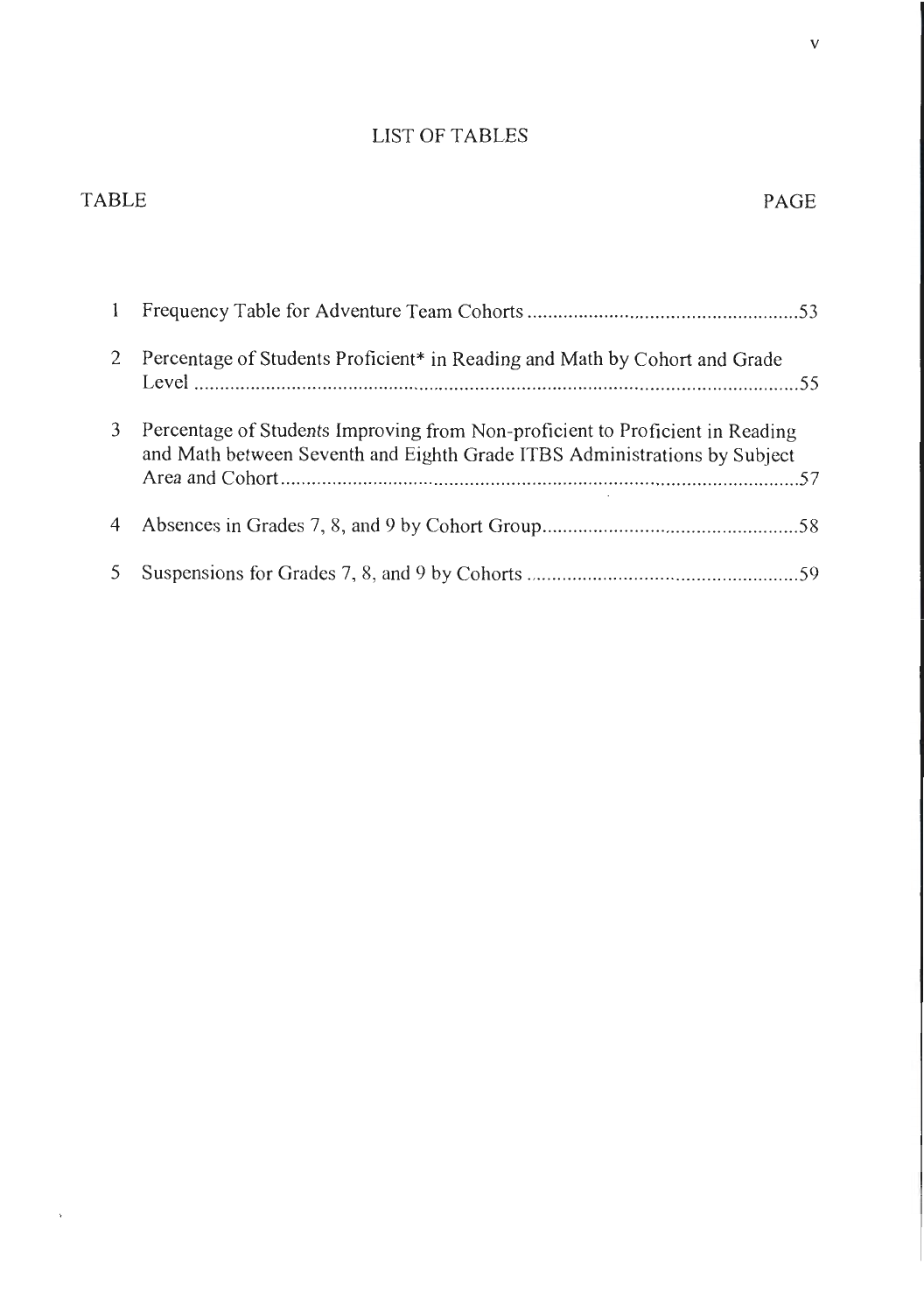# LIST OF FIGURES

| FIGURES | PAGE |
|---------|------|
|         |      |
|         |      |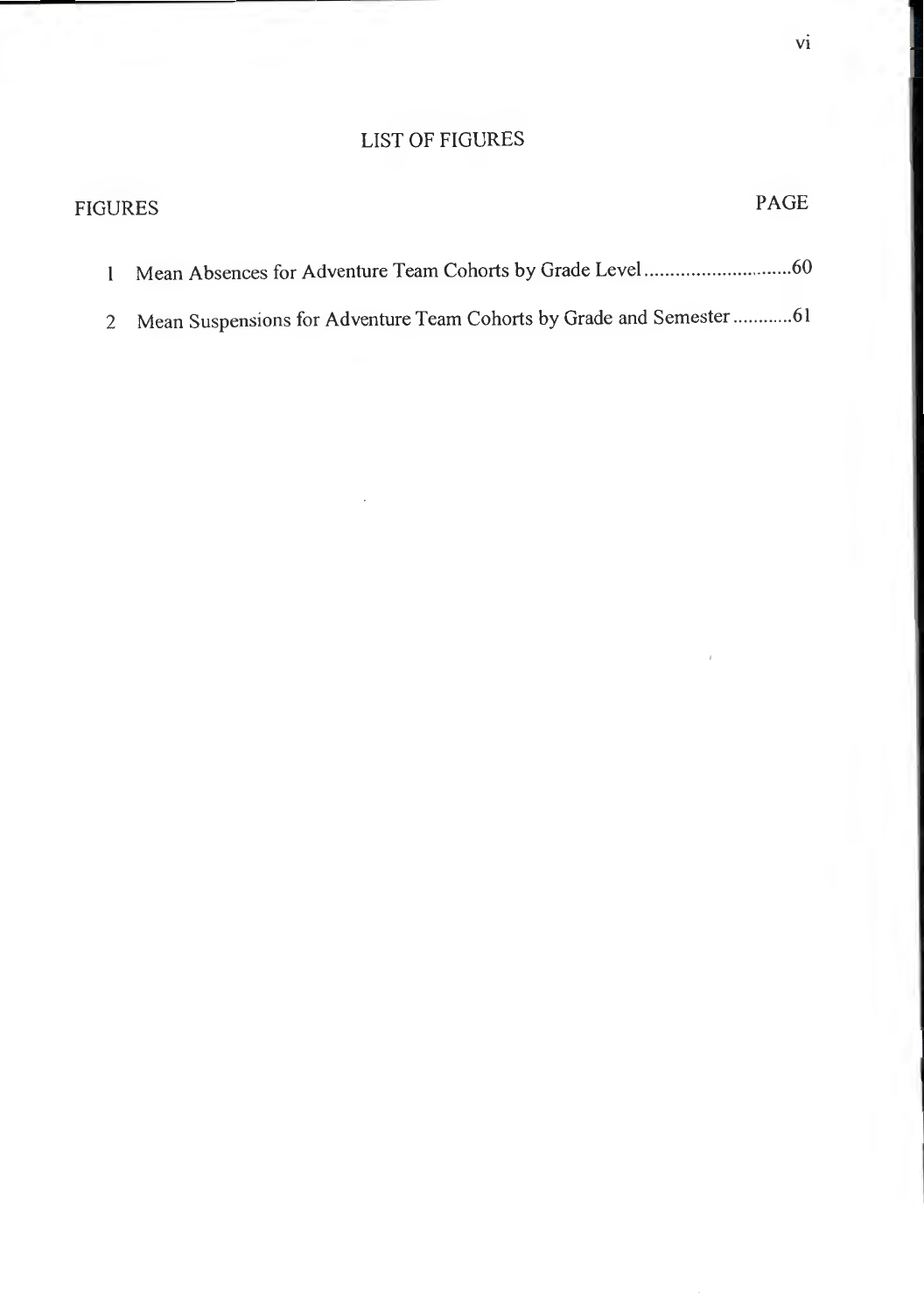#### INTRODUCTION

Lawmakers have increased the reliance on standardized assessment as an accurate measure of students' academic attainment. The No Child Left Behind (NCLB) act focuses on teacher accountability and spotlights failing schools. Students from low socioeconomic backgrounds, many of whom do not perform well on these tests, become categorized as the target students, or "at-risk" students who require interventions. Several types of interventions have been used to enhance student academic achievement and improve classroom behaviors. This study describes the impact of one pull-out program for at-risk students on academics and school behaviors.

### Characteristics of Students at Risk for Academic Failure

Students who do not master grade-appropriate curriculum are at risk for academic failure. A child functioning 3 or more years below grade-level peers is less likely to earn a high school diploma. The National At-Risk Education Network (NAREN, 2008) reports that one out of eight students will drop out of school. Students who are at risk for academic failure or dropping out of school share common characteristics such as: functioning significantly below their current grade placement, high absenteeism rates, high levels of in-school and out-of-school suspensions and frequent discipline referrals.

Many students at risk are raised in unfavorable circumstances increasing the likelihood of academic failure (NAREN, 2008). Some students who become labeled atrisk have experienced some form of neglect and/or abuse. Children identified at risk of academic failure come from a variety of cultural backgrounds, but are more likely to include the powerless, the disadvantaged, and those living in poverty. "The educational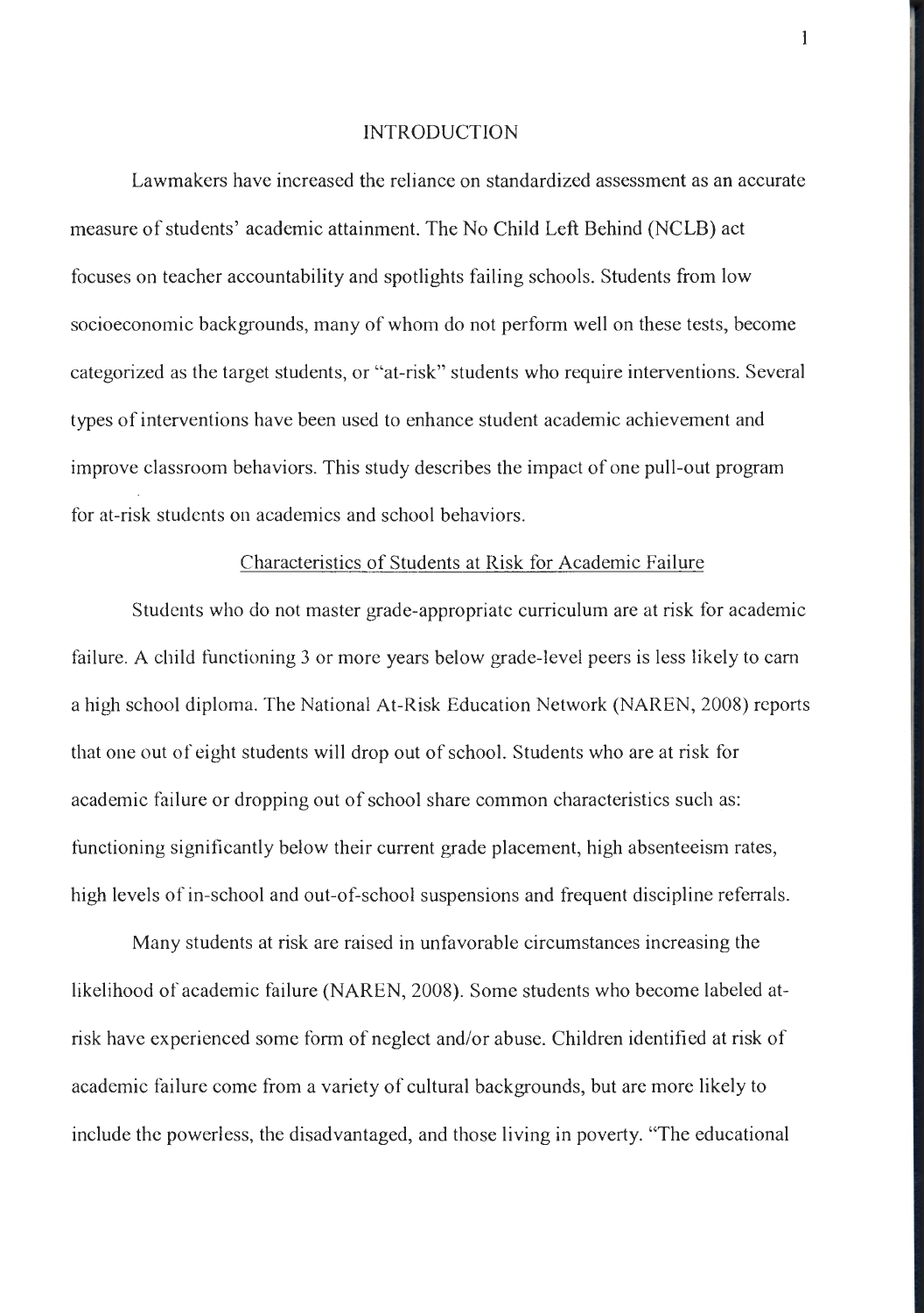system in the United States is failing a substantial proportion of students who do not master what is defined as age-appropriate subject matter. Large numbers of children are 'at risk' for academic failure. The 'at-risk' concept is highly elastic and ranges from a focus on a particular child in deleterious circumstances to a generic concern with poor and minority children" (Lubeck & Garrett, 1990, p. 327). Contributions to academic failure include discrepancies in both academic and behavioral expectations. Underachievement and failure of low-income children arises from disparities between conditions and requirements in the home life compared to the expectations, organization and operating systems within educational settings. Most students at risk of academic failure come from disadvantaged circumstances that heighten the probability that they will not be successful in schools. What may be considered their greatest risk factor is that their teachers and schools contribute to their failure and academic underachievement (Waxman & Padron, 1995).

#### Failure of Schools to Educate Students at Risk

Behaviors, social practices, and conduct that are in opposition to what is considered typical "appropriate" mannerisms by the majority population imply that behaviors linked to social class differences are inappropriate. Many at-risk students are recipients of detentions, in-school suspensions, behavior referrals for common classroom misbehaviors that lead to out of school suspensions, and harsher punishments and penalties. Raywid (2001) states students who are unsuccessful in school are threatened with intensified punishments such as detention, retention and/or summer school as encouragement to improve academic achievement. Teacher biases and expectations of at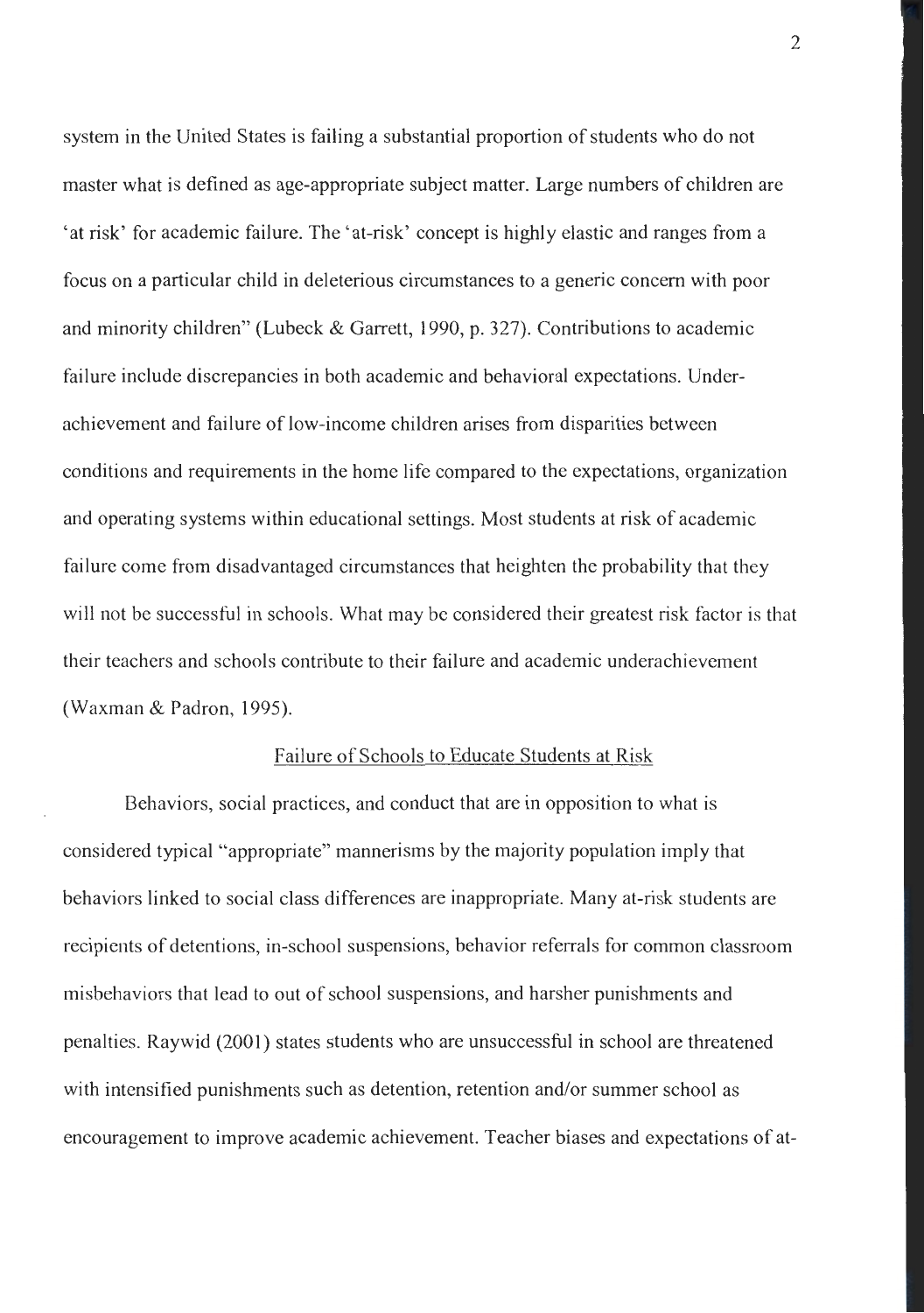risk students' abilities lead to differential treatment and substandard instructional practices which result in a lower quality educational experience. Gardner and Miranda (2001) reiterate that students at risk for academic failure become trapped in classrooms with poor or non-existent instruction. The intent of educators is to raise student achievement; therefore, curriculum for at-risk students consists of re-teaching and reviewing instead of content instruction (Conderman & Katsiyannis, 2002). Students' perceived lower capabilities results in a watered-down curriculum and an educational experience that does not inspire creativity, lacks motivational components and does not produce higher level thinking skills.

The result of at-risk students' concerns being inappropriately treated or untreated is continued school failure and a widening achievement gap. Townsend (2002) contended that demographic profiles of low performing schools show that they tend to be composed in large part of students from impoverished backgrounds. Identifying these common qualities of failing schools does not address how at-risk students cope with a reality that their social class influences their learning and behavior in school. Traditional interventions treat academic failure as a solitary experience and fail to capture the underlying effects of low socioeconomic status (McEvoy & Welker, 2000).

The literature in this area identifies a limited number of efficient ways to help students eliminate the continuous cycle of school failure where living in poverty situations is the root of the problem. Rozycki (2004) points out that educators do offer effective interventions to address academic concerns, but some interventions fail to recognize that some conditions contributing to academic failure have a social component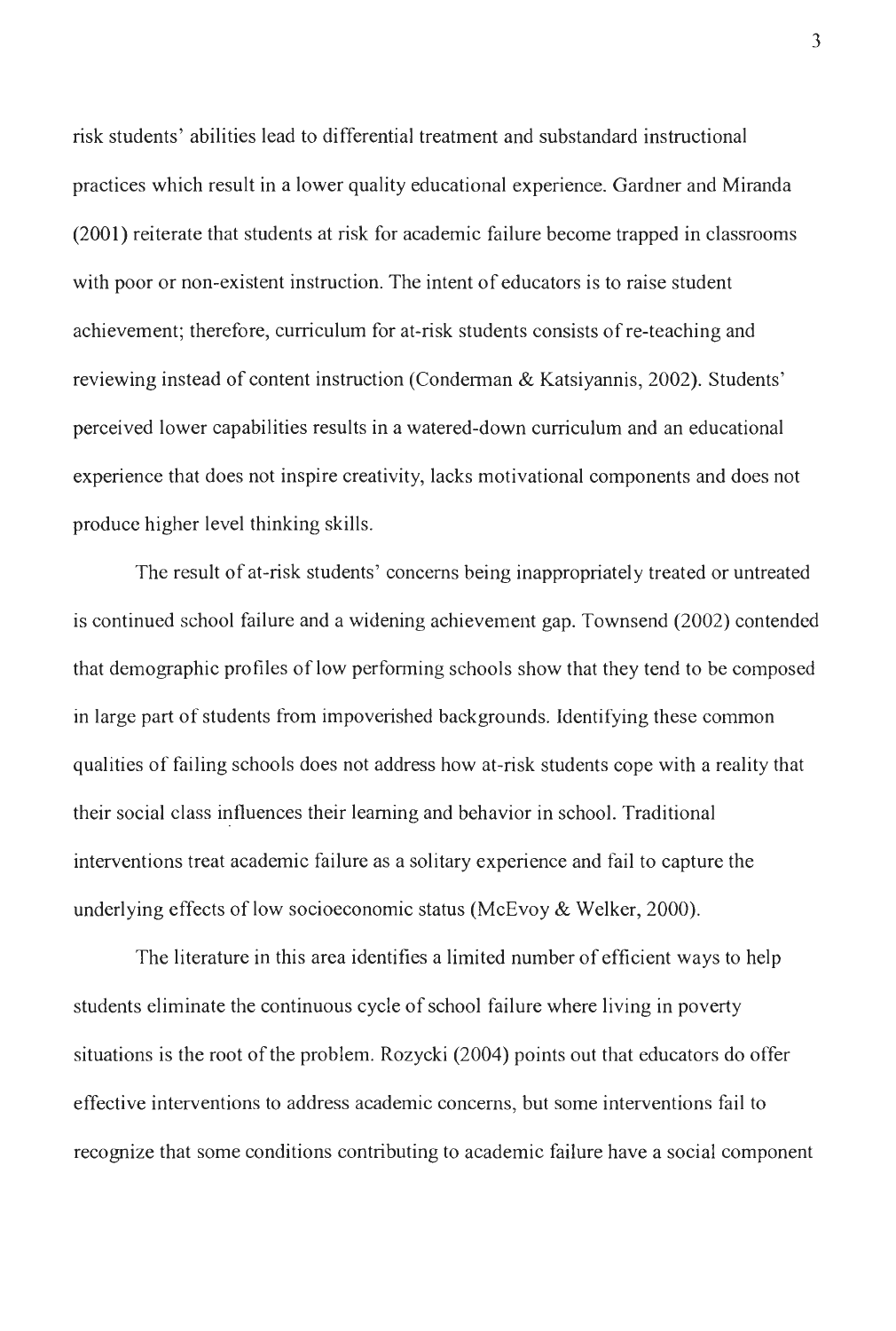embedded in poverty. As a consequence, educators are only able to manage academic interventions, leaving social factors that alter the educational experience unchanged and unaddressed.

The result is that these students learn and further develop maladaptive attitudes and behaviors in order to survive in the educational environment. These circumstances perpetuate the probability of continued drop-outs and academic failure. Waxman and Padron (1995) suggest that improving the quality of instruction in schools may be the first step towards reversing the cycle of educational failure. Progress of all students is likely to be enhanced if schools are regarded as a caring learning environment—a place where students feel validated and growth is made towards academic attainment for future sustainability. Waxman and Padron (1995) have found when students are exposed to various instructional strategies and empowered with thinking skills they are able to recognize and address their academic and social needs. The main purpose of identifying an at-risk student should be to devise a program fitted to the student's needs. Also the identification should ensure that significant time is spent teaching applicable learning skills and that the retention of these skills be assessed. Researchers have identified characteristics of programs designed to meet the needs of at-risk students.

#### Interventions for Students at Risk of Failure

The overall objective of school-based interventions should be to "design remedial" programs to assist low-achieving students in attaining academic parity with their gradelevel counterparts" (Alawiye & Williams, 2005, p. 98). Essential components of educational interventions for at-risk students have been identified. Scott and Shearer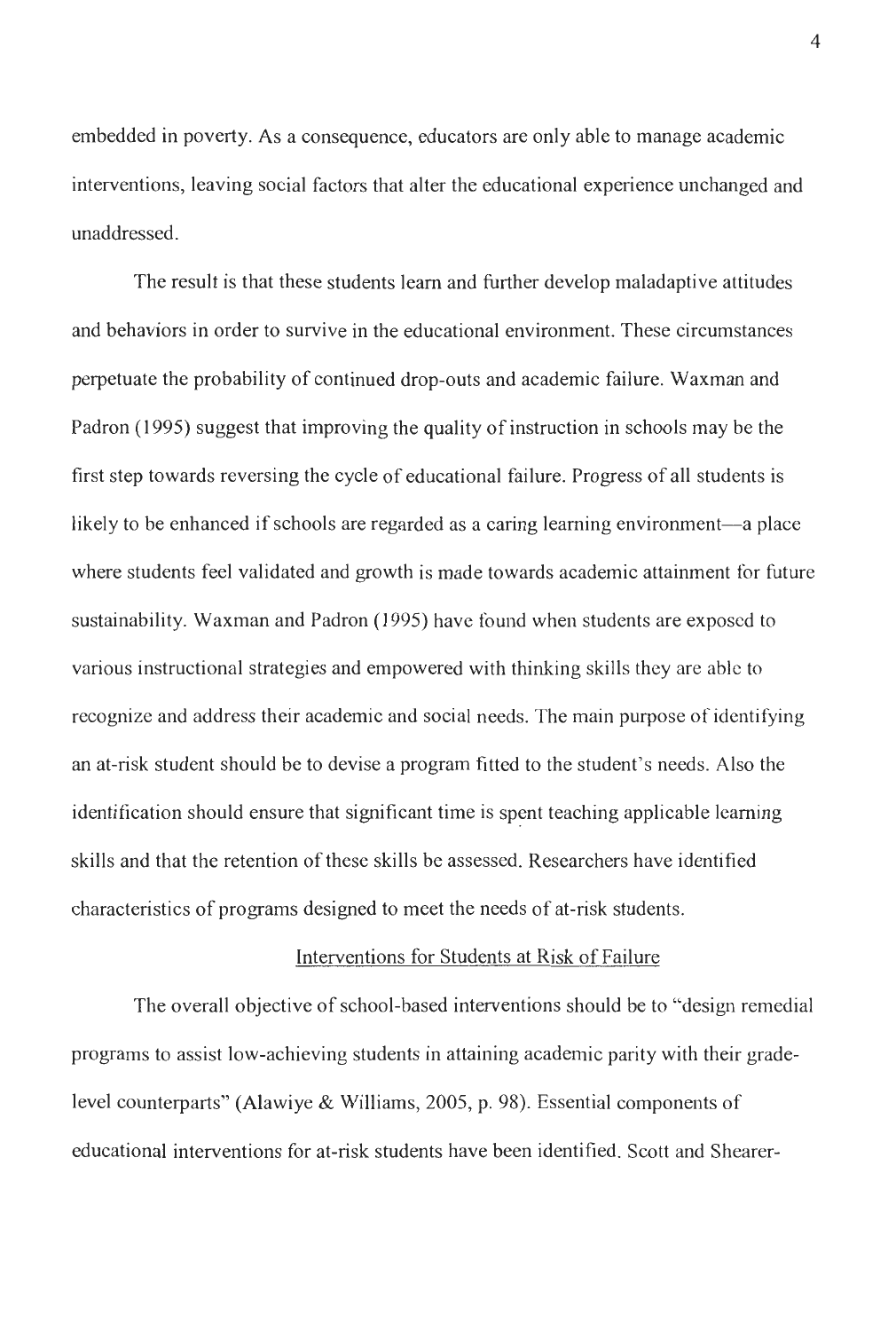Lingo (2002) state effective interventions must have clearly stated objectives and instructional practices that result in the desired outcomes with ample time for students to practice and internalize the skills. Specifically, successful outcomes appear to be related to factors such as: curriculum at the student's ability level, effective instruction, direct teacher-student engagement, monitoring of progress and an increase in on-task behaviors. The program must also contain a consistent monitoring system that allows the educator, and more importantly the student, to constantly track progress. Lastly, an evaluative component is required based on long term retention of skills rather than short term effectiveness. Assessing the change that has taken place within the intervention group is necessary to obtain an indication of whether or not the intervention was effective in achieving the desired results.

Manning (1993) identified essential components of effective programs. Programs that have proven to be successful share seven essentials that can be incorporated into any at-risk program: (a) comprehensive approaches; (b) an emphasis on self-concept; (c) high expectations; (d) improving social skills; (e) teachers and learners agreeing on objectives, methods, and materials; (f) involvement of parents and families; and (g) a recognition of the relationship between motivation and success. Educators in effective programs emphasize the bond connecting accomplishment and internal motivation along with allocating considerable responsibility on the pupil (Manning, 1993). A way to increase the chances that at-risk students will become more actively engaged in their learning is to design educational interventions with curriculum options that are closely matched to their needs, interests, learning styles, and instructional levels. Students may experience a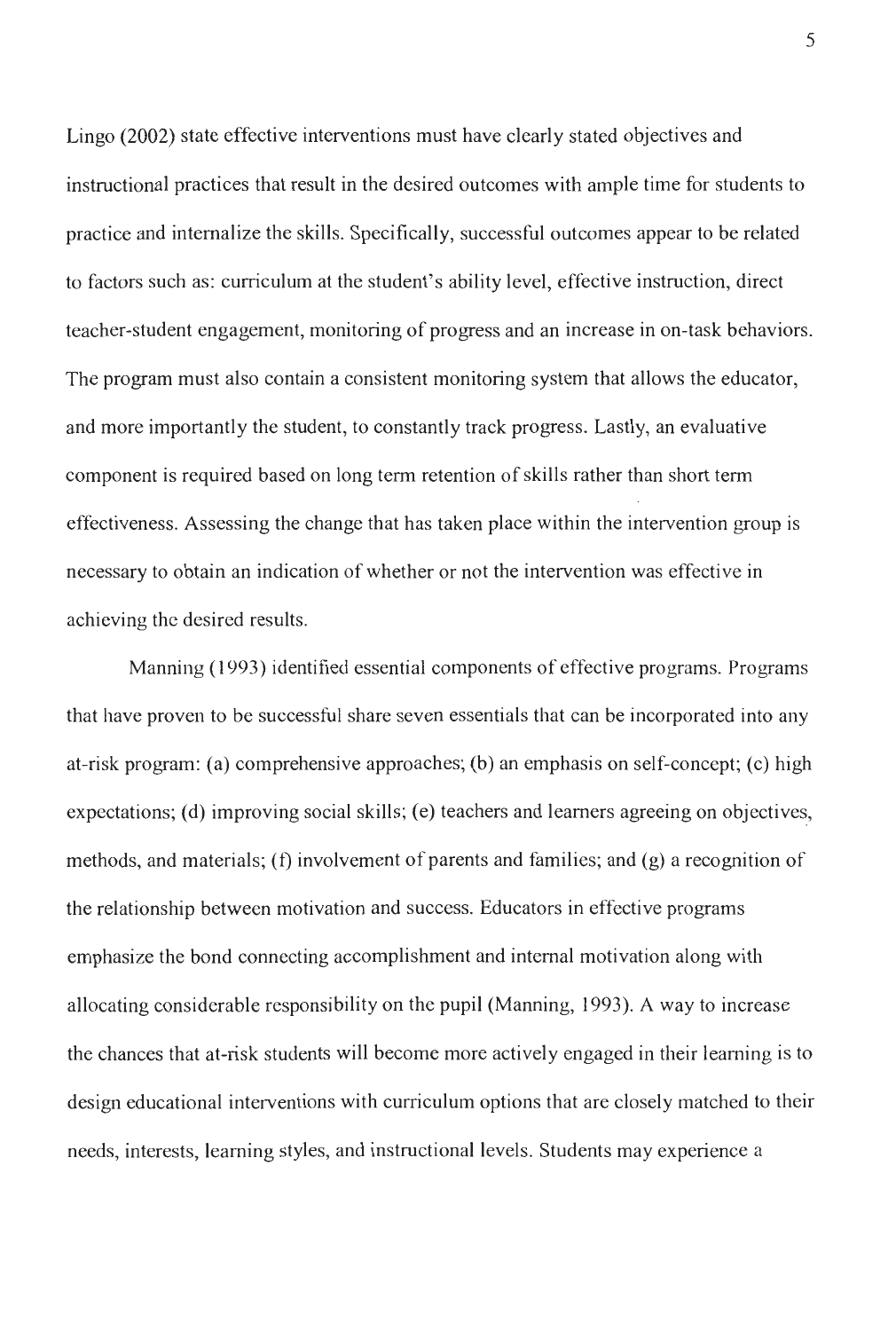higher success rate if instruction is presented at a level comparable to their cognitive ability.

Effective programs recognize the significant relationship between student selfconcept and overall achievement which has a powerful impact on improving the learner's academic attainment (Manning, 1993). High classroom expectations are mandatory in an effort to guide students toward personal ownership of academic achievement. Simply changing the grouping of students without altering the curriculum and teaching methods is not likely to make a significant difference in the educational experience of at-risk students. Odden ( 1990) states that changes in the school and classroom organization, the willingness to develop a context conducive to effective teaching and learning, is a necessity when developing a learning culture for all students to achieve academic success.

Rather than implementing interventions in isolation, low-achieving schools should consider school-wide solutions. "The children live in impoverished communities, they attend schools that do not meet their needs, schools that have high drop-out rates, provide few incentives for academic success, and frequently have gang activities in the school" (Gardner & Miranda, 2001, p.258). Students are less attached and committed to schools with inadequate resources, high behavioral concerns, and low building-wide academic achievement. Gardner and Miranda (2001) further state that students forced to accept these harsh realities can suffer negative impact both socially and academically. Manning (1993) points out that effective programming provides comprehensive approaches that address more than one at-risk condition. Low-achieving schools have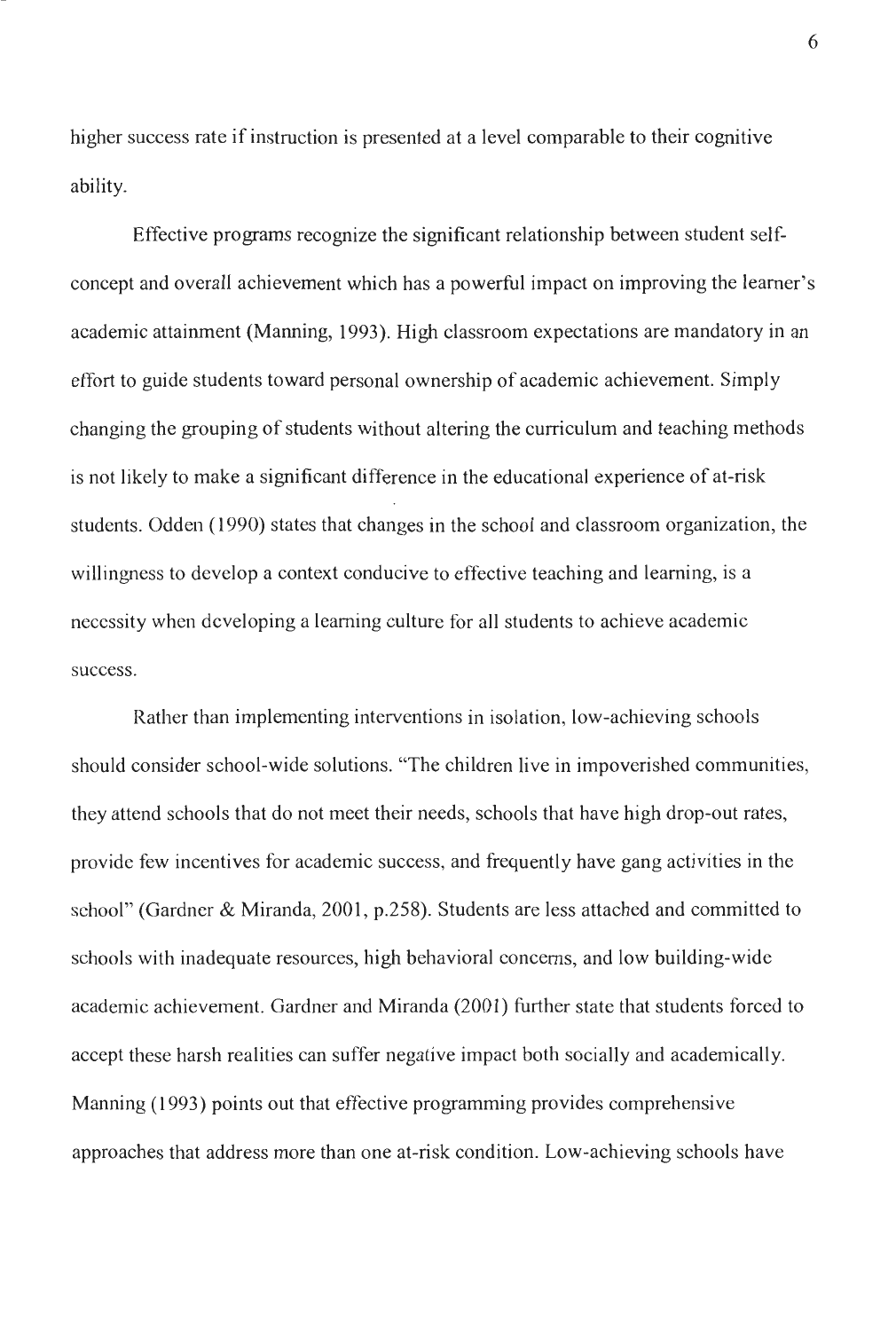multiple problems, yet limited financial resources for proper remediation. Hartzler and Jones (2002) state most intervention programs are governmentally funded; however, successful implementation of these programs is determined by the ability of district and building leaders to allocate adequate funding.

### Settings of Programs for Students at Risk

Interventions can appear in a variety of formats and settings and are designed to address multiple concerns for students at risk of failing in the traditional school setting. The at-risk student population is students who require a more intense instructional model due to learning needs which are significantly different from their grade-level peers. Some interventions require students to be removed from the regular classroom for the entire day and given specialized instruction. Other interventions may take students from the regular education setting for only a portion of the day. Hartzler and Jones (2002) state some students have the option to receive instructional services in the form of independent study as an intervention. Additionally, students may have access to individualized assistance for a particular class that may be difficult and return to the general education classroom for the remainder of their school day.

Other interventions are provided in programs outside of the traditional school day. After-school programming, summer programs and tutoring sessions are methods that focus upon academic achievement on a continuous basis. Extended year programs that are aligned with district standards and benchmarks are another way to further develop atrisk students' educational attainment. As indicated by Hartzler and Jones (2002) the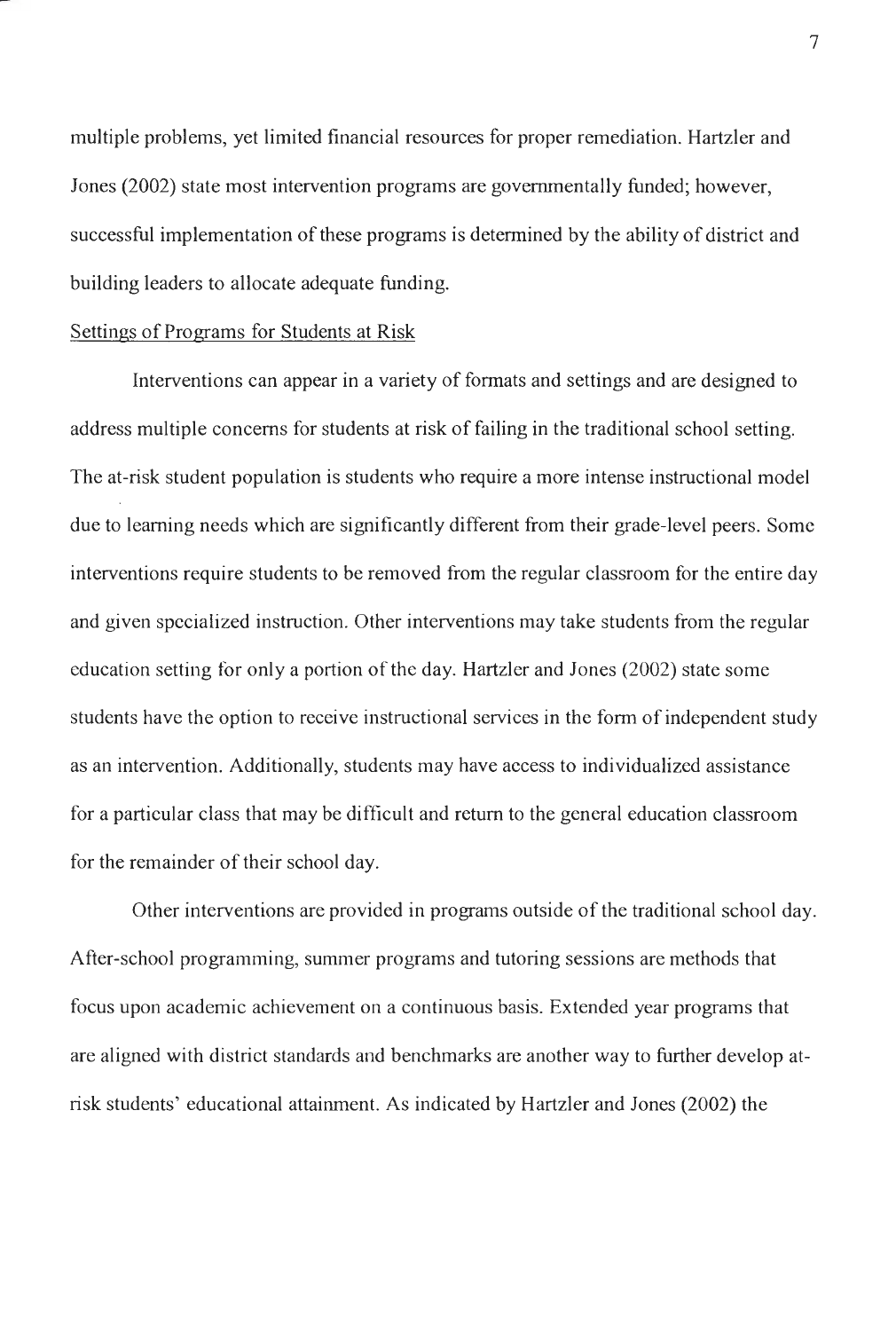common thread of most interventions simply recognizes the need for a smaller learning environment.

Pull-out programs. A pull-out program is an example of an intervention designed to provide assistance to at-risk students with the goal of meeting academic needs and improving the student's skills to a proficiency level comparable to their peers. Haas ( 1993) defines the pull-out model, which is commonly used, as the removal of a student at risk of academic failure from the regular classroom to a small self-contained group setting to receive specialized instruction. At-risk students may have focused instruction for a portion of their school day to work on specific deficit areas. As noted by Hartzler and Jones (2002), one of the common goals of intervention programs is to provide instruction in a small-class setting. The use of pull-out programs rather than interventions in a general education setting often assumes a benefit of smaller class size. However, reduced class size without additional modifications may not improve student achievement. New, costly, state policies that reduce class size to under 20 students do not of themselves produce large gains in student performance. Smaller classes at least provide several opportunities for use of instructional strategies shown by research to increase student performance, but researchers should question these results considering the minor impact class size has on student learning and achievement (Odden, 1990).

If the central goal is to help students avoid academic failure and enable them to function in everyday society, they need to be immersed in many diverse situations offered in the school setting rather than segregated from their peers all day. Manning (1993) states that at-risk learners need opportunities to develop positive social interactions. He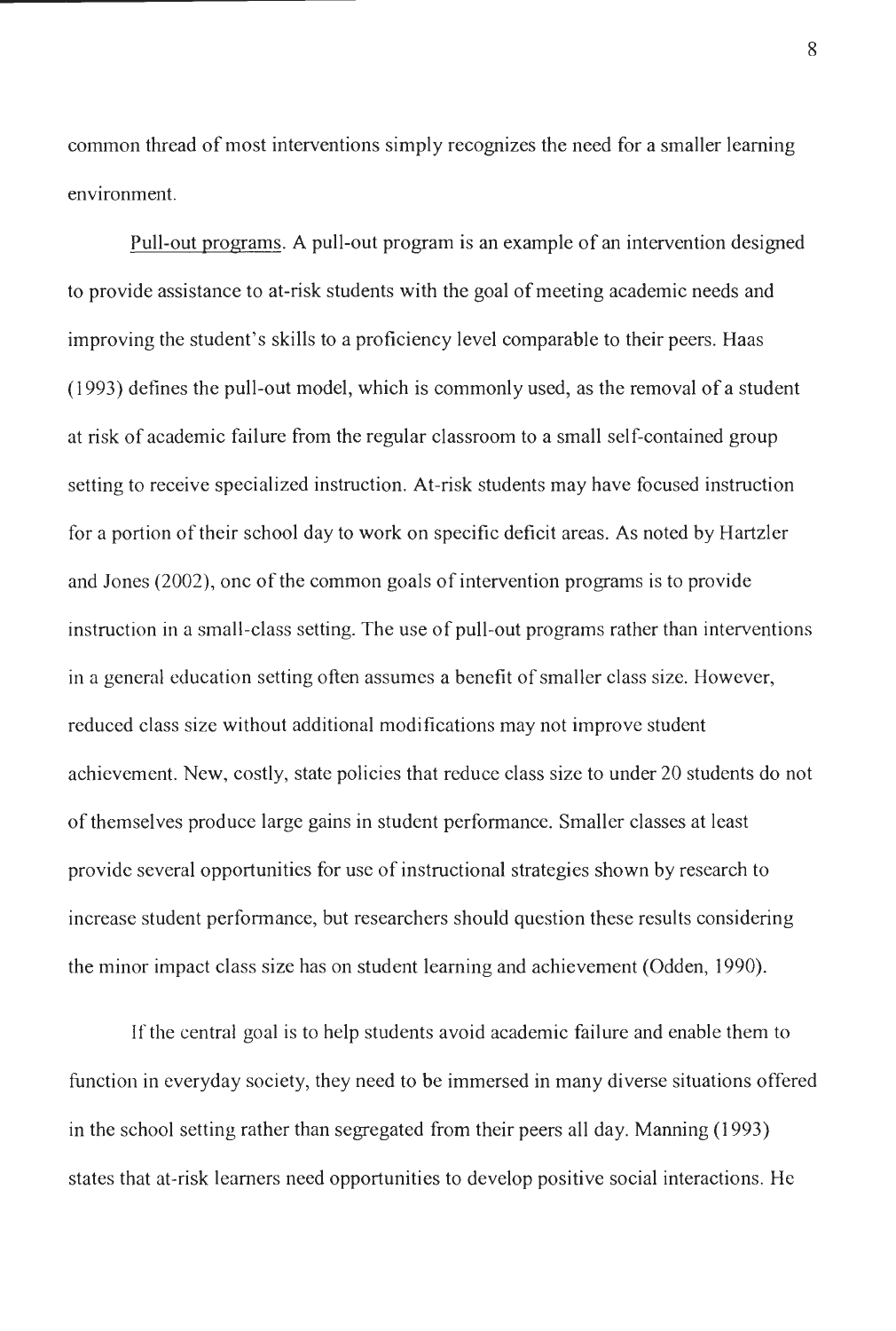further states that perceptive educators provide developmentally appropriate opportunities for young adolescents to form relationships, work on social skills, participate in various organizations and community service projects, and learn positive conflict resolution. It seems unlikely that a pull-out program can exist to resolve the diverse problems affecting the academic progress of at-risk students. However, the real purpose is to equip these students with the necessary skills to adapt and apply to any given situation.

Rothstein (2004) holds that pull-out programs for at-risk students may not be working because they do not address the root causes of student failure. He further states that fundamental changes in the instructional delivery model and strategies are needed to increase the academic accomplishments of at-risk students. Then the assumption is that there are a combination of factors within at-risk schools which contribute to the evolvement of achievement gaps such as exclusive school policies and curricula designed to meet the needs of students proficient in academic skills, or educators who are not highly qualified to teach in their subject area, or that classroom management and school discipline procedures are inconsistent or non-existent, or that school leadership is focused on other building concerns rather than student achievement (Rothstein, 2004). Without fundamental changes in instructional methods, students may return to the general population with the same academic problems.

The question remains, why are pull-out programs consistently used in educational systems to help at-risk students achieve academic success? Presently, schools still have self-contained classes. A pull-out model is more readily used than other interventions due to the ease of implementation. Conderman and Katsiyannis (2002) make note that many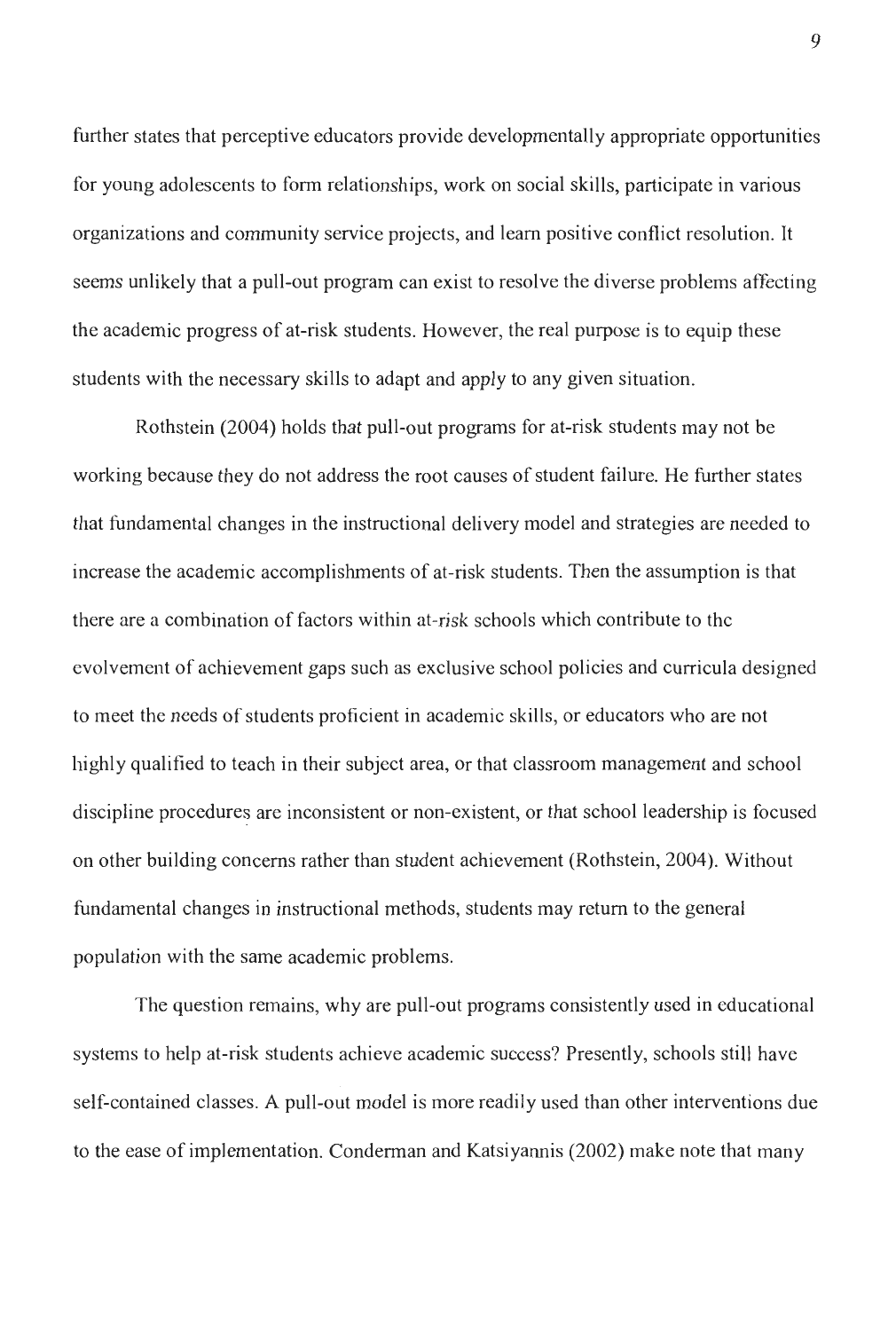teachers implement commonly used instructional practices or strategies that are familiar to them rather than teaching methods linked to effectiveness. Many interventions are selected based on the effortlessness required by the general education teacher to implement, monitor, and assess the progress. It is also easier to remove a student from a general education classroom rather than alter curriculum, change the environment, or modify instruction. Educators may believe that removing the student from the setting is solving the problem. Although pull-out programs continue to be used in a variety of formats, some research data suggests this may be an ineffective method for educating students at risk of educational failure. Alawiye and Williams (2005) state even if students make significant gains in isolated settings, it limits the educational effectiveness when they return to the general education setting, because they have not reached the equivalence of their grade-level counterparts. Studies of pull-out programs show nonsignificant trends toward improvement, and there is repeated acknowledgement that research on the relative efficacy of full-time placement of students in self-contained environments is scarce, methodologically flawed and/or inconclusive. But most significantly, there is limited progress made by many students who are assigned to pullout programs. Odden ( 1990) states that class size reduction essentially has little to no impact on student achievement. Student performance is enhanced by other factors such as the educator's opportunity to teach using researched instructional strategies, which contributes to the rise in academic attainment. Smaller class sizes coupled with other changes in school and classroom organization are the necessary components to produce changes in student performance (Odden, 1990).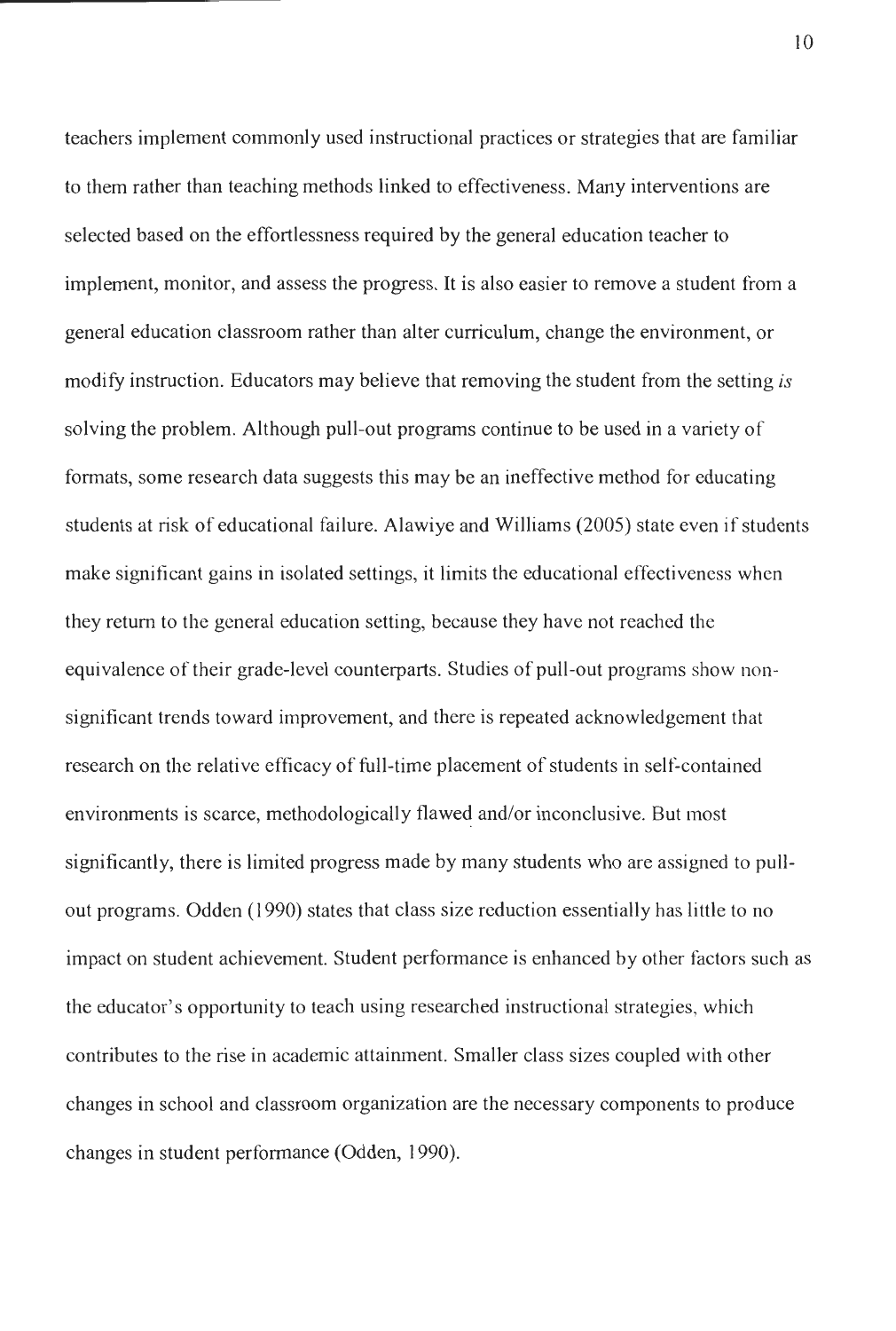#### Research in Program Effectiveness

Interventions may be temporary solutions intended to remedy a long-term problem, ideally with the result of lifelong progress. Researchers have studied a variety of possibilities for effecting change in at-risk students. The results are consistent: there is an abundance of studies which document favorable short-term outcomes. Four studies of pull-out programs for middle school students provide examples of research involving short-term outcomes.

In a study conducted by Alawiye and Williams (2005) on Chapter I, a supplementary reading pull-out program, the researchers evaluated whether or not middle school students receiving pull-out instruction made reading gains comparable to gradelevel peers. The purpose of this study was to determine if offering instruction in a pullout reading course over a 4-year time period was effective for increasing student achievement to proficiency on standardized assessments. Achievement of the treatment group was compared with the achievement of IO students who did not participate in Chapter I. Ten students from the eighth grade who had received Chapter I reading instruction since fourth grade were selected as the treatment group. Treatment group students were reading below grade level while the general education students were at average achievement levels before the intervention. The Chapter I students worked on word, sentence, or paragraph tasks although their counterparts received a comprehensive reading curriculum that promoted higher order thinking skills with an organization system for simultaneously acquiring new knowledge and experiences. The students in the treatment group received 45 minutes of remedial instruction per day throughout the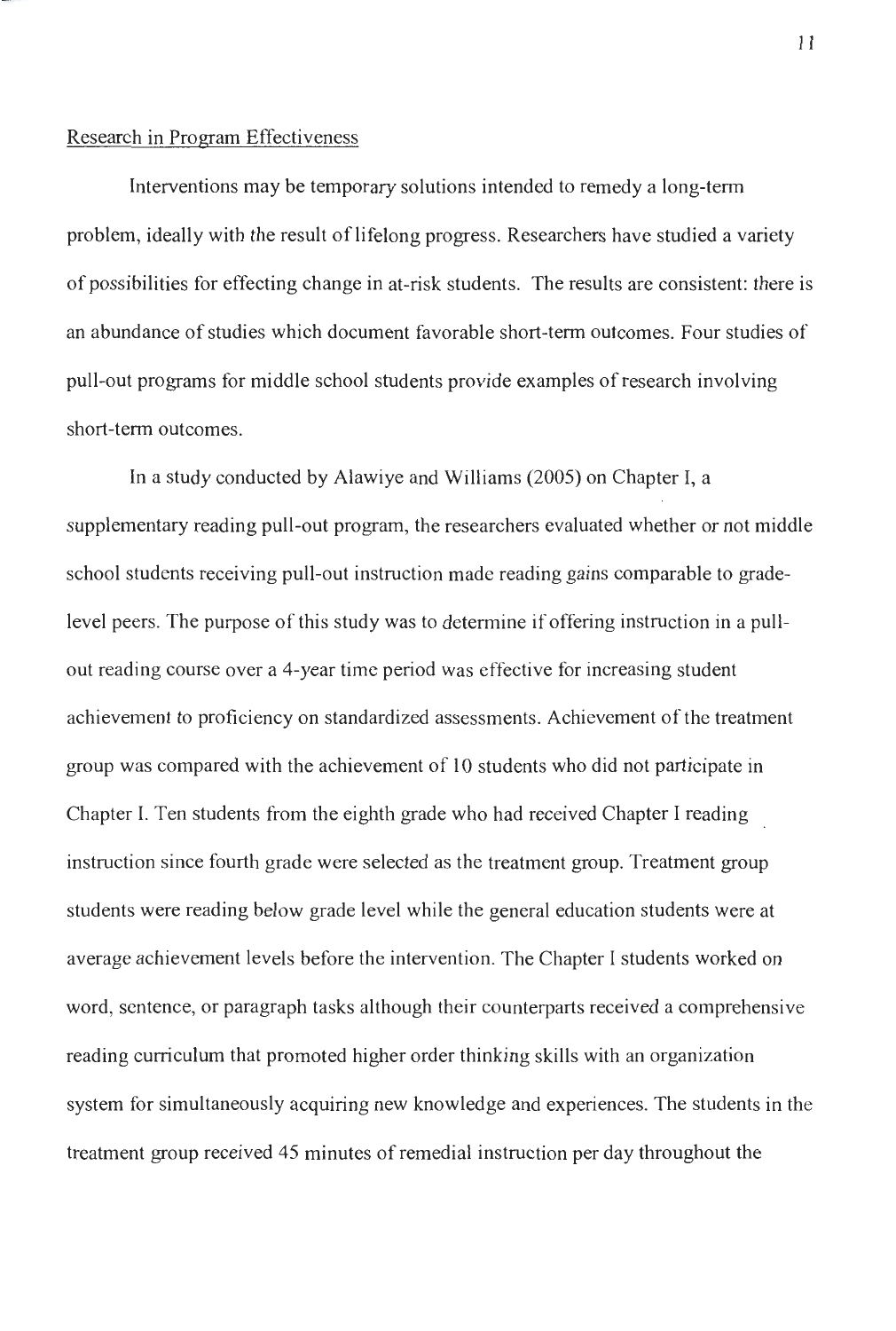academic school year(s) since grade 4. The students' academic growth was measured across 4 years using the Reading Stanford Achievement Test scores in grades 4 and 8.

The findings indicated that the eighth grade students who received Chapter I instruction made considerable reading gains on the Stanford Achievement test, but did not reach parity with their general education peers. The control group made less significant reading gains, yet scored higher on the standardized assessment in eighth grade than the Chapter I students.

A study by Scott and Shearer-Lingo (2002), examined the effects of reading fluency instruction on academic and behavioral success of middle school students in a self-contained environment. The authors evaluated two reading programs, *Teach Your Child to Read in 100 Easy Lessons* and *Great Leaps,* to determine the impact individualized direct instructional strategies have on increasing academic achievement and decreasing misbehaviors of at-risk students. This study evaluated seventh grade boys in a self-contained middle school classroom who were at-risk of academic failure due to reading levels a minimum of 3 years below grade level and behavior difficulties. The two reading programs, *Teach Your Child to Read* and *Great Leaps,* were based on individualized direct instructional strategies. Each program promotes phonics, yet the basic distinction between the two programs is deli very of instruction. *Teach Your Child to Read* is a daily lesson for approximately 10-15 minutes and requires the teacher to use the same passage to model letter-sound correspondences, provide guidance and practice with sounds, and finally to test the student's progress. As the students' reading evolves and they demonstrate progress with a lesson, the curriculum contains sentences and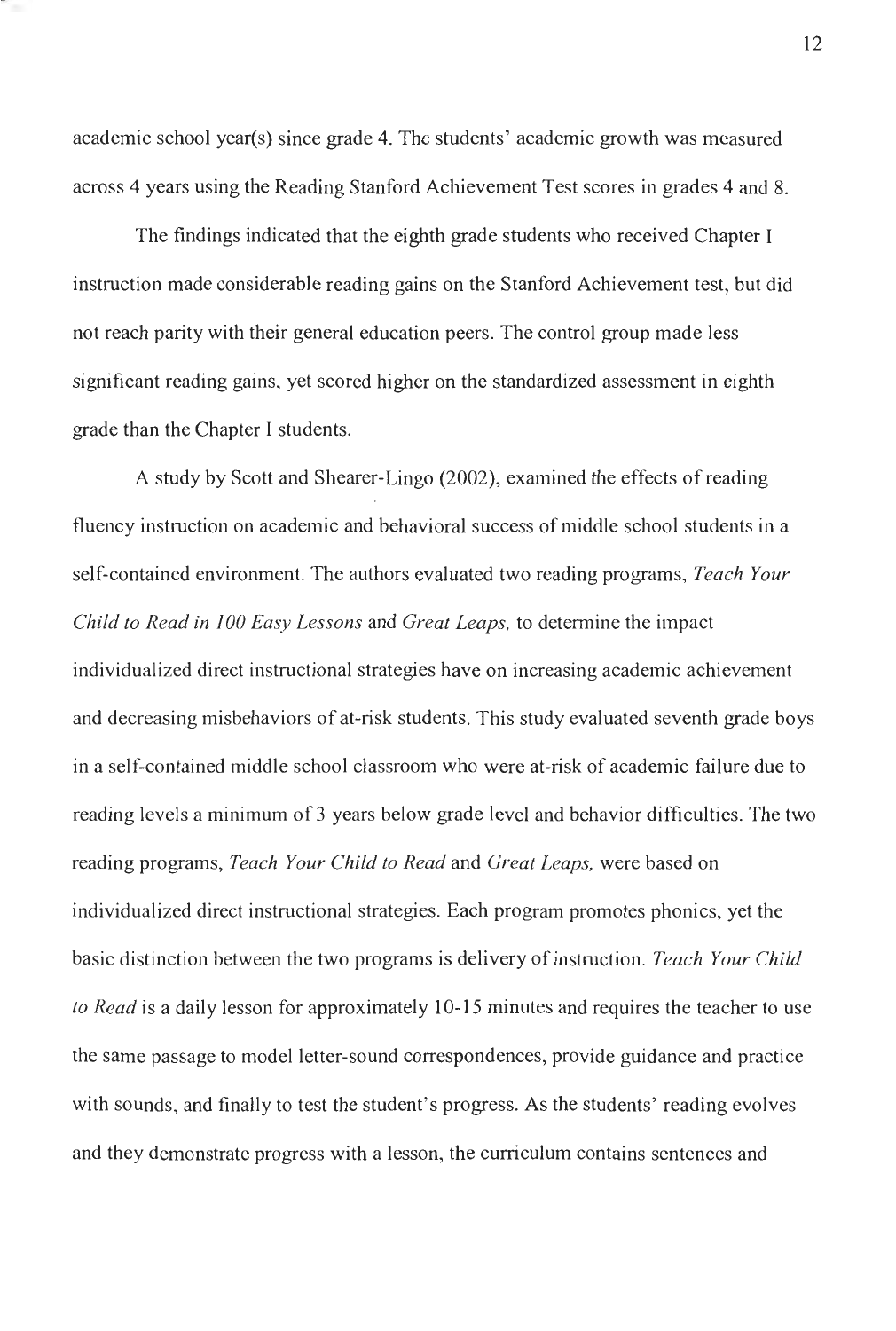stories. *Great Leaps* also has a 10-minute daily instruction component that involves review and pre-correcting errors from the previous lesson; daily I-minute timed segments that assess phonic sounds, sight phrases and a brief story. The programs were introduced sequentially starting with the *Teach Your Child to Read* because the *Great Leaps*  program requires students to have a basic understanding of alphabetic symbol-sound relationships, which is a component embedded in the *Teach Your Child to Read* model. Students received instructional reading services outlined by the *Teach Your Child to Read*  for only 2 weeks. This program was discontinued because none of the students met the criteria to move up to the next reading probe. Students experienced some reading gains from use of the *Great Leaps* program and it was used for the remainder of the I 0-week intervention period. Once a week each researcher used a partial-interval instrument that they developed to observe, monitor and record students' on-task behavior ( every 6 seconds) during the reading intervention. A multiple baseline design was developed specifically for this research project. Baseline data determined student placement in the reading programs. On a daily basis students read passages, their fluency and progress were measured in accordance with criteria outlined in the *Great Leaps* program manual.

The results of the Scott and Shearer-Lingo (2002) study showed that curriculum tasks, although limited to oral reading fluency in this study, produced academic achievement simultaneously improved time on-task behaviors. The intervention program provided opportunities for students to control their learning. The findings for these evaluations revealed characteristics of student-preferred curricula such as "instruction delivered at the student's level, provides repeated practice opportunities, maintains direct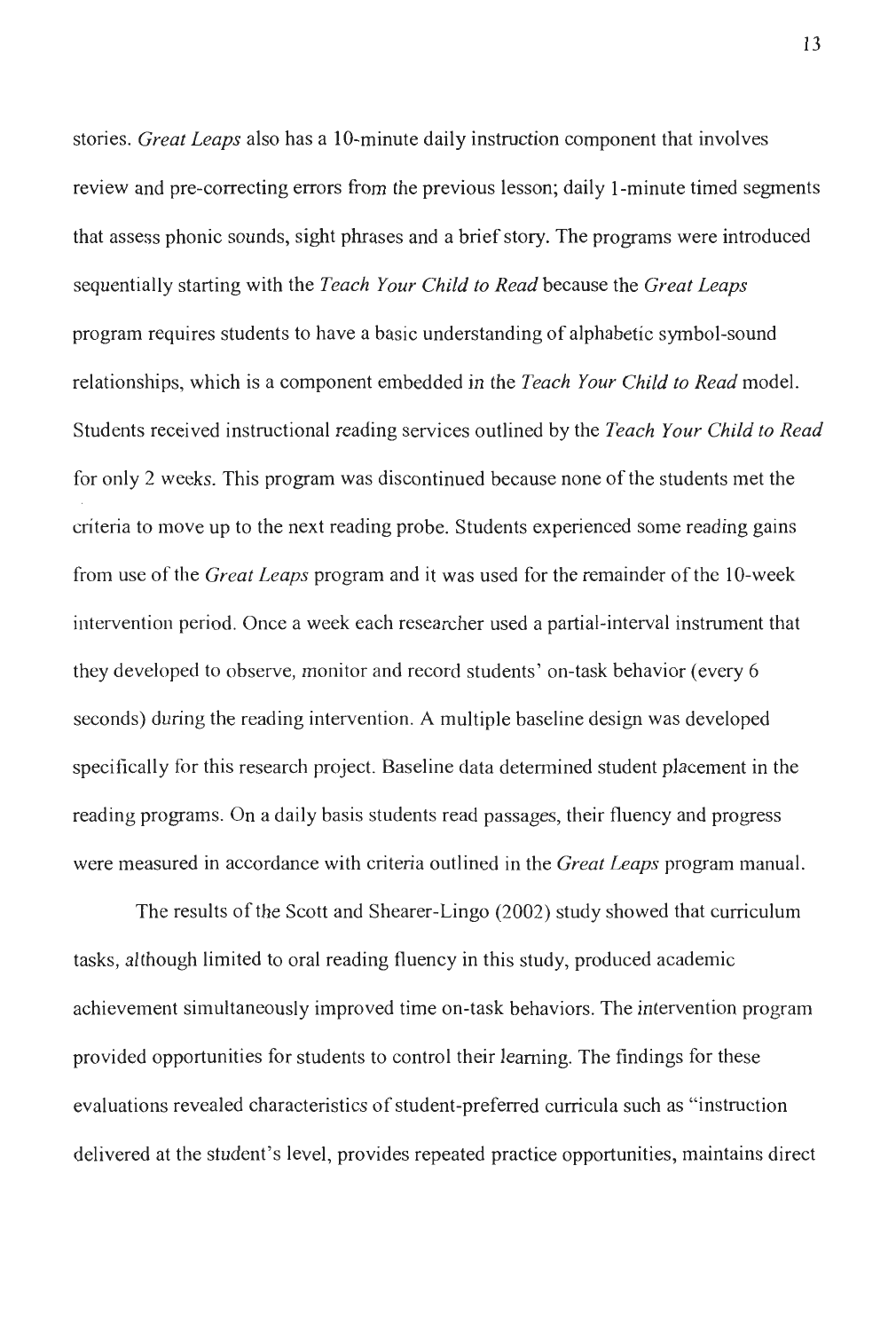teacher-student interaction, and actively involves students in monitoring their progress" (Scott & Shearer-Lingo, 2002, p. 172). The overall conclusion of this study suggests that research-based interventions with fundamental principles linked to strategies for enhancing student academic abilities produce higher achievement.

A study of a pull-out intervention conducted by Woodward and Brown (2006) sought to detennine if curricular needs of academically low-achieving middle school students were being met through teacher-created math curriculum. The main focus was to examine if a standardized, research-based curriculum that was structured and scripted was more effective than curriculum designed by educators for raising mathematical achievement.

The participants in this study were students in two middle schools with similar socio-economic status, percentage of students receiving specialized education, absentee rate, and average academic achievement. The comparison group was composed of four middle school teachers and 28 sixth-grade students from a medium-sized, suburban school district. The intervention group was two teachers and 25 sixth-grade students from a lower middle-class suburban school. All of the students in the intervention group received specialized instruction and had an Individualized Education Program (IEP); however, none of the students identified had IEPs in the area of mathematics.

The students in the comparison group received daily instruction in an 80-minute class period from the *Connected Mathematics Program* which was coupled with teacherdetermined curriculum. The *Connected Mathematics Program* encouraged student engagement by having students discover how to correctly arrive at a mathematical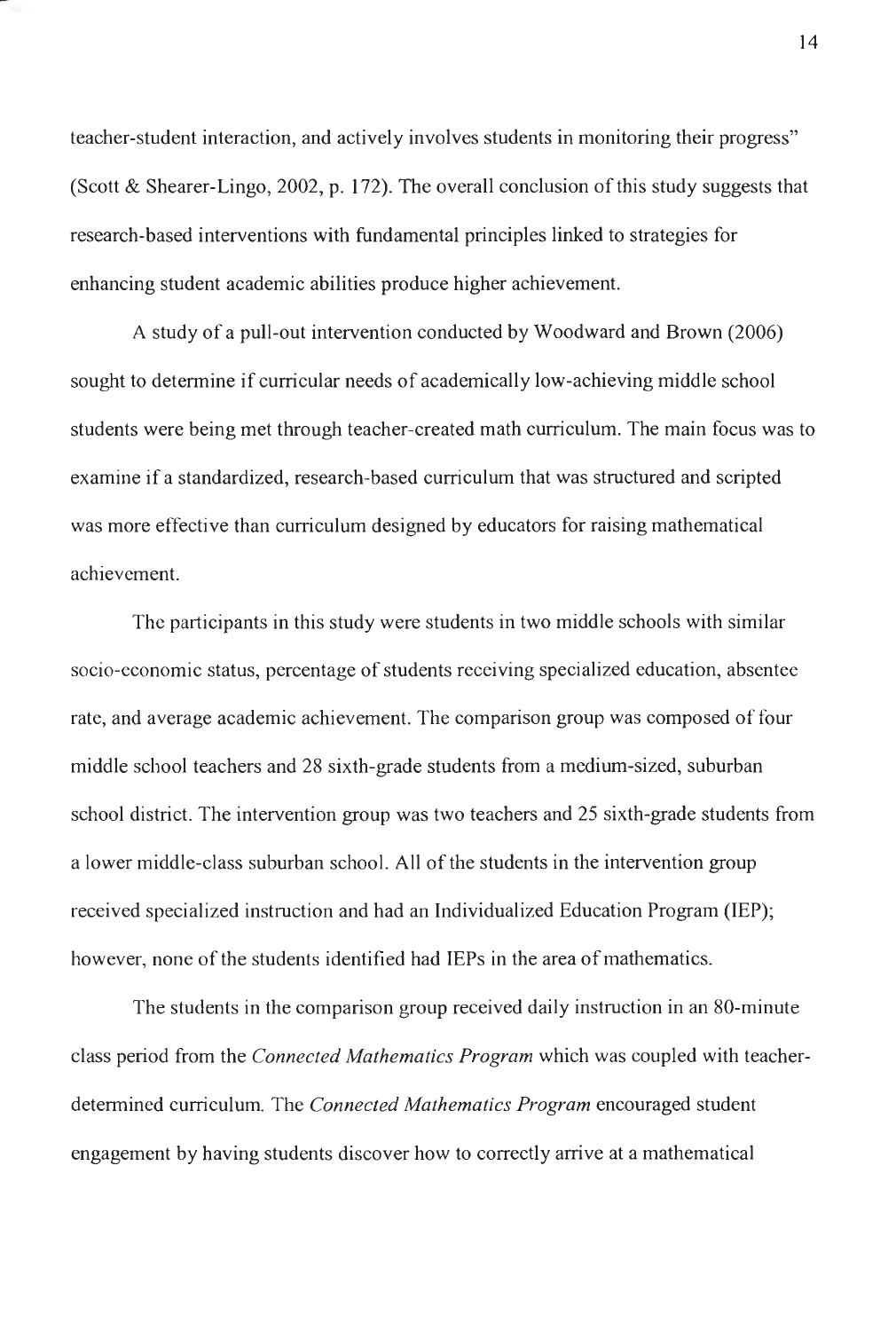solution, then discuss the various strategies. Students in the intervention group received 55 minutes of daily instruction with the *Transitional Mathematics* curriculum which is scripted, focused on research-based instruction, and provided more time for teacherguided instruction with teacher-led exploration of how to systematically solve a math problem.

The CTB Terra Nova assessment was used to evaluate student achievement because it measured growth over a period of time and provided comparability of the two groups on grade-level skills and concepts. A cumulative Core Concepts test was administered and data were used to indicate the effectiveness and equity of mathematic curriculum for students at risk of academic failure. When student results were compared on CTB Terra Nova, the intervention group which received research-based curriculum instruction made significant gains in mathematics. The results of the post-test indicate that the intervention group had a higher mean score and made a larger growth mean. The comparison group had a higher pre-test mean, but made smaller gains on the post-test. The intervention group averaged 58% correct on core math concepts, while the control group averaged 36% correct.

Lane (2007) conducted a study analyzing the impact of using a systematic selection process to identify at-risk students for empirically-validated interventions in the secondary setting. Lane (2007) believed that a systematic screening selection would help target students with similar needs. The screening process preceded implementation of an intervention designed to address the students' needs. The objective was to determine if students' knowledge of study skills and conflict resolution would transfer to improve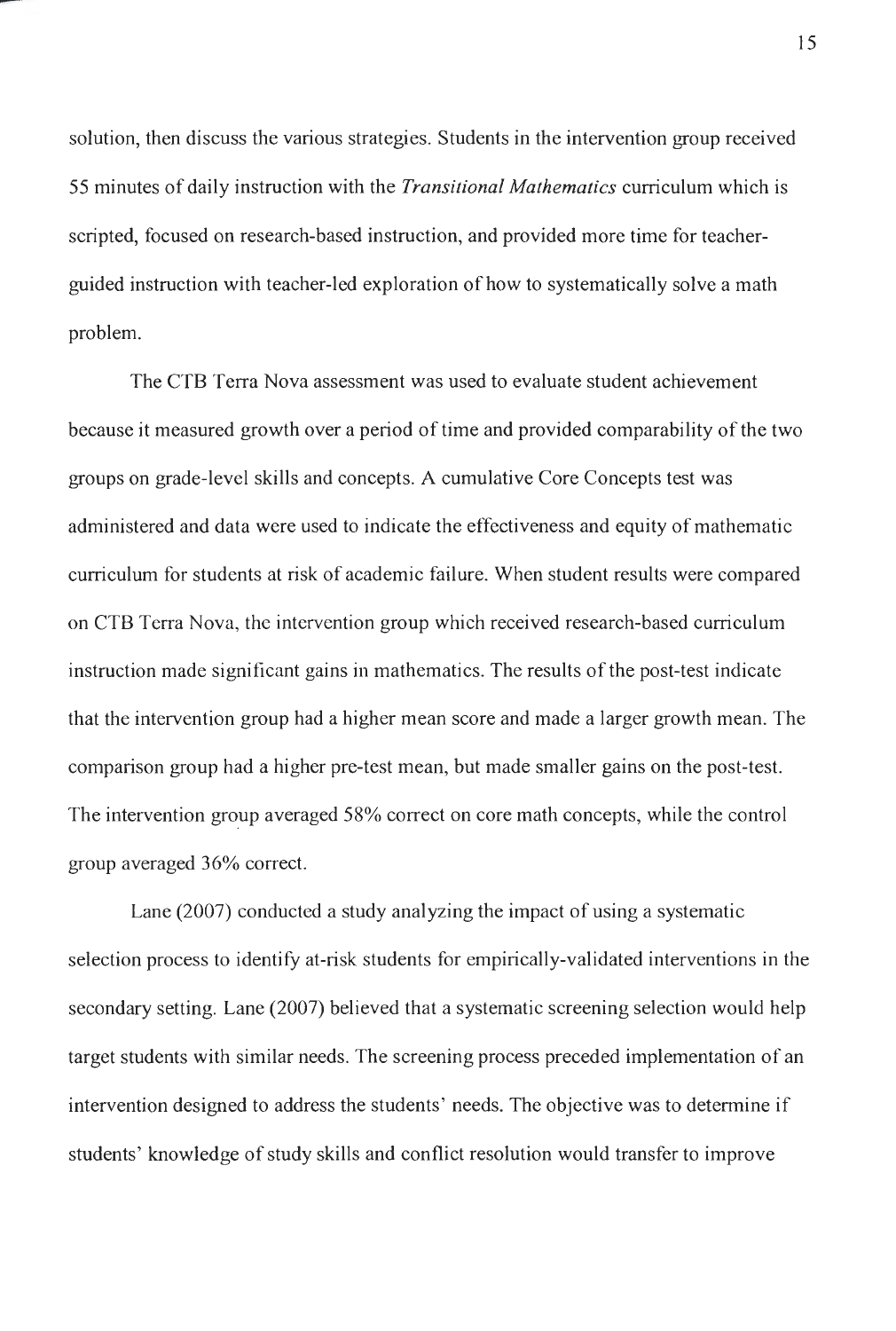overall school performance. A secondary purpose of the study was to determine the relationship between academic underachievement and developmental problem behaviors.

A screening process and school-wide data that were routinely collected were used to identify students displaying behavioral and academic difficulties. Seventy-four students were selected and randomly divided into three core sections: study skills instruction, conflict resolution and the control group. Students selected to participate in the study skills group received instruction in strategies acquiring knowledge from text, note-taking, class discussions, graphic organizers, test-taking skills, writing skills, and organization tools such as goal setting. Students in the conflict resolution group received explicit instruction guided by the Productive Conflict Resolution Program. Some of the content topics included understanding conflict, cooperation, conflict styles, listening skills, problem-solving, and reconciliation. The control group did not receive any formal instruction, but worked on homework and self-advocated for assistance. Over a 9-week period students in the intervention groups were pulled out of the general classroom and received direct instruction for 30 minutes and applied practice for 20 minutes daily.

Approximately 8 weeks following the intervention completion, Lane (2007) evaluated the effectiveness of the intervention from pre-intervention, post-intervention, and maintenance data. Students who received instruction in study skills improved in their knowledge of study skills. Students who received direct instruction in conflict resolution increased their knowledge of ways to resolve conflicts. The students who participated in these skill groups increased their knowledge specific to the instructional teachings, their absolute level of knowledge remained low and scores did not project significant academic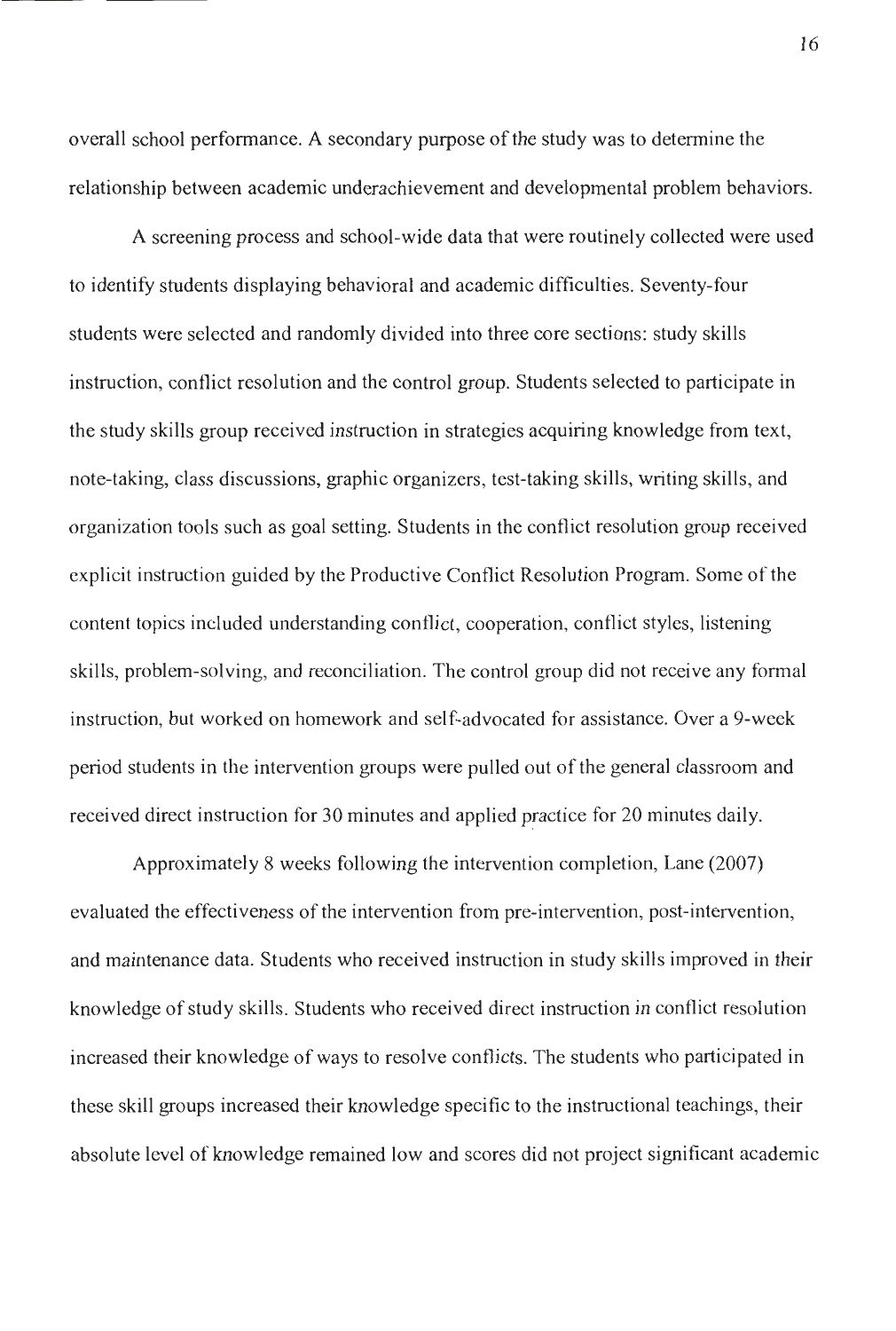improvements when compared to students in the control group. Despite increased knowledge of study skills and conflict resolution, students' final performance levels were still far below mastery and did not reflect any considerable progression when compared to students in the control conditions (Lane, 2007). Students who did not receive formal instruction but were allowed to work on assignments, ask questions as needed, and continued to achieve higher than students who were in the intervention classes. Postintervention data revealed decreasing scores for both intervention groups. The interventions did not produce the desired effects, and the author concluded that valuable instruction is lost when coupled with invalid practices (Lane, 2007).

The studies conducted by Alawiye and Williams (2005), Scott and Shearer-Lingo (2002), and Woodward and Brown (2006) show some of the weaknesses associated with research in this area. One of the studies that demonstrated academic gains for students who were pulled out of the regular classroom did not include comparison or control groups (Scott  $\&$  Shearer-Lingo, 2002). The treatment group in the Alawiye and Williams (2005) study also demonstrated gains, but the treatment group was compared with a group of students in general education who were not identified as at risk of failure. Lane (2007) is the only study described in which students were randomly assigned to groups, and she found no effect of treatment. Lane (2007) reiterates that a screening process must precede the intervention process enabling the results to be accurate when evaluating the effects of the intervention.

Although there are numerous studies that examine the short-term effects of pullout programs, empirical studies showcasing long-term effects of temporary interventions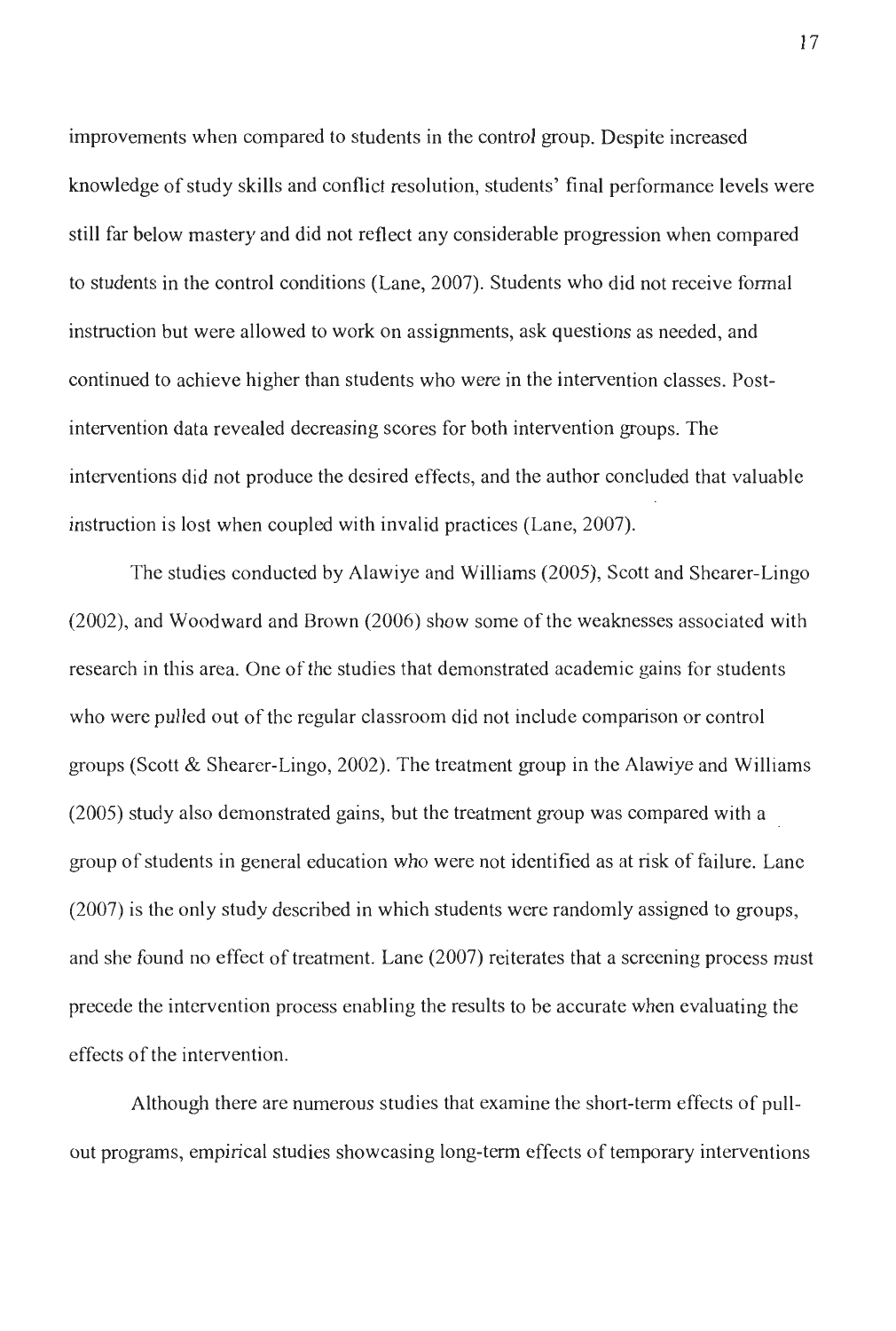are scarce. Short-term favorable results are generally more prevalent following the intervention process and most likely occur as a result of environmental or instructional modifications which incite a change in student behavior. Long-term application and retention of skills is lost when resources and supports provided during the intervention period are removed. Consistency in allocating resources and following specific procedures are removed when the intervention period has expired. After the intervention is no longer being implemented, removal of instructional, academic and behavior supports may lead to a decline in the student's academic progress. "The longitudinal period is important because often first-year gains erode in the second year" (Odden, 1990, p. 2 18). For an accurate indication of student progress the real test is what happens in the year(s) following the intervention.

As a final point, one of the weaknesses of current research in effectiveness of programs for at-risk students is the lack of direct measures of long-term educational outcomes. A fault of some research models is the failure to use reliable measures to accurately assess the effectiveness of intervention outcomes. In some cases baseline data aligned with intervention goals is absent, therefore, giving the impression that any growth during the intervention period is a result of a valid intervention strategy. Another mistake of research conclusions is determining that an intervention was effective because there are some visible improvements in students' academic progress or behavior. An invalid measuring system or projecting academic growth rates that are not stimulated by implementation of the intervention also creates a false sense of program effectiveness.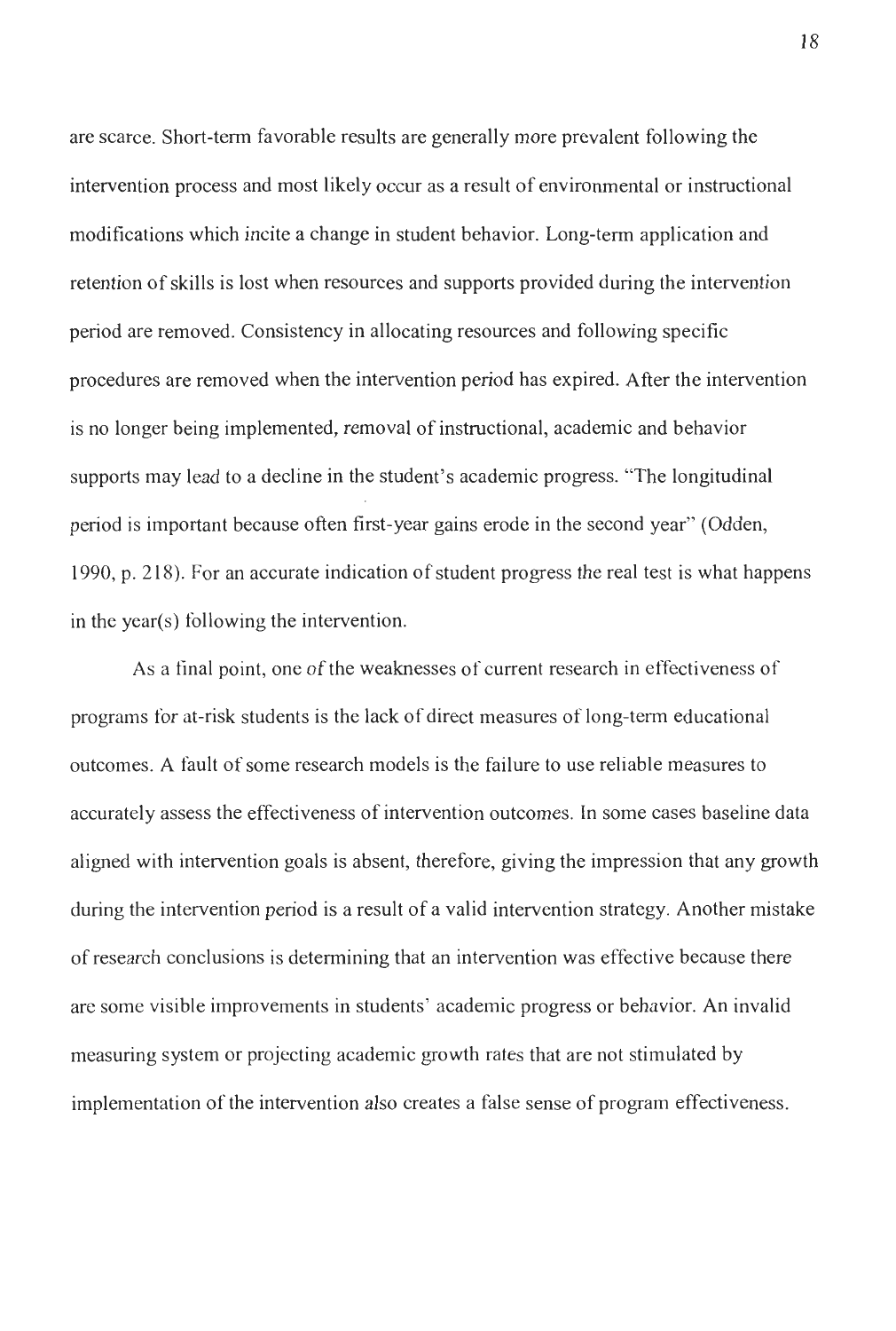Continued research must be conducted to pinpoint the key factors that lead to long-term retention of skills and abilities resulting in prolonged academic achievement. An at-risk student may be facing academic failure due to factors associated with homelife conditions. Generally schools are only equipped to address academic concerns and for some students it is difficult to improve educational circumstances until problems in the home situation can be remedied. Many interventions do not take into account the underlying conditions that have a larger impact on educational progress. It seems impossible to solve academic problems when the leading factors contributing to the deficient behaviors are unknown. Essentially, if the underlying or root causes of the academic problems are not addressed, how can we reasonably expect to correct or change behaviors or even anticipate long-term results?

### Purpose of Study

The purpose of the current study was to examine the effectiveness of a pull-out program for students at risk of failure in an urban middle school. Participants' achievement and behavioral perfonnance were assessed when students participated in the program, and behavior was assessed one year after program completion. After a period of intervention in which expectations are gradually and consistently raised, do students at risk of failure show academic and behavioral gains?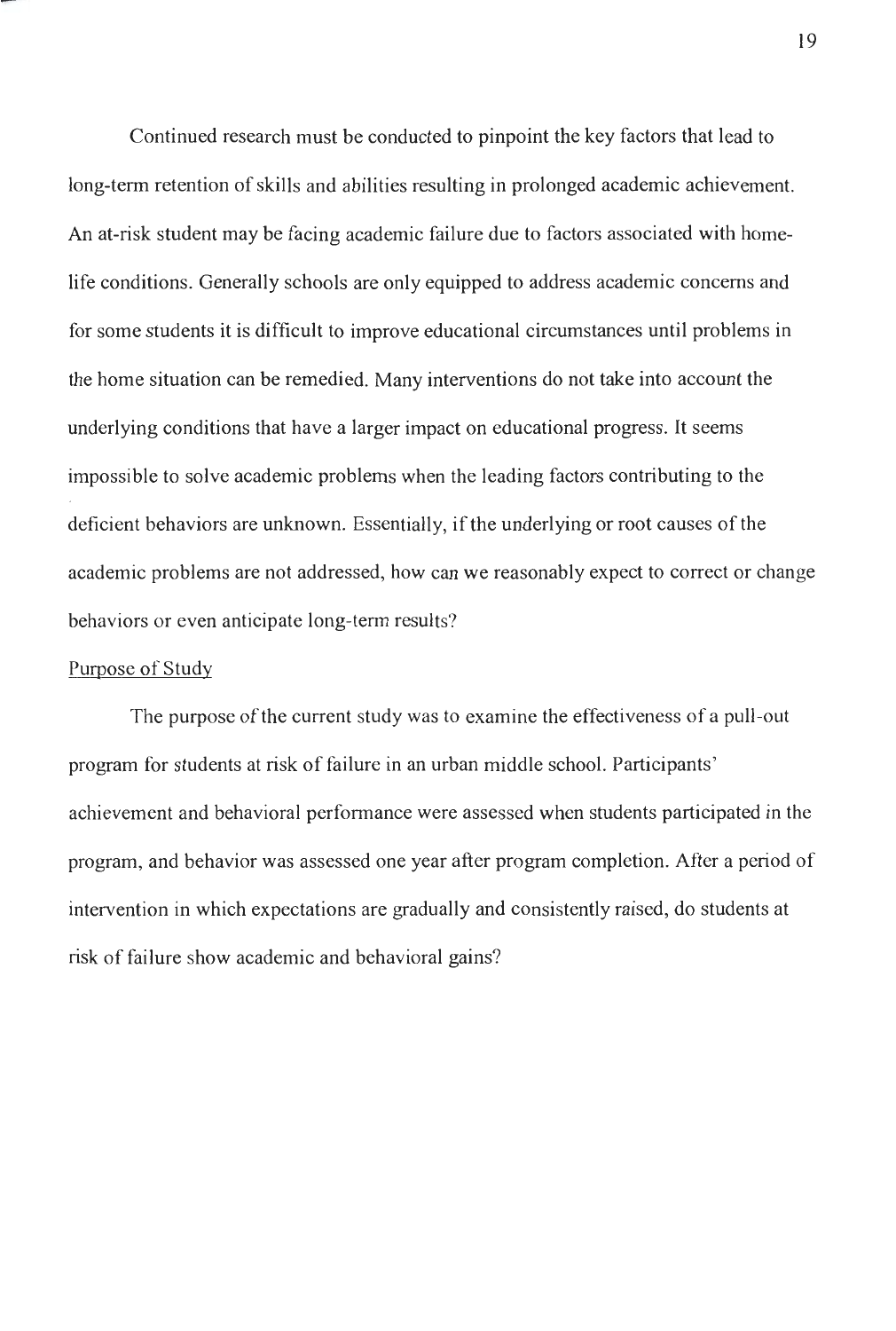#### **METHOD**

This study is a longitudinal study of the changes in academic and behavioral characteristics of three cohorts of at-risk students served in a middle school pull-out program known as the "Adventure Team."

#### Participants and Setting

The study included 81 students attending an urban middle school in the Midwest, who were selected to receive reading and math interventions in the form of a pull-out program. Students attended the intervention program during the second semester of seventh grade through the first semester of eighth grade. Three consecutive cohorts are represented in the sample, the first beginning the program in the spring of 2003 ( $n=24$ ), the second in the spring of 2004 ( $n=22$ ), and the third in the spring of 2005 ( $n=35$ ). Analyses included 42 students for whom complete data were available ( $n = 13$ ,  $n = 19$ , and  $n = 10$  for the 2003, 2004, and 2005 cohorts, respectively). Students in the first two cohorts attended the Adventure Team program for both subjects and students in the third cohort attended the program only for instruction in reading and/or math. Demographic characteristics of the Adventure Team students are reported in Table I.

For three consecutive years, from 2000 through the 2003 academic year, this middle school was labeled a School In Need of Improvement (SINI) and failed to make adequate improvements building-wide towards state-determined proficiency levels on a standardized measure of students' reading and mathematics achievement. The school serves students in grades 6, 7, and 8, and has an annual student enrollment averaging about 440 students. The student population is 35% Caucasian, 60% African American,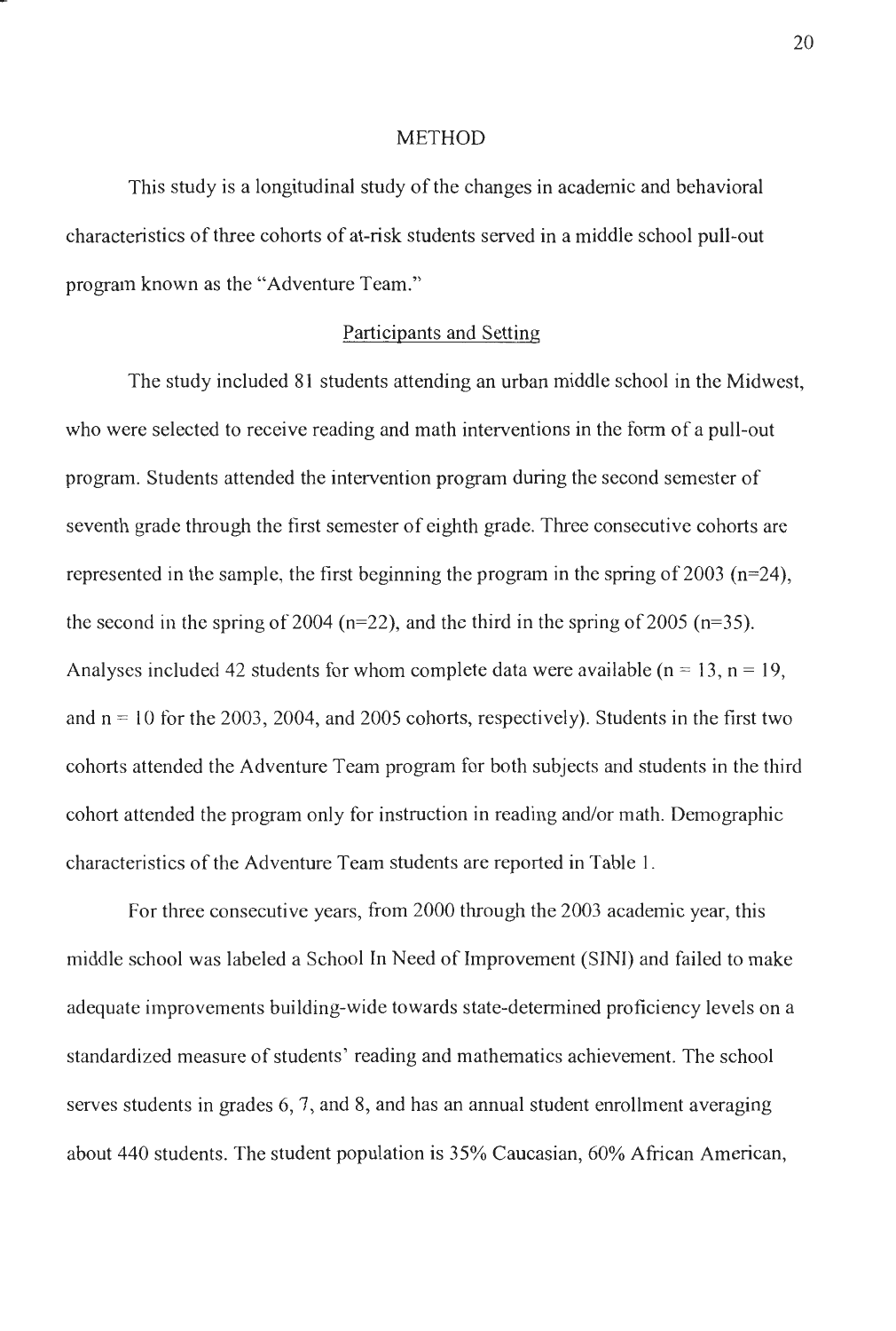5% Hispanic, and less than 1 % other minorities. Class sizes range from 20-23 students. On average, about 80% of the students receive free and reduced lunch services. The mobility rate of students within the school district is 21.9% which is comparable to the school with 26.9% mobility. Student daily attendance is 91.9% and is similar to the 93.5% district attendance.

Achievement is routinely assessed by determining students' levels of proficiency on a standardized test of achievement, the Iowa Test of Basic Skills (ITBS). According to state standards, a student is considered proficient if he or she scored at or above the 41<sup>st</sup> percentile on national norms. Overall proficiency in math and reading for students in this middle school was significantly below the district average. In this building 35.6% were proficient readers in contrast to a district average of 52.6%, and 33.1 % were proficient in math in contrast to a district average of 51.8%. Following three successive years without adequate student progress, the school was identified as a School in Need of Improvement. At the time the at-risk program was developed state officials were working with the school to implement an academic program to close the achievement gap. In this facility the Governor's Task Force, district leaders, school administration and staff members designed and began a pilot intervention program for at-risk students to increase reading and math proficiency scores on the !TBS.

#### Measures

Information used for evaluation of the program included achievement and behavior data routinely collected by the district for all middle school students. Achievement data collected before and during the intervention, and behavioral data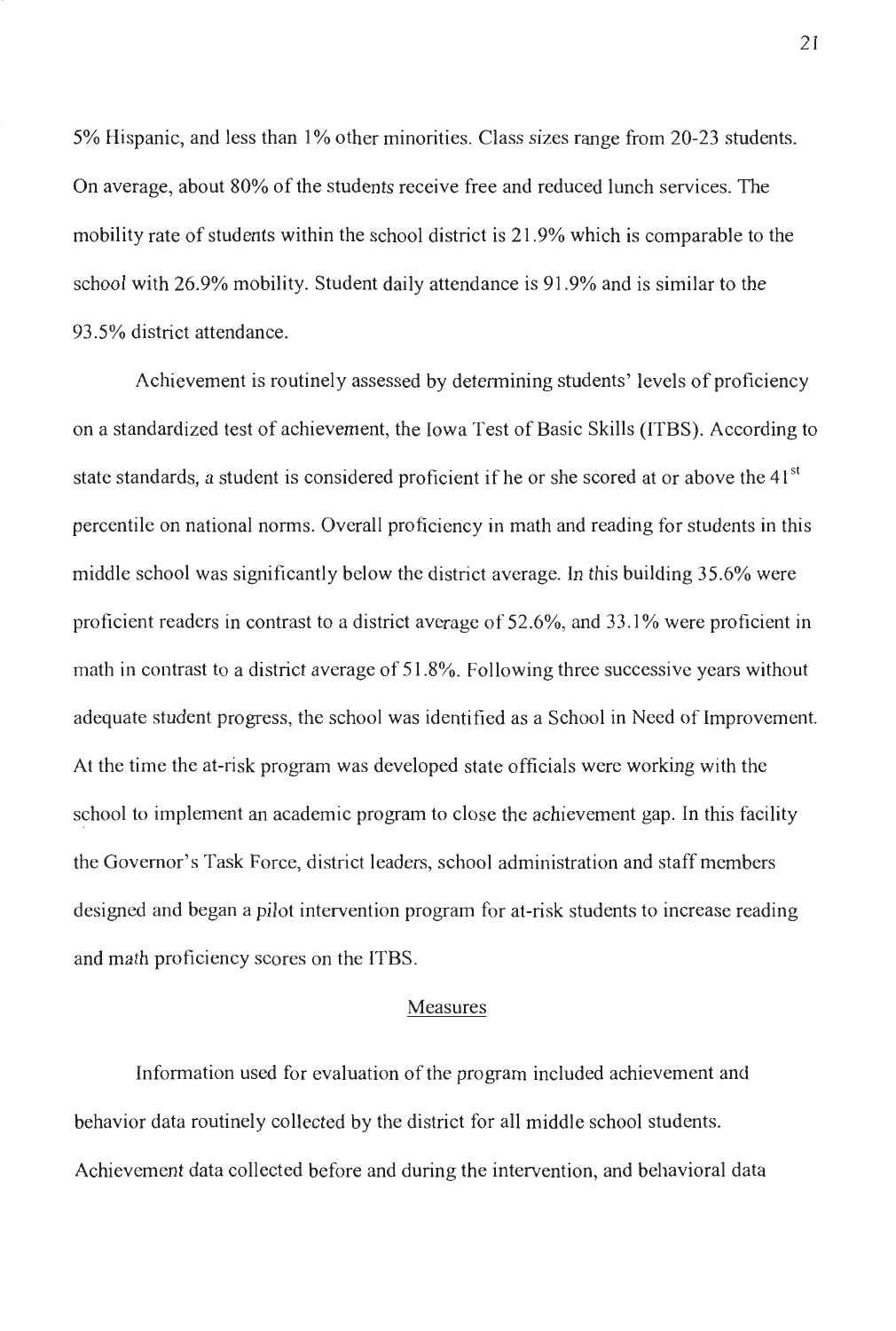collected before, during, and after the intervention were used to investigate progress and retention of skills learned in the program. Achievement was assessed for each cohort in the fall of the sixth, seventh, and eighth grade years using the Iowa Tests of Basic Skills.

Behavior was assessed using attendance and suspension data from seventh grade through ninth grade for each cohort. Attendance information was available only for the total school year, but suspension information was available for first and second semesters of each year.

#### Adventure Team At-Risk Program

Because of the low proficiency rates building-wide, interventions were discussed and preparations were made in fall 2003 to implement an innovative pull-out program entitled "Adventure Team." The program was not created to be a permanent placement, but a short-term intervention to increase students' math and reading skills. During the first two years, the cohort groups were pulled out of the general education setting and received instruction all day in a self-contained environment. The third cohort group only received specialized instruction in reading and/or math as a course in their schedule.

### Selection of Adventure Team Participants

Students entered Adventure Team at the beginning of second semester in seventh grade and remained in the program until the beginning of second semester in eighth grade. If the students made steadily, consistent academic improvements, they were chosen to return to the general education setting at the beginning of the second quarter of their eighth grade year. Students who remained in the program until second semester of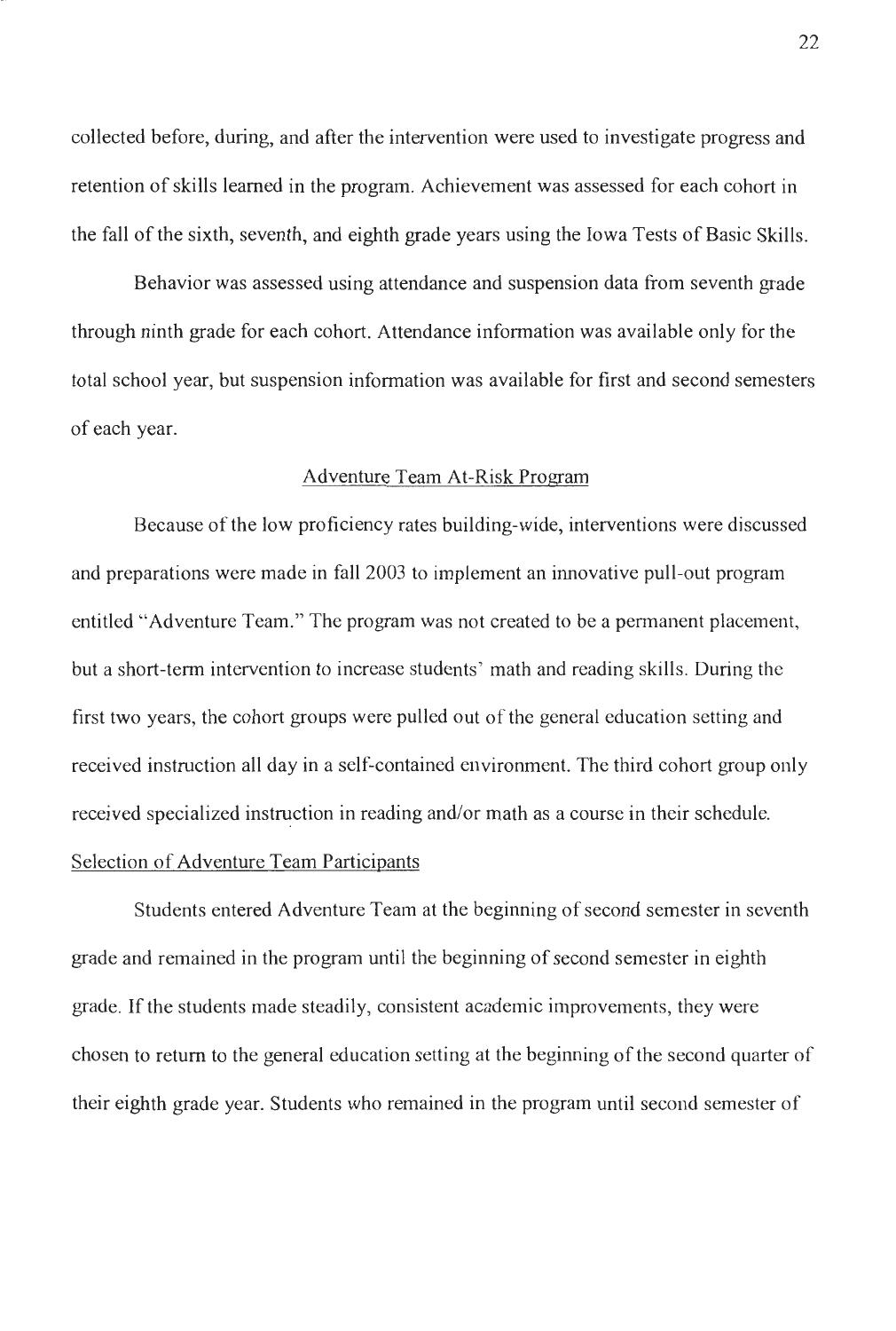eighth grade received intensive remedial academic assistance and more individualized assistance, due to fewer students being served in the program.

Students were selected by seventh grade staff based on ITBS percentile rank, expected benefit from a self-contained program, and work ethic. The state defines proficiency as performance at or above the  $41<sup>st</sup>$  percentile on the ITBS. In order to reduce the proportion of students in this middle school who were not considered proficient, students identified for the Adventure Team program had ITBS scores ranging between the  $35<sup>th</sup>$  to  $40<sup>th</sup>$  percentiles. For the first two cohorts, the staff members deliberated about individuals who would profit from a pull-out program and identified a list of 21 students to receive services, with 3 alternates. In the third year of the program, students could be recommended for only reading intervention or only math intervention, although some students were recommended for both subjects. The majority of the students served in the Adventure Team program was African-American and reflected the proportion of total enrollment in the building. The main purpose of the intervention was to provide academic services to students who would most likely bump their scores up into the proficiency range. During the first year, students with significant behaviors were not placed in the program. By the second year, the pull-out placement became more accessible to students with behavior problems.

### Curriculum and Instruction

For cohorts served in the first two years, the program curriculum followed the guides in reading and mathematics prepared by the district for all middle schools. The class work that was required in the regular education classrooms was duplicated in the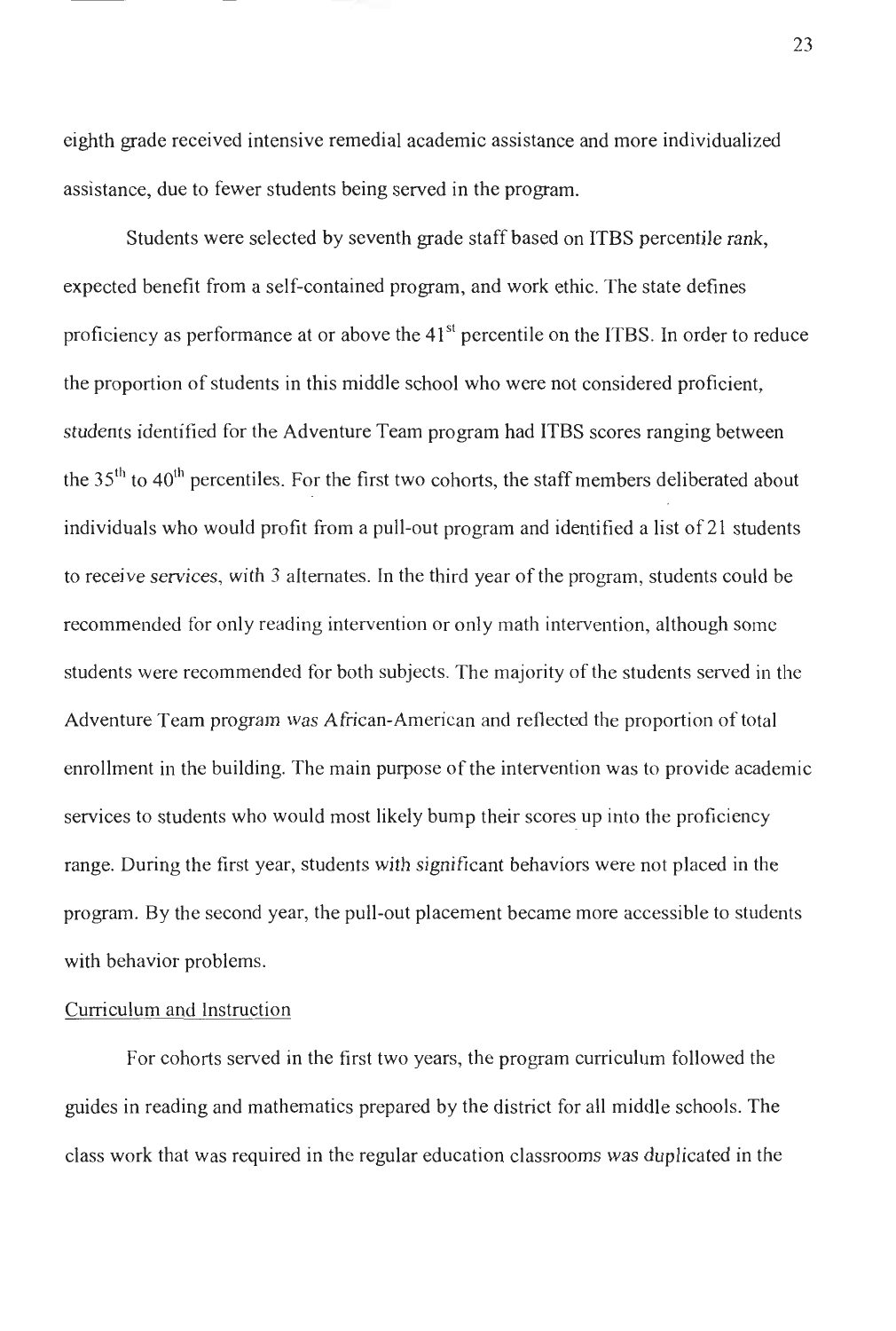self-contained environment. There was no change in the level of work; however, there were some notable differences in the way instruction was presented. The reading instruction in this pull-out program was geared towards improving decoding strategies, sight word recognition, and reading comprehension. A portion of the math program was built on constant review of basic math skills and concentration on enhancing students' understanding of grade-level concepts and content. Pacing of instruction was a major change from the regular classroom as students in the Adventure Team were scheduled into two 94-minute block periods for reading and math. The slower pace of instruction allowed time for thorough discussions, multiple levels of understanding, personal interpretations, and collaborative teachings, which is usually not permitted in regular classrooms due to limited time constraints. Within these 94 minutes, students were assigned two individual weekly sessions with the para-educator ( 15-20 minutes) for constant review of various basic skills related to reading and math content.

This 94-minute block also affected the content that was being taught in Adventure Team. Students only received direct instruction in reading, math, and language arts. Students received social studies and science content indirectly during reading instruction.

In addition to the curriculum and instruction described, an incentive to the Adventure Team program was weekly activities and educational field trips into the community to build awareness and introduce students to volunteer and career opportunities.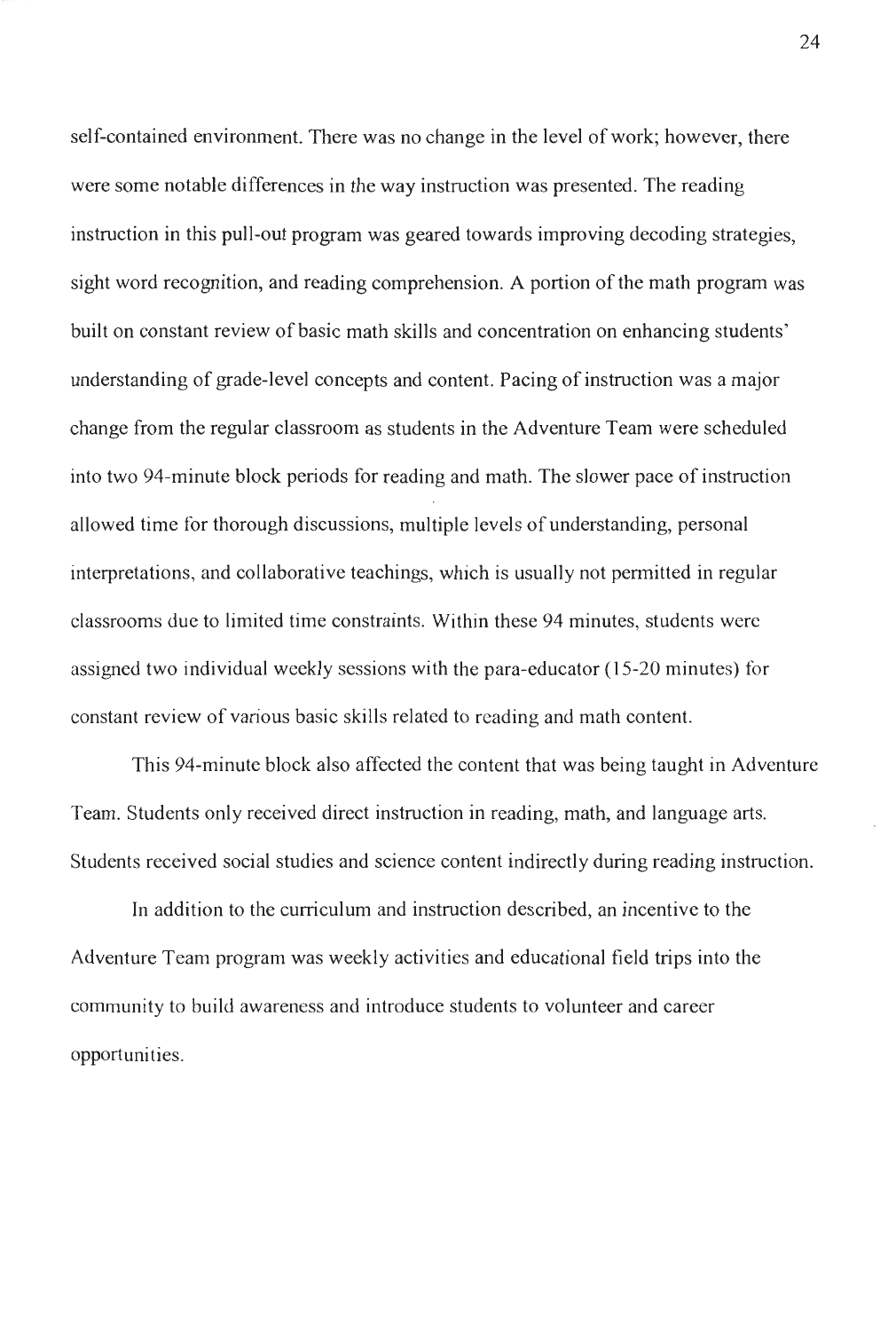### Classroom Environment and Culture

Students in the first two cohorts remained in the same classroom all day with the exception of their exploratory classes (e.g. physical education or art). Students were given ample time to work on assignments and develop peer relationships as part teaching and learning. A student-led class meeting time was incorporated into the Adventure Team framework, which allowed students to discuss social and behavioral issues. Students discussed and agreed upon disciplinary consequences; which was strengthened by consistent teacher follow-through. The teacher structured the class expectations; however, the students created the culture of the classroom and started developing ownership and responsibility for their education. Weekly field trips generated the idea that learning can occur anywhere and connected classroom instruction to real life. Monthly research projects were focused on ways to infonn students about current events that shaped their lives.

An indirect factor which had the potential to create a significant impact on student achievement was the development of relationships within the classroom. The bond amongst peers and interactions between teacher and students was expected to produce positive attitudes towards academic progress which could raise achievement levels. Students were recognized for the individual cultural experiences and knowledge that they brought to the classroom. Instruction was presented in a non-threatening fashion to encourage learning. Students were made aware of the teacher's determination to educate them. In addition to receiving instruction, students were allowed to teach lessons through partner work. The students in Adventure Team created reading partnerships with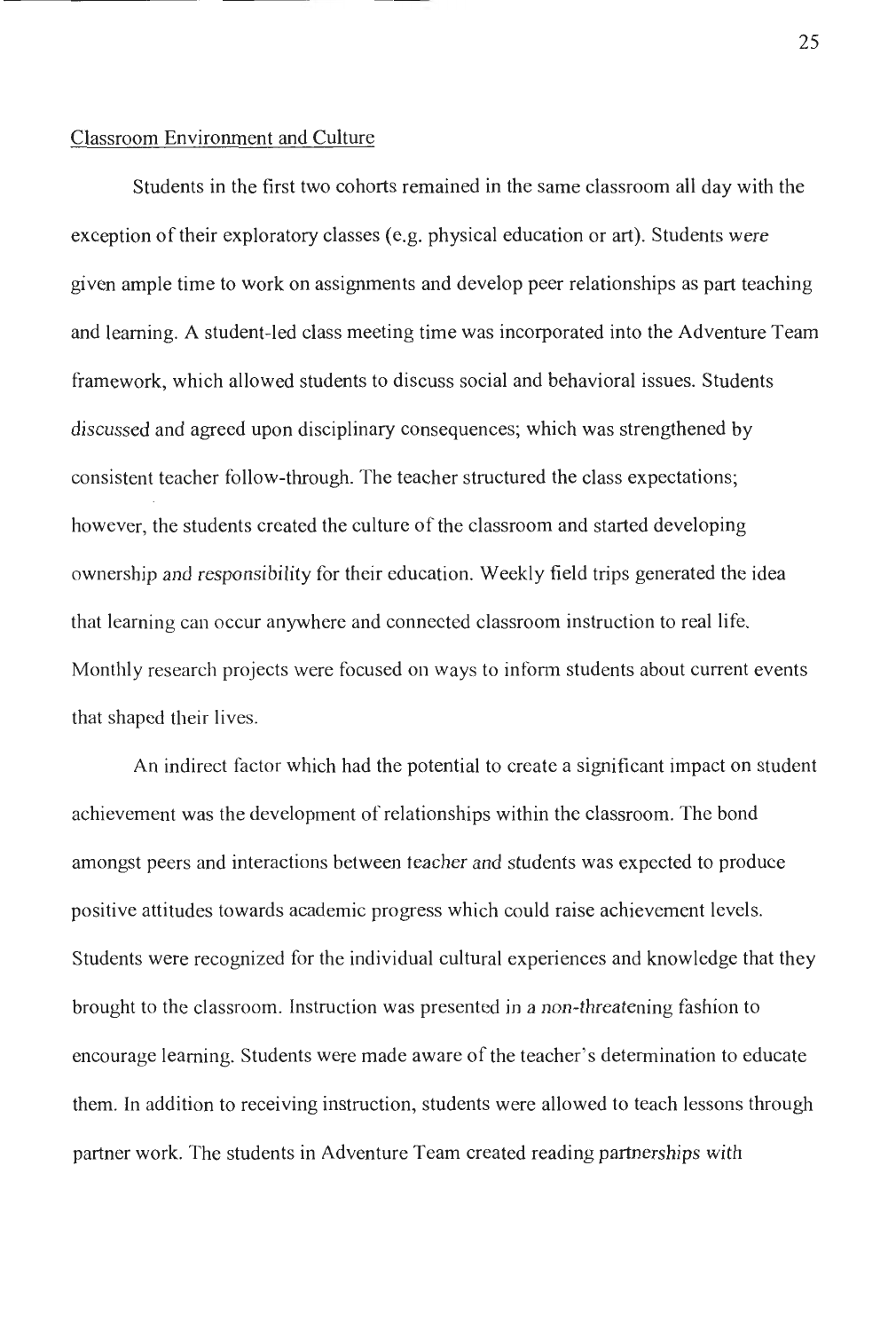elementary students. These relationships helped the students identify the importance of reading skills and gain confidence in their own academic abilities. A teacher-created social skills component was provided as a preventive measure to improve Adventure Team students' school behaviors. Some students began to recognize how their behaviors and language could become hindrances for obtaining higher level education. Students were encouraged to participate in school events and engage in volunteer projects to apply the knowledge they learned.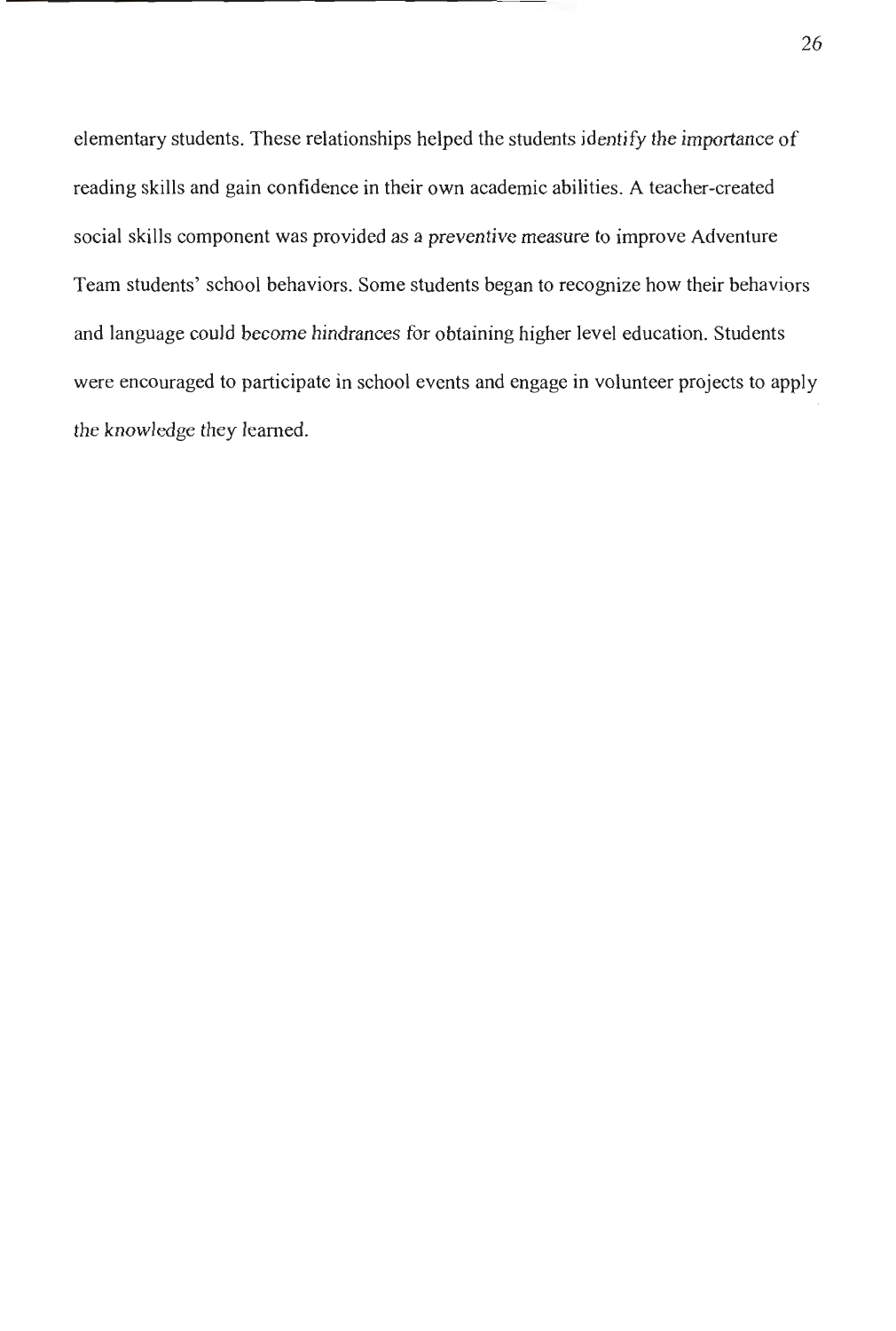#### RESULTS

Descriptive data in the areas of academic skills and behaviors are presented. Data were not analyzed for statistical significance of any differences because of the small number of participants for whom complete data was available. Results are described separately for cohort groups because of the differences between cohorts in selection criteria and full day or partial day intervention. Data were analyzed only for students with complete ITBS achievement absence, and suspension data  $(N = 13, 19, 10)$  for the 03/04, 04/05, and 05/06 cohorts, respectively).

#### Academic Achievement

Data were collected to investigate academic achievement for the three Adventure Team cohorts, including ITBS reading and math scores in grades 6, 7, and 8. Changes from non-proficient to proficient status between seventh and eighth grade was also investigated. ITBS reading and math proficiency measured in the fall of seventh grade was used to identify students expected to benefit from participation in the Adventure Team program. Students were considered below proficiency if their national percentile rank in reading or math was at the  $40<sup>th</sup>$  percentile or below, at proficiency if the percentile rank was between the 41 $^{\text{st}}$  and 89<sup>th</sup> percentiles, and highly proficient if the percentile rank was at the 90<sup>th</sup> percentile or above. Students took the ITBS again in the fall of eighth grade at the time they were participating in the Adventure Team Program. Proficiency levels by cohort for grades 6, 7, and 8 are presented in Table 2. The differences in the percentages of students attaining proficiency between the fall of seventh grade (before students entered the Adventure Team program) and the fall of eighth grade (at the time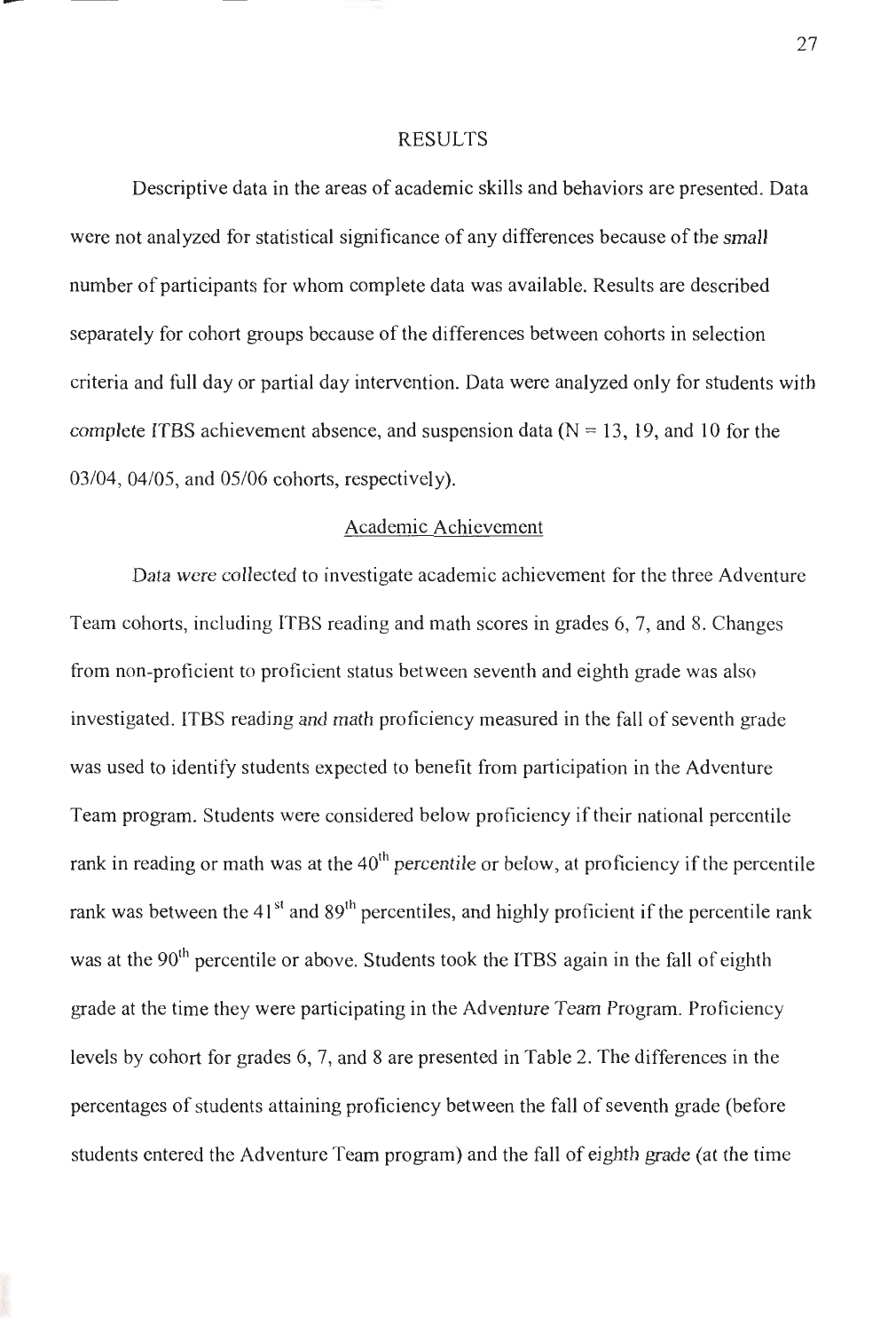students were enrolled in the Adventure Team program) were of particular interest. The descriptive data show that a greater proportion of students in each cohort were proficient in math in the eighth grade than in seventh grade, but changes in reading proficiency were less consistent.

Among the Adventure Team cohorts, 5% to 33% of individual students improved by a proficiency level between seventh and eight grade in reading and 15% to 33% improved by a proficiency level in math. It should be noted, however, that a number of students in Adventure Team declined in proficiency level in the same time period. Changes in proficiency levels are presented in Table 3.

#### Behavior

The number of absences for the academic year in grades 7, 8, and 9 were collected for the Adventure Team cohorts, and the number of suspensions at grades 7, 8, and 9 for first and second semesters were collected for each cohort.

### Absences

The mean number of absences per year ranged from 10.76 to 12.51 at the middle school level and from 18.32 to 19.71 at the ninth grade level. There was considerable range in the number of absences within cohort groups, with some students absent less than a day, and others absent 45 or more days per year (one student had over 80 absences in ninth grade). For the Adventure Team cohorts, there was a tendency for the mean number of absences to remain steady or decline slightly between the seventh and eighth grade years and then show an increase between the eighth and ninth grades. Mean absences are listed in Table 4 and are displayed by cohort and grade level in Figure I.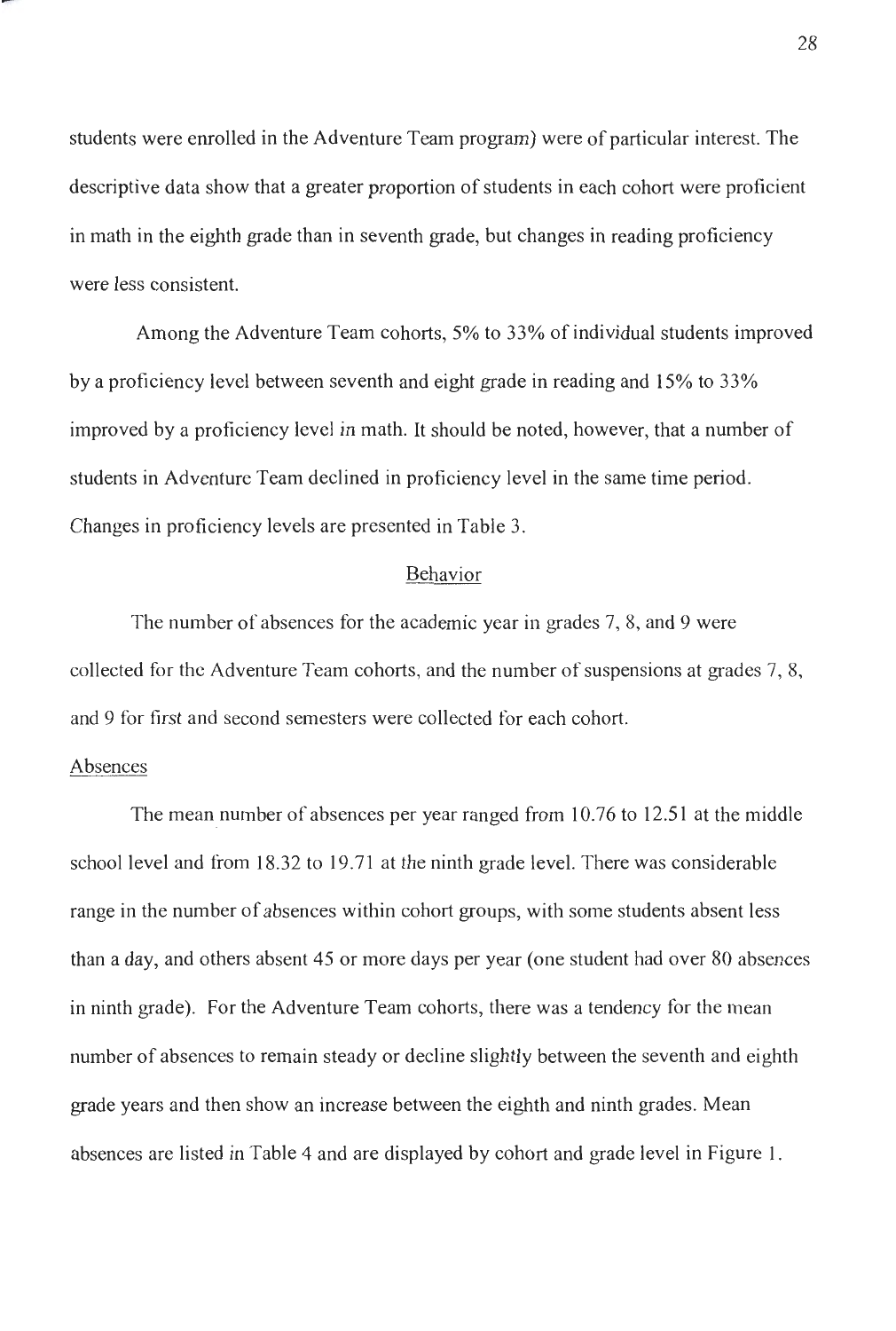#### Suspensions

Suspension data were available for Adventure Team cohorts for each semester in grades 7, 8, and 9. Mean number of suspensions per semester in middle school varied from 0.68 to 3.20 and mean suspensions in ninth grade varied from 2.00 to 6.90 per semester. In general, the mean number of suspensions stayed steady or showed small increases from the first semester of seventh grade through the first semester of eighth grade and then showed larger increases in the second semester of eighth grade. The highest mean number of suspensions was in the first semester of ninth grade, followed by a decline in the second semester of that year. There was a considerable range in the number of suspensions within each cohort, with a general increase in variability with grade level. The range in the number of suspensions varied from a low of O to 4 for the  $04/05$  cohort in the second semester of seventh grade, to a high of 0 to 26 for the same cohort in the first semester of ninth grade. Ranges and mean number of suspensions are reported by cohort in Table 5. Mean numbers of suspensions by semester and cohort are displayed in Figure 2.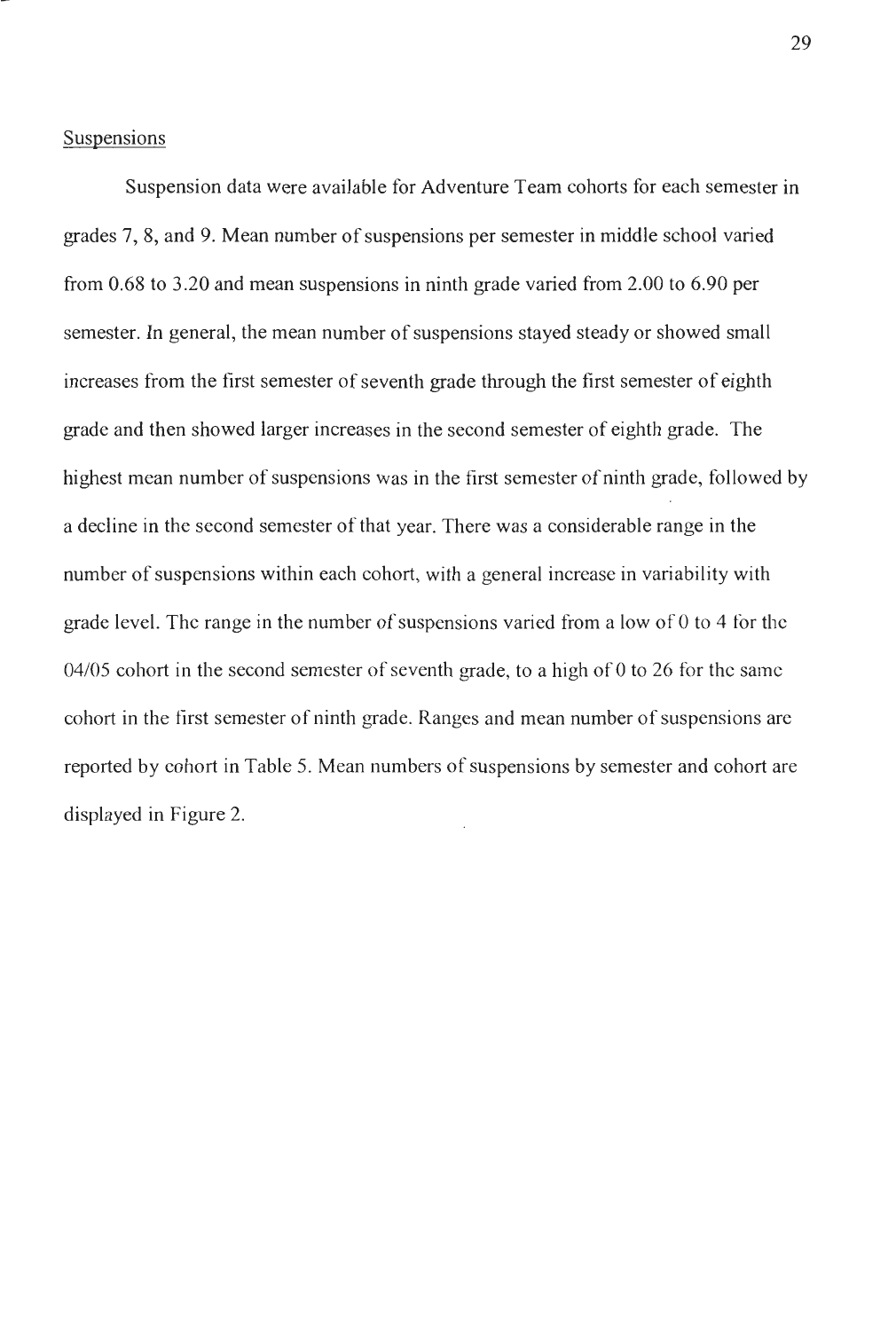#### DISCUSSION

The purpose of this study was to examine the effects of a middle school pull-out program for students at risk of academic failure. A pilot program titled the Adventure Team was examined to determine the effectiveness of a pull-out program on academic achievement and behavioral improvements. For many students, the program did not produce the desired results of improving performance on the standardized assessment. The goal of the program was to increase student ITBS scores to the proficiency category, yet several students' scores declined while in the program. Since the data showed that minimal academic gains were made during the intervention period, it is doubtful that any long-term academic gains would be retained.

Factors contributing to program failure need to be considered. Ineffective practices such as not using the same criteria for selecting students to participate in the program, absence of a structured curriculum, lack of teacher training, and inadequate academic and financial resources may have contributed to the marginal gains made by the students in this pull-out program. There are several reasons why this program may not have produced the desired outcomes, yet these major components mentioned above should have been discussed and planned by the program designers prior to implementation. The program should have been developed using research-based data concerning class size along with cognitive and behavioral interventions proven to increase student achievement. Classroom objectives not aligned with goal outcomes and unintended circumstances such as transition and recourse plans may also have been casual factors in the program's failure.

30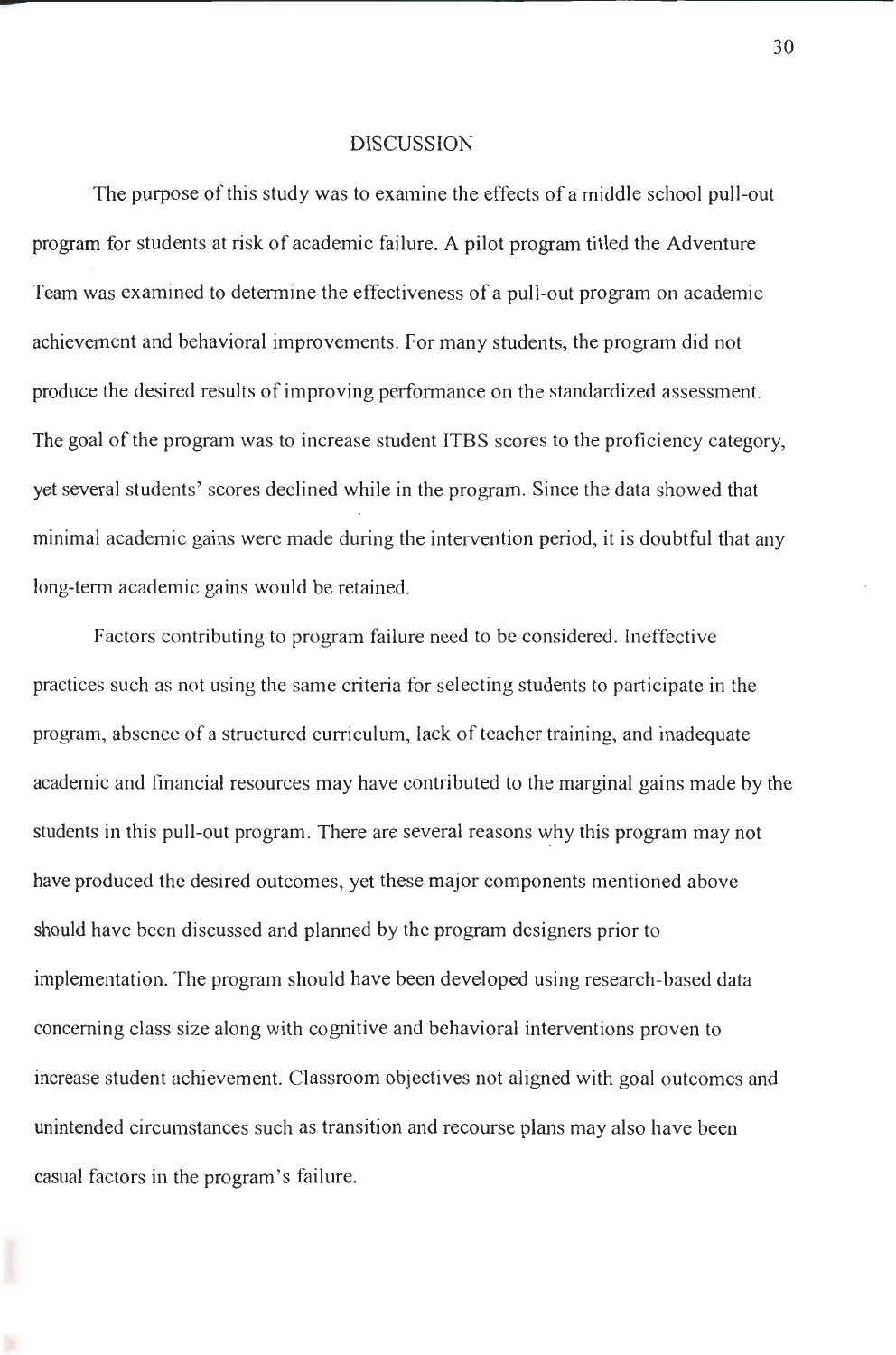. Lastly, the Adventure Team produced successes that were not readily seen from the data that was collected. Since the primary focus of this pull-out program was to increase student scores to proficiency on the ITBS, data were not gathered to reflect student growth in the areas of self-esteem, sense of belonging, and the value of team work. Nor did the data emphasize the effects that a student-led classroom, volunteerism, and community service have on academic and behavior growth. Manning ( 1993) suggested that an emphasis on self-concept, improving on social skills, teachers and learners agreeing on objectives, and recognition of the relationship between motivation and success are essentials that should be incorporated into any at-risk program. These are equally important aspects of education that were not highlighted, but are significant qualities that each student was expected to have possessed.

### Program Outcomes

Although results must be interpreted with caution because of a lack of control groups or statistical comparisons, the results of this study suggest that the intervention had minimal impact on formal measures of student academic achievement during the intervention. Beneficial academic outcomes of a self-contained pull-out intervention were not supported in this study because overall group growth in academics was not substantial or consistent enough to indicate improved student academic progress. Even though a few students showed improvement in academic proficiency as measured by ITBS scores, the majority showed no change or a decline. Among the three cohorts with a combined total of 42 students, 5 improved on ITBS proficiency standards in reading and 7 improved on proficiency standards in math, but 3 students declined in reading and 4

31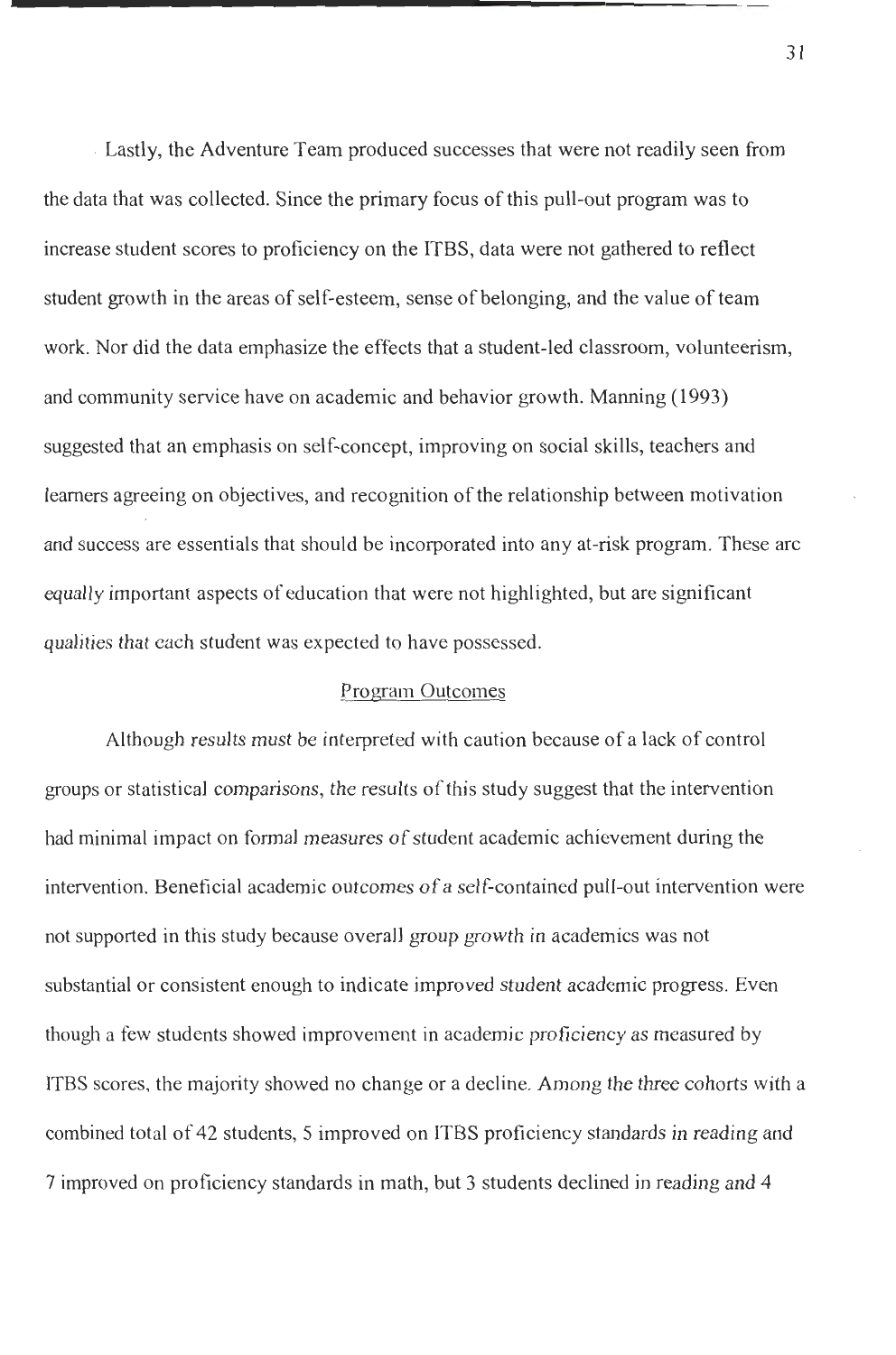students declined in math. The intervention program failed to produce the goal outcome of increasing the number of students proficient in reading and math on the ITBS.

It is possible that Adventure Team motivated students to attend school and engage in appropriate behaviors while they participated in the program, but there is no evidence of long-term gains. These cohorts had high absenteeism rates prior to participation in the Adventure Team, yet absences did not increase once in the program. Student attendance improved or remained steady during the intervention period, but absences went up following exit from the program. Suspensions also remained steady between the second semester of seventh grade and the first semester of eighth grade, but rose sharply for two semesters following completion of the program before falling in the second semester of ninth grade. It cannot be concluded that the program affected behavior even during the intervention due to the lack of control groups.

#### Reasons for Lack of Program Effectiveness

Results indicated this pull-out program was not as effective as intended in terms of the outcome measures used. The lack of effectiveness may be due to characteristics of this particular intervention. The first problem is defining a pull-out program and its purpose. Due to the ease of implementation, many schools use various forms of pull-out designs to provide specialized instruction which may not adhere to an established curriculum. When teachers are not provided instructional strategies and are allowed to adopt a social skills curriculum not proven to increase student achievement in the pull-out setting, documentation to identify the frequency, rate of progress and effectiveness of these 'quick fix ' strategies may be insufficient. Therefore, this study could neither prove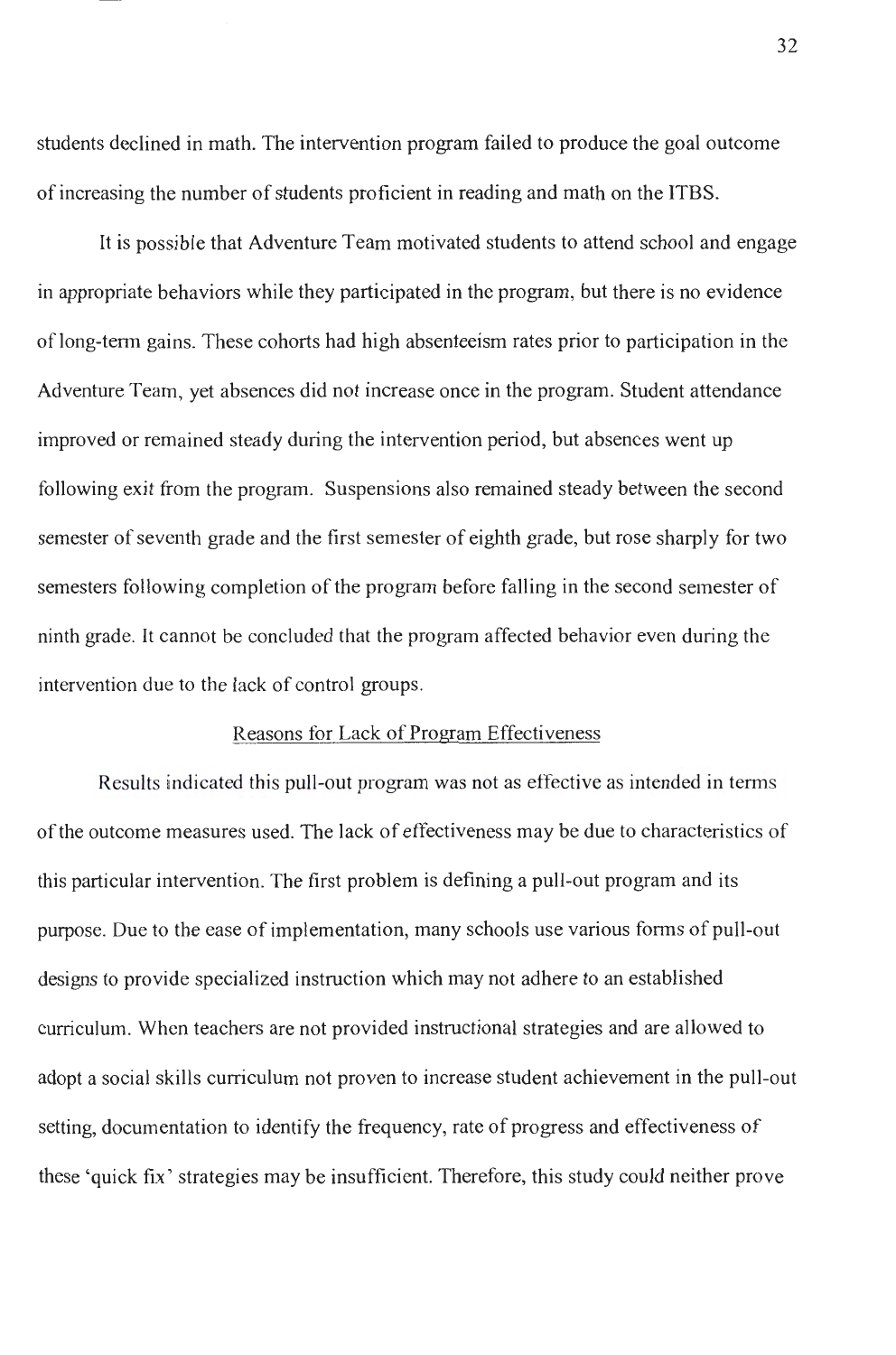nor disprove the validity of the statement that pull-out programs are effective measures for improving students' academic achievement long term because of a lack of essential data.

A major factor that limited evaluation of this program's success was data collection. Several variables were manipulated at one time; however, data were not collected and monitored to determine whether individual factors had a greater impact on students' academic progress. Students were removed from the general education setting to a self-contained environment, only received instruction in three core subject areas, received a block schedule (90 minutes per subject), did not have homework, participated in monthly group projects, were allowed to go on weekly field trips and lastly the instructor's classroom management and instructional styles were different from the typical classroom teacher. These changes alone could have impacted student achievement; however, measures used to assess student progress did not include data collection in any of these areas. Baseline data was focused on improvement on standardized assessments; therefore, any environmental or external changes were not documented as factors promoting academic and/or behavioral progress. The measures program designers selected to reflect academic and behavioral growth were not sensitive enough to show student progress.

Lane (2007) encourages use of a screening process in an effort to align a focused intervention aligned with student needs, resulting in comparison conditions for specific evaluative data of the intervention. A specific set of objective criteria should have been consistently used as a screening procedure for student selection in the Adventure Team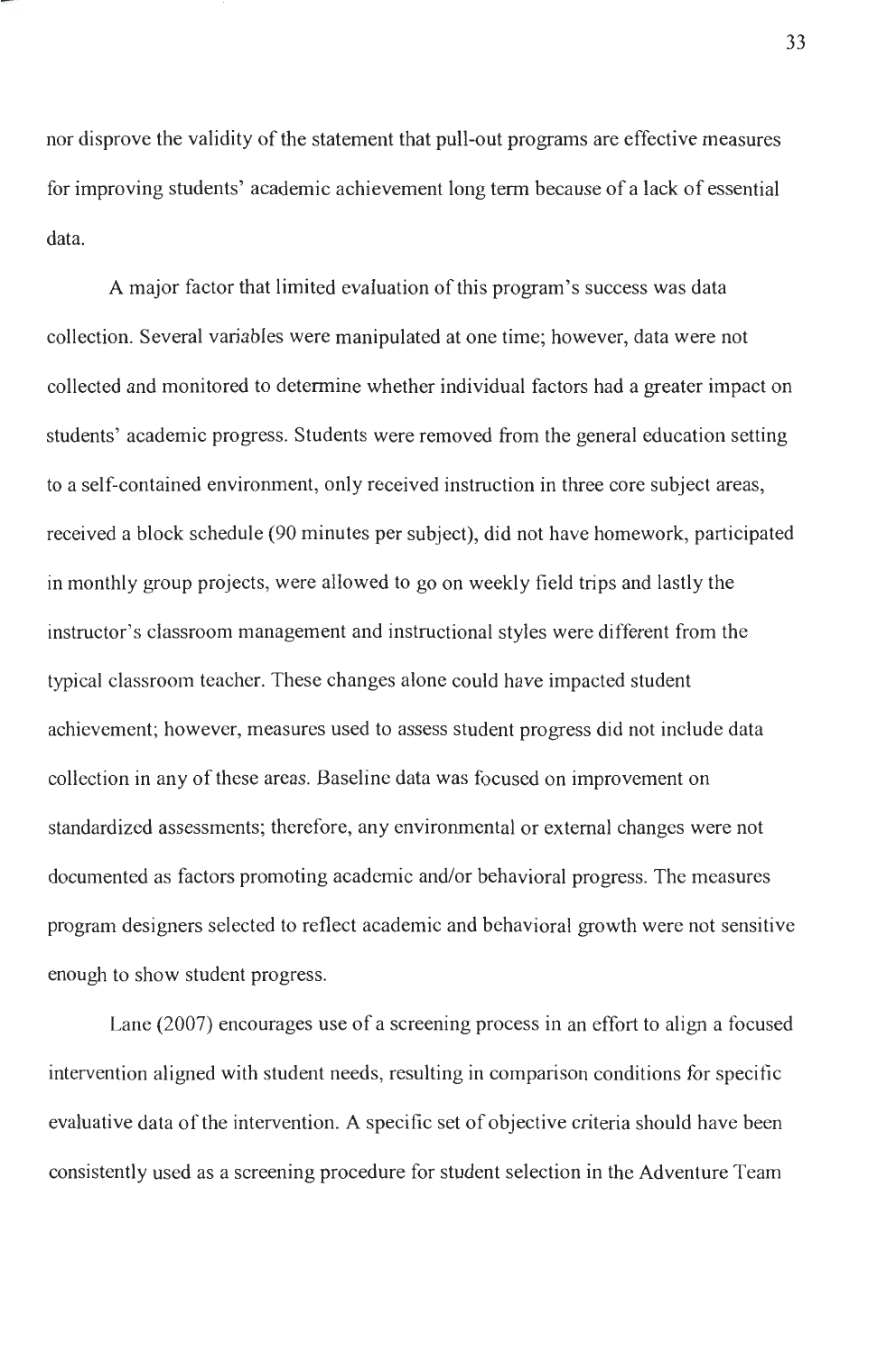program. The common thread for student selection was ITBS scores below proficiency, yet behavioral components, homework completion/failing grades, absenteeism, teacher input, disruptive behaviors, and office disciplines became factors of consideration for placement in the Adventure Team program. A screening process should align baseline data with goal outcomes otherwise progress can not be obtained. A portion of the students selected for the program was based on subjective criteria which mainly consisted of teacher judgment. Characteristics should have been identified of students who would most likely make academic gains from instructional strategies provided in a pull-out setting.

Other external factors contributing to academic failure were not considered when selecting students to participate in the program. Program designers should have evaluated the types of student academic/behavioral profiles that are most affected by the Adventure Team instructional practices and classroom setting (Scott & Shearer-Lingo, 2002). Program creators would have been wise to analyze individual outcomes to determine which type of student benefitted from a self-contained environment and use this data for future student selection. The criteria used for students chosen to participate in the program were not aligned with the criteria used for program evaluation. The program was considered ineffective, based on the insignificant number of students whose scores improved to proficiency in reading and math on ITBS. If a survey would have been conducted to target specific behaviors that contributed to academic failure, then clearly designed goals could have been developed to work towards student proficiency. If the program focus was simply to improve student scores on ITBS, instructional practices and

34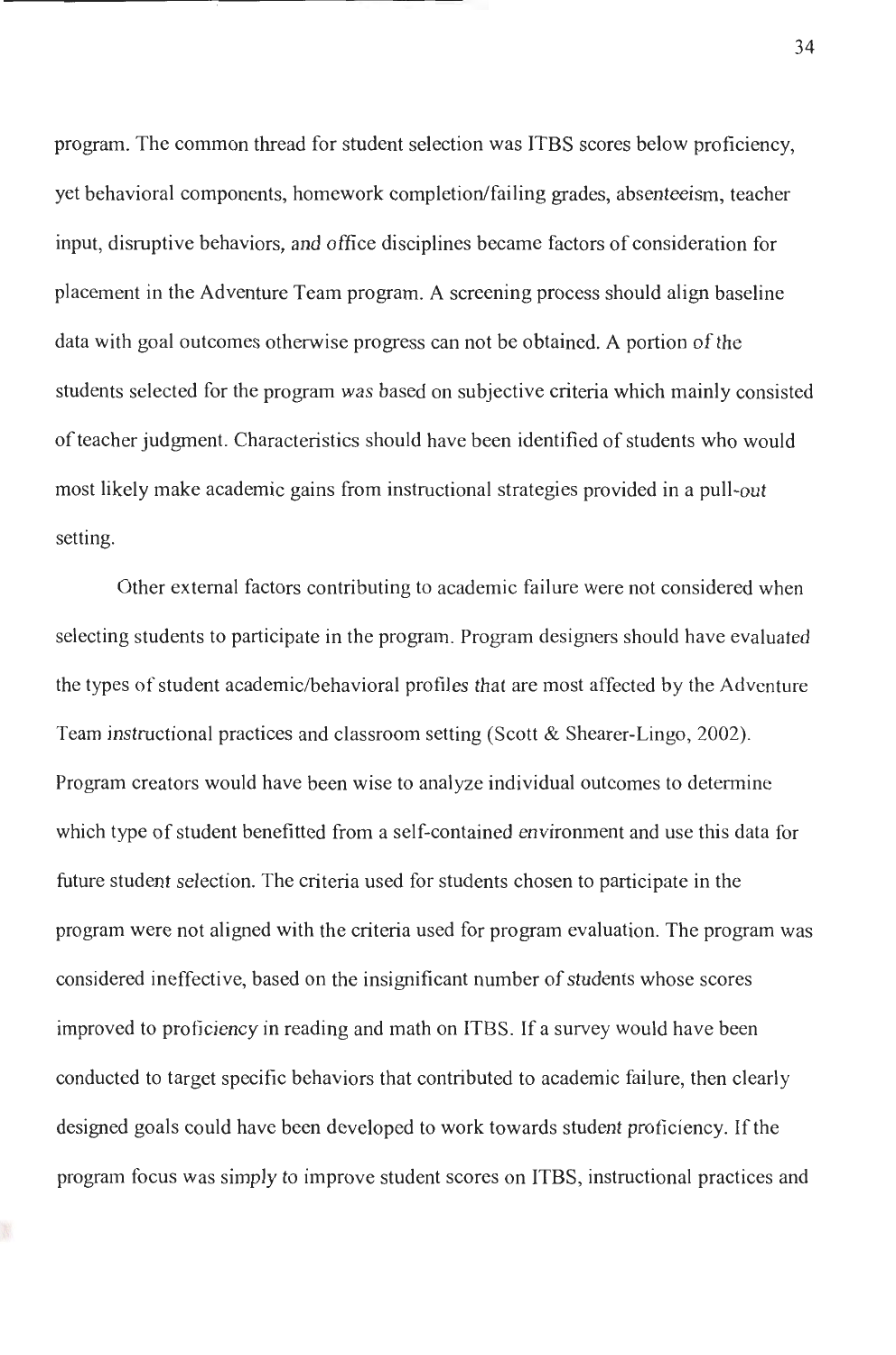strategies geared toward attaining this goal should have been provided. Explicit criteria should have been established so that clear progress toward goal attainment could have been determined.

#### Parental Involvement

Although the Adventure Team program included several of the essential components identified by Manning (1993), additional aspects of successful programs were not included. Parental involvement was a key element missing from the Adventure Team design. Although parental involvement was strongly encouraged, parents rarely visited the classroom nor attended field trips with the students. Through conversations, it was evident that parents were supportive of the classroom and challenges it was helping their child overcome; however, they weren't able to spend the necessary quality time in the classroom. Many middle school students may give the impression that they do not want their parents involved in their school lives, but the few students' whose parents were able to make time to visit the classroom relished in the fact that their parents were a part of the activities. Parental involvement is reassurance to students of the support that they have at home and establishes a stronger home-school relationship.

### Change in Method for Identification of Students

Over time, the focus of Adventure Team switched from an academic stance to a heavy spotlight on the behavioral aspect. Therefore it might not be expected to see a dramatic increase in academic measures, especially for the third cohort. The fact that suspensions and absences did not increase while students participated in the Adventure Team program, but increased after exit from the program may confirm the value of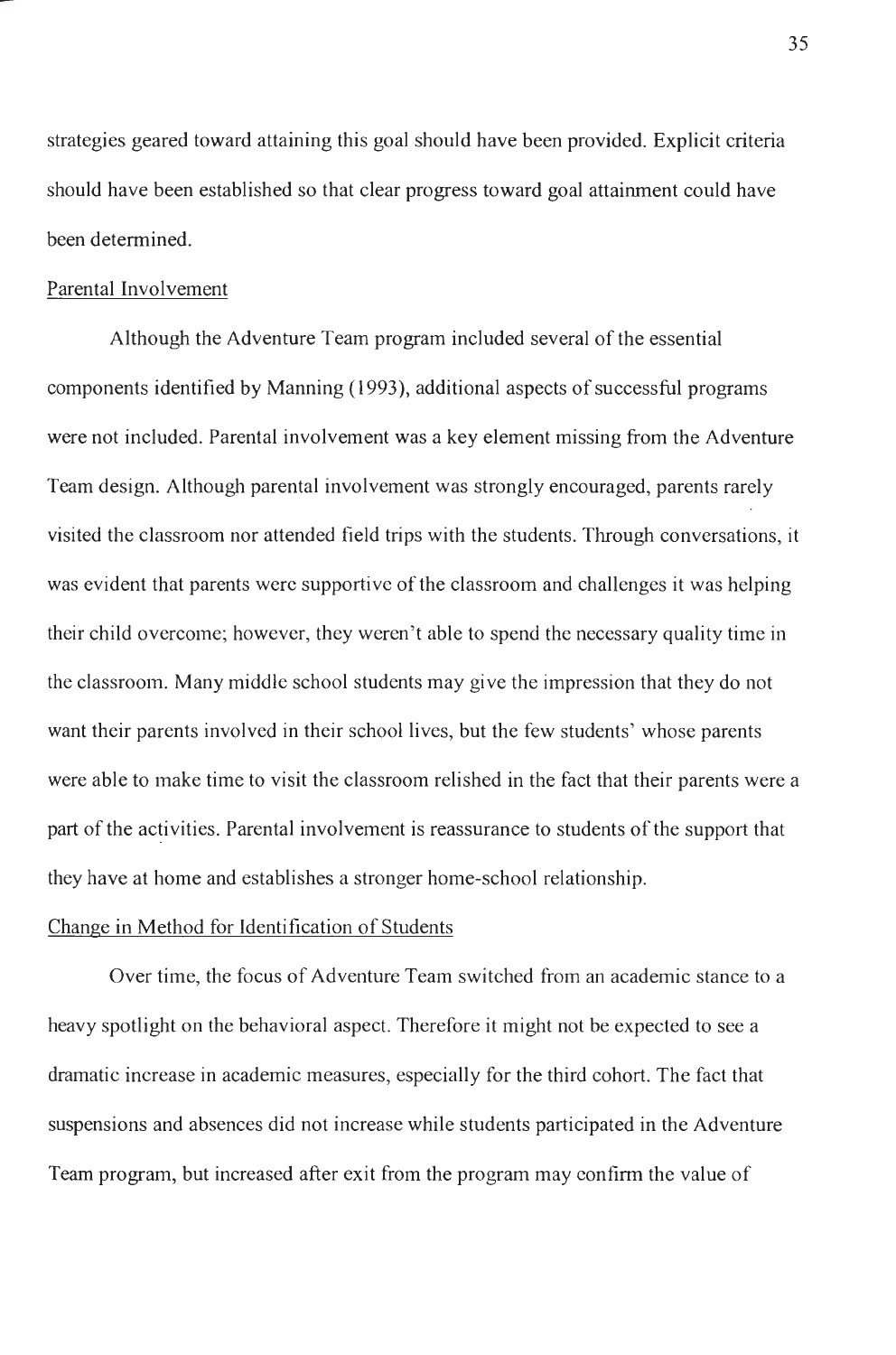creating a sense of belonging within the classroom. Results may be more favorable in the behavioral area, possibly because of the efforts put forth to build caring relationships. Class Size

Many researchers identify a smaller learning environment as an essential piece to effective pull-out programming (Hartzler & Jones, 2002). It is the perceived notion that a smaller class size is effective for having a substantial impact on student achievement (Odden, 1990). Initial discussions about the ideal class size for the Adventure Team were 15 students and a maximum of 18 (total). However, when the class actually began the list expanded to 21 students with 3 alternates, in hopes of reaching more students. At this point, the class size for the Adventure Team was comparable and even larger than some of the general education classes. In hindsight, this large size class may have been a contributor of new problcms, because Adventure Team students remained in the same classroom for majority of the school day. Basically, the students with academic struggles and behavioral problems were simply grouped together in a different setting meaning chances are their educational difficulties would continue.

#### Educator Training

Along with the class size requirements, teacher training was never provided. It was assumed that the teacher would deliver instruction in a similar fashion as the general education instructors. That was a huge misconception and detrimental factor affecting the success of the program. First of all, the program designers had not taken into account that the length of reading and math classes' time was doubled, meaning additional instructional support would need to be provided. Secondly, it is vital to train the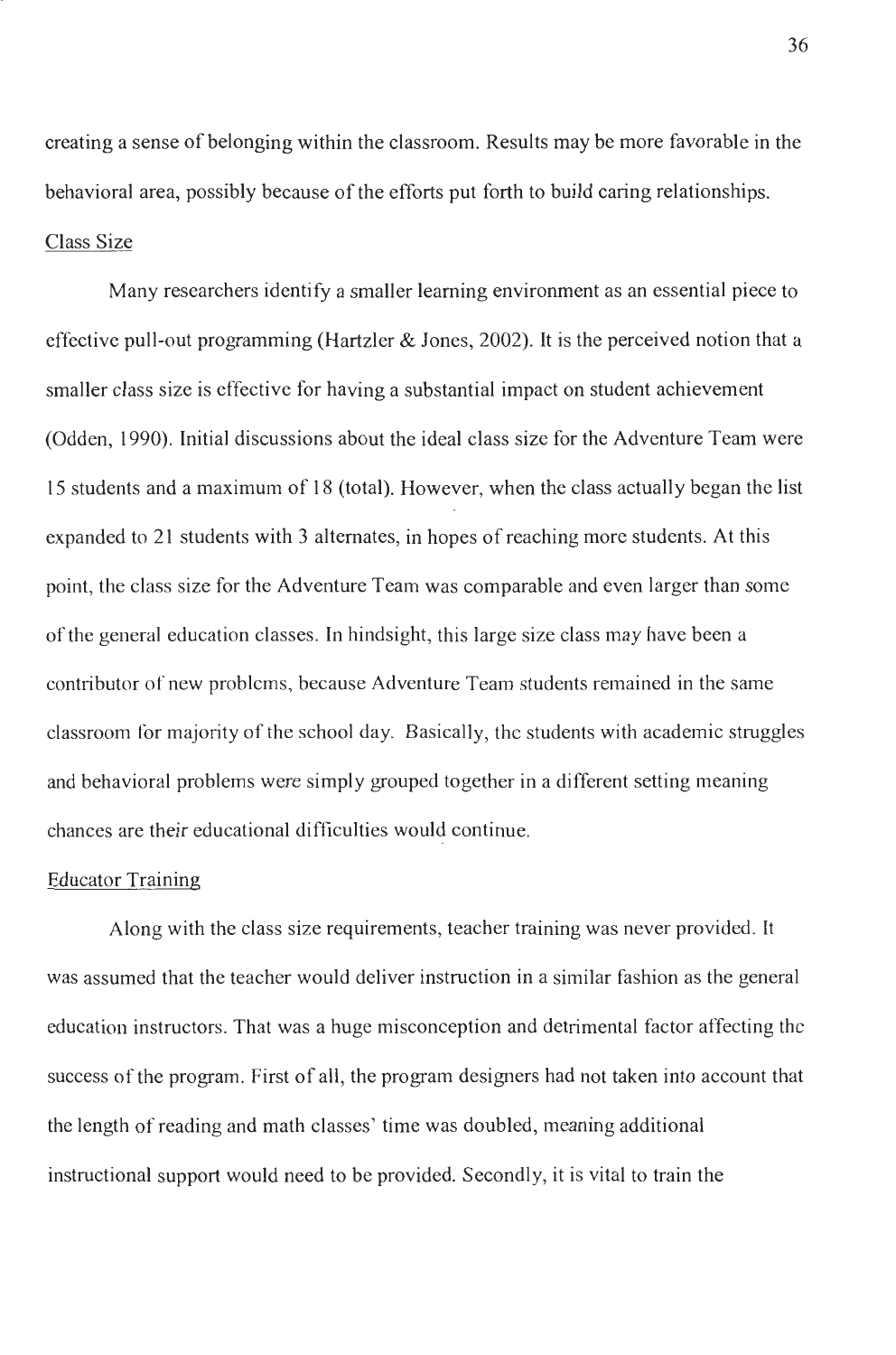educators in proper techniques such as differentiated instruction, program/curriculum modification, and behavioral management. When the student selection criteria shifted to include behavioral students, a social skills curriculum was not incorporated into the program design. It is essential to provide additional teaching resources that teachers may need.

Comprehensive instructional approaches were attempted, yet the curriculum was not modified and the general education task requirements remained the same for students in the Adventure Team program. In the research, Manning ( 1993) emphasizes the importance that at-risk youth need expectations, methods, and materials that differ from students in the general education classroom as a contribution to create a successful pullout program. Due to pressure from the Governor's Task Force to implement a program to change student academic achievement on Iowa Test of Basic Skills, district decision makers worked with a sense of urgency to get the program up and running.

### Instruction and Curriculum

One of the essential components of a successful program is identification of clear, specific objectives (Manning, 1993). The program goals were not aligned with the initial plan of improving students' ITBS performance. No direct work with ITBS content was completed nor was specific strategies taught to improve students' test taking skills. The focus of the intervention shifted from the original goal. As Lane (2007) suggests the intervention did not produce the desired effects, because instruction was coupled with invalid practices. There was no research-based intervention strategies used in this program. The concept of block scheduling, simply adding additional time to teach the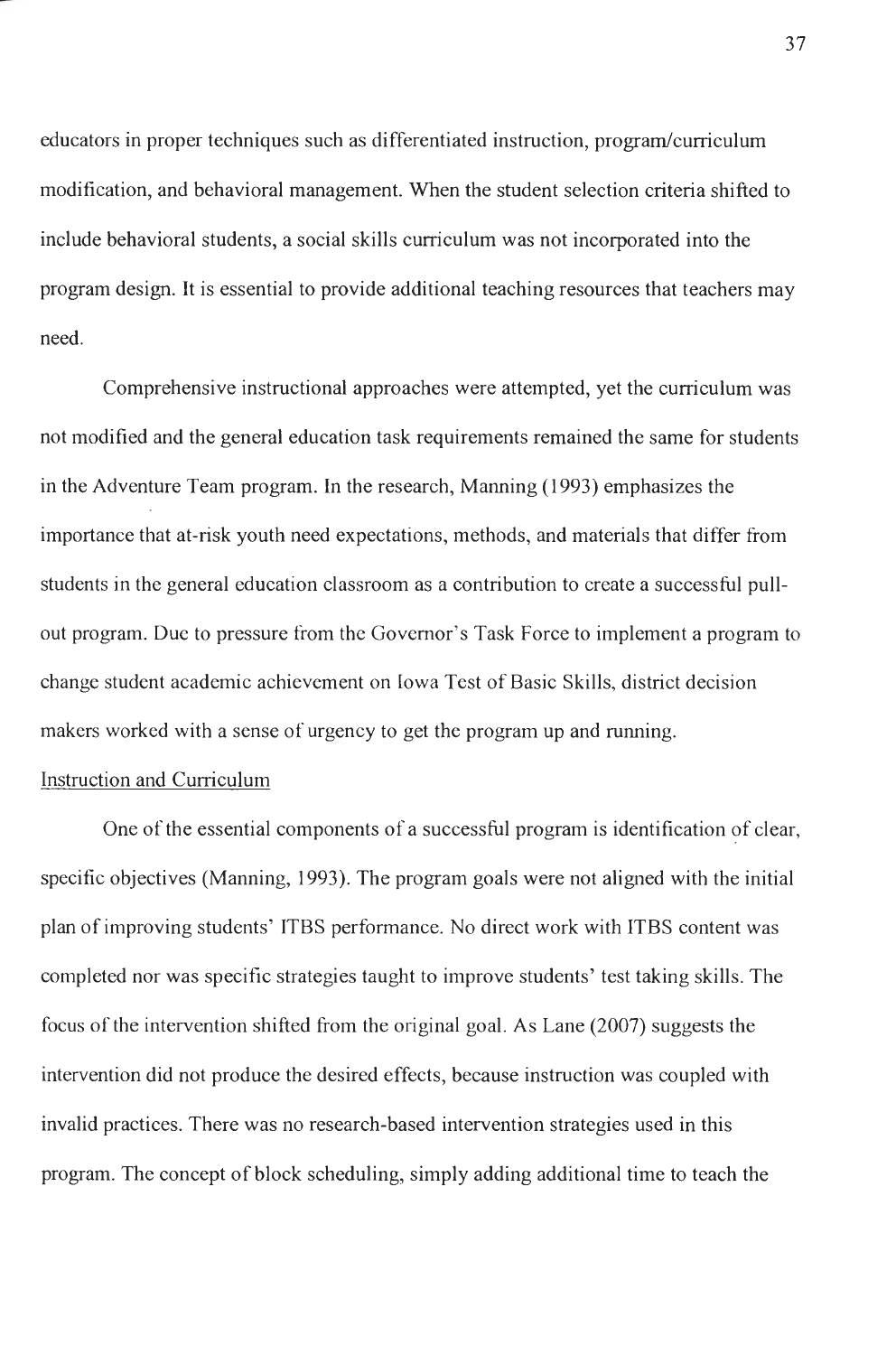content was looked upon as the most significant factor for improving students' academic achievement. Curriculum requirements, instructional strategies, classroom procedures and how to obtain desired (program/intervention) outcomes were not rooted in best practices or structured formats known to produce positive results.

Ideally the program included high expectations for students with the goal of teaching the same curriculum which is taught in the regular education classroom. Clearly stated instructional practices agreed upon by program stakeholders is another essential component (Manning, 1993), but were not identified for this program. No specific instructional changes from the regular classroom were enforced in the self-contained environment. The educator was simply allowed more time to teach the same lessons that were being taught in the general education classroom. Since this was an intervention for academically at-risk students, a direct instructional approach or scripted/modified curriculum should have been used to improve students' academic achievement. The teachers were not provided nor sent to any special trainings focused on instruction within the self-contained environment. The para-educator was designated to work daily with individual students on basic skills. This was not completed as planned.

### **Transition**

One unexpected result was mayhem that arose from failure to plan effective transition efforts. At the beginning of second quarter in their eighth grade year, if students demonstrated academic and/or behavioral improvements they were selected to return to the regular education setting. At the start of second semester all of the eighth grade students remaining in the Adventure Team program were returned to the general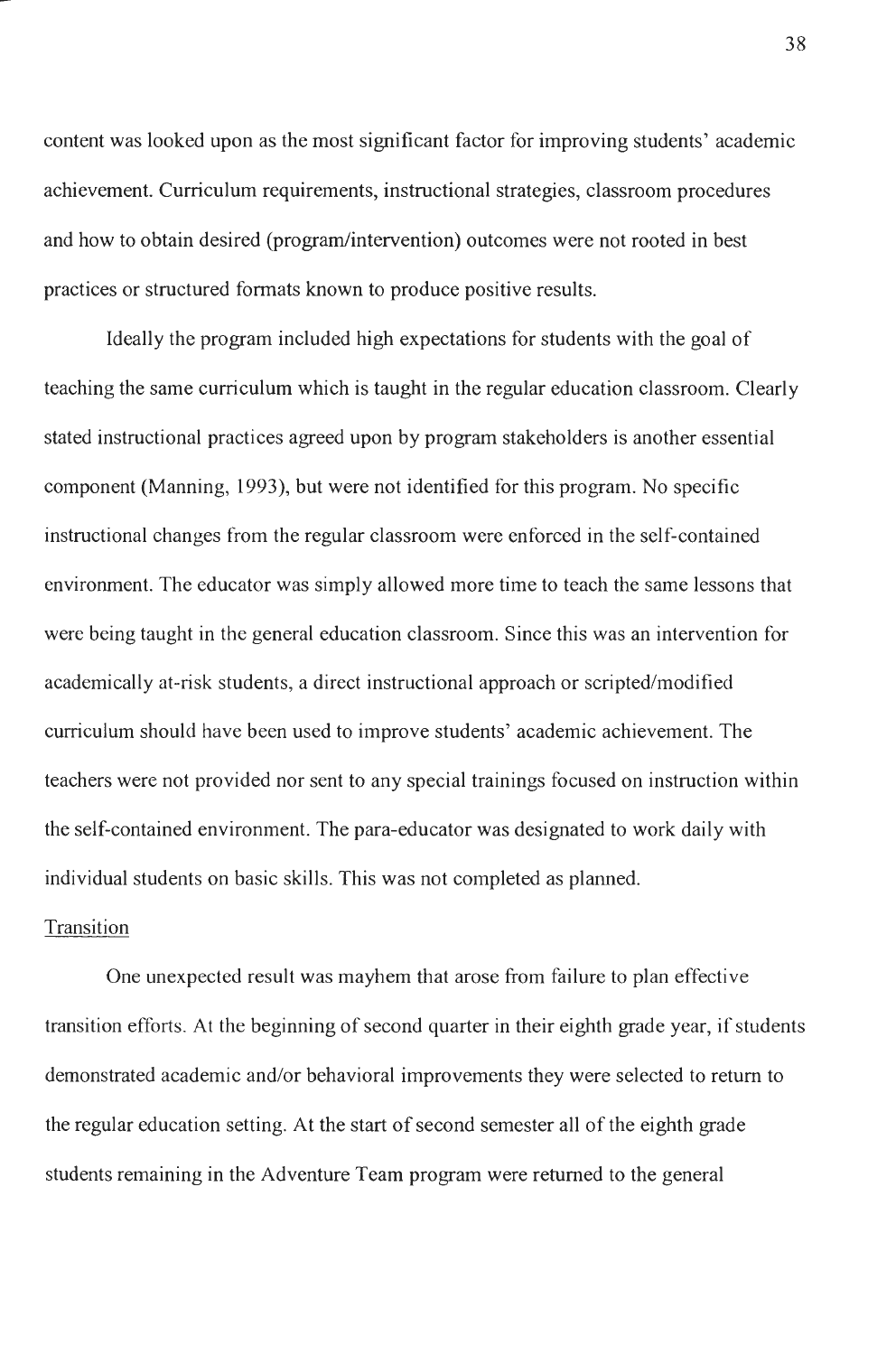education setting and the new seventh graders began. There was no formal transition plan from the general education classroom to the Adventure Team or from the self-contained setting back to the general education environment. After spending approximately nine months in a pull-out setting with atypical instructional practices and classroom structure, students would require a transition period to become acclimated to the new environment and adjust to different expectations.

In the Adventure Team, students received academic support in various formats such as individualized, pairs or small group assistance. Behavior supports were in place. For example students conducted peer mediations, held class meetings, were elected for individualized classroom responsibilities and received instruction in a classroom built on principles of working together as a team. As they left the Adventure Team these resources were not always present in their general education classrooms. The assumption was once students were able to do well academically and display appropriate classroom behaviors in the isolated environment, they would continue to exhibit these learned behaviors in the general education setting. Relationships and a sense of belonging were key components to maintaining classroom management in the Adventure Team program. Therefore it can be implied that a loss of this support system is one aspect which contributed to a breakdown in class conduct once students returned to the general education classroom. Some students reverted back to disruptive behaviors in hopes of returning to the Adventure Team.

The loss of their support systems, limited teacher assistance, and faster paced instruction sparked rebellion. Some students began to do poorly, caused major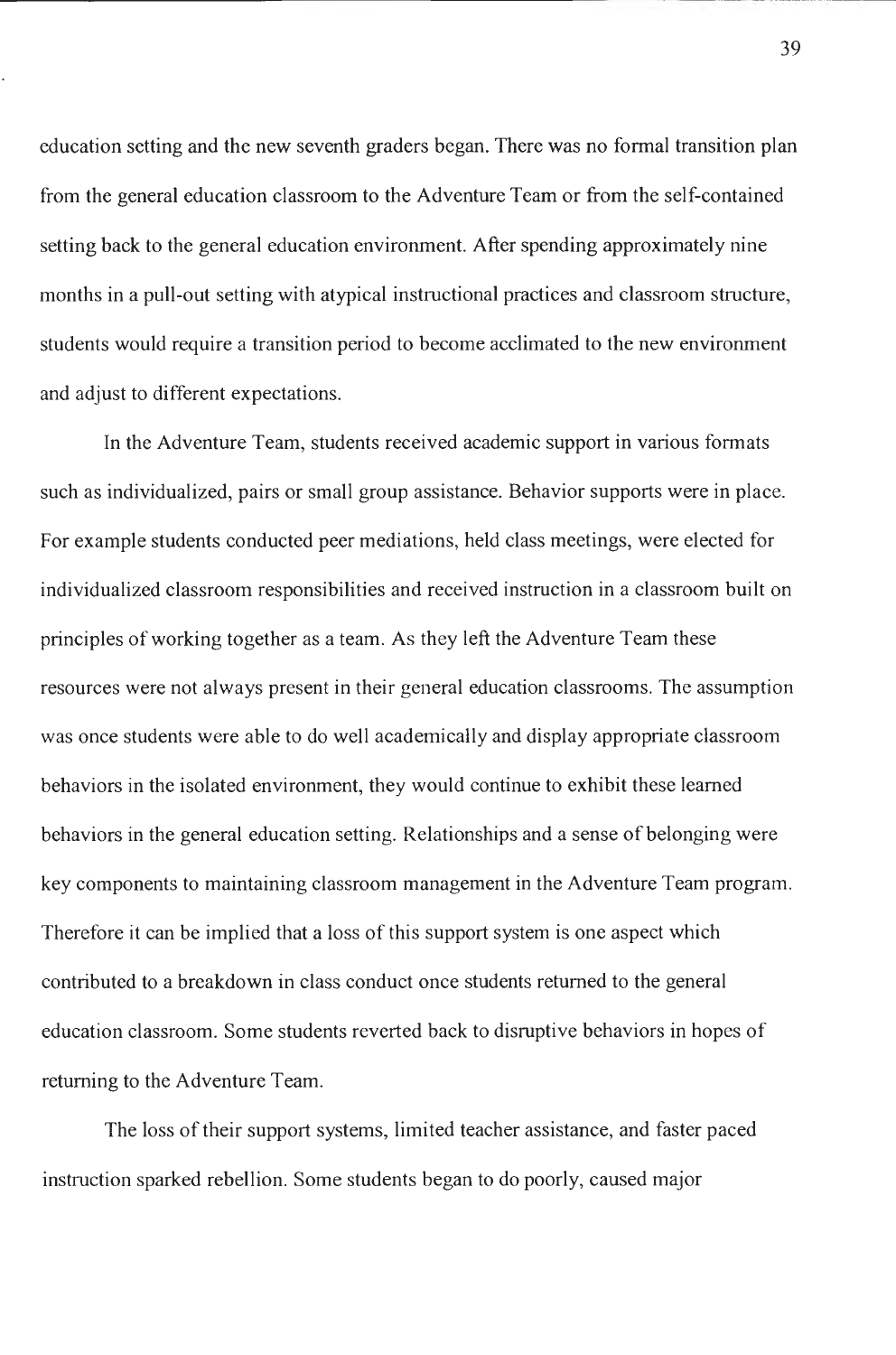disruptions to the learning environment or stopped attending on a regular basis. Yet, other students used their advocacy skills and requested to be returned to the Adventure Team, expressing a dislike of teaching styles in the general education classrooms compared to instructional methods used in the Adventure Team. Students may have become frustrated because they became accustomed to an environment with structure and expectations that allowed them to experience academic success. The removal of these classroom supports contributed to the program failure as well, because it appeared the students had not changed, therefore insinuating that the Adventure Team program was ineffective. Transition to the regular educational environment might have been more successful if students had been specifically prepared by the Adventure Team program and if Adventure Team teachers and general education teachers had been able to collaborate more effectively.

The program designers also failed to discuss a follow-up plan for students who were not successful following a year of instruction in a pull-out program. There was no discussion of offering special education services to a student who failed to make academic or behavior progress. The Adventure Team decision-makers did not address how to recoup student knowledge for the missed instruction in the two core subjects (science and social studies) while participating in the program. Nor did they plan how teachers would assess the student work after coming back into the general education setting without having any content instruction for a year. Not having a recourse plan contributed to the failure of this program as well.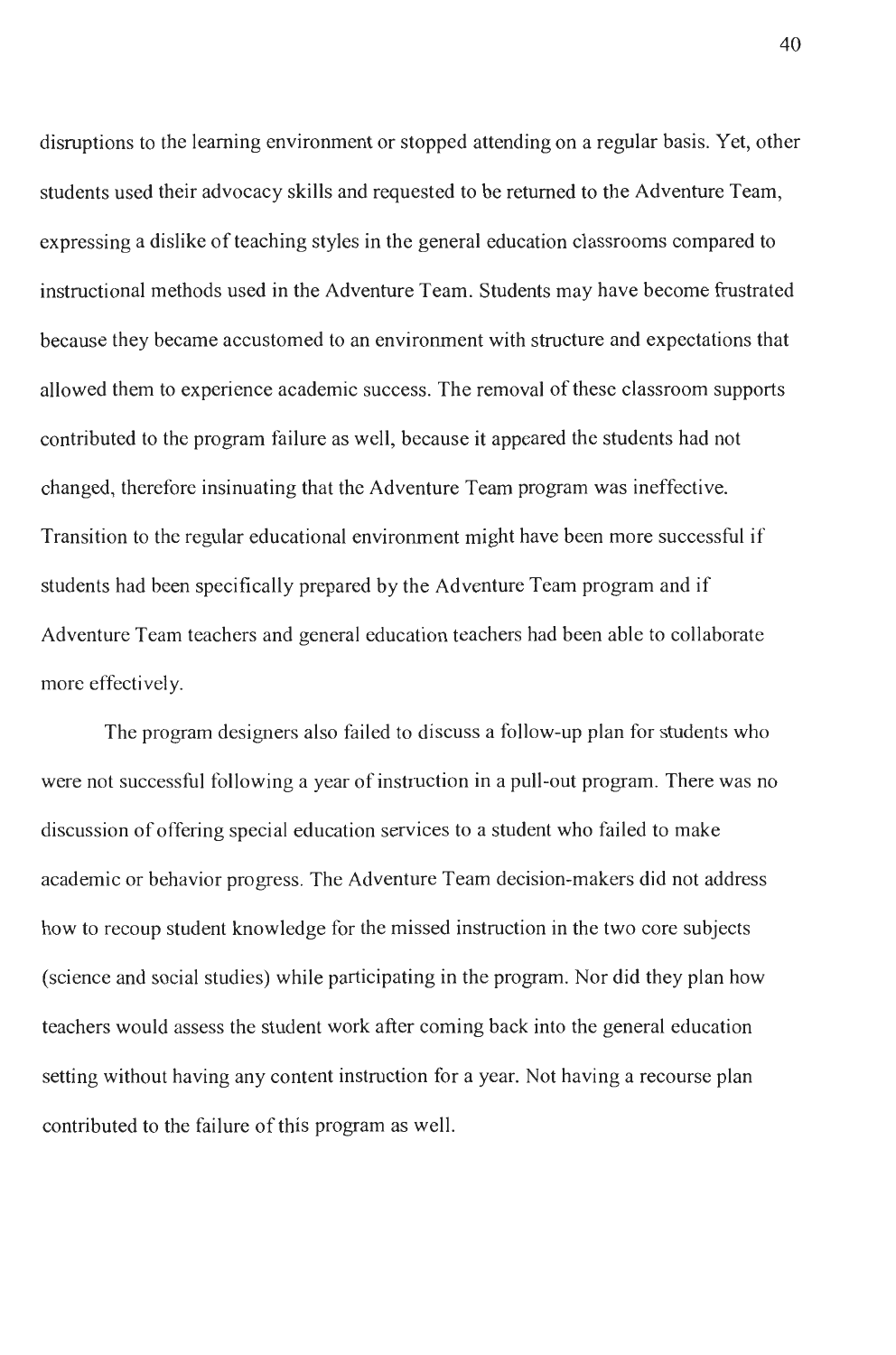#### Resources

As a final point, lack of adequate resources, funding and district support were some of the major contributors to the failure of this program. To reiterate the point by Hartzler and Jones (2002), most intervention programs are federally funded and only destined to succeed to the point that the district and school leadership fully support them with the necessary resources. In year one of the program, funding, academic support and resources were considered plentiful. Ideas for the program were innovative and thinking outside of the norm was encouraged. In year two when the desired results were not immediately seen, academic progress was not increasing at a steady pace, and behaviors were still surfacing in other classrooms; some teachers began to complain about the equity of "rewarding" the low-achieving behavior students and program support faded. The district leaders who were instrumental in developing the program appeared to put their involvement in the program on the bottom of the list of importance and overall support began to decline. This sent a message that the Adventure Team had lost its value or was simply viewed as a quick fix to a complex situation.

Although not identified by Scott and Shearer-Lingo (2002) and Manning (1993) as an essential piece of a successful program, it seems obvious that adequate building and district support is necessary. The initial plan was for students to have a 4-day work week and a field trip every Friday to expand on learning opportunities within the community. Contact numbers, academic support from district employees, and transportation costs were the only resources supplied. Materials for projects, field trips, additional monies for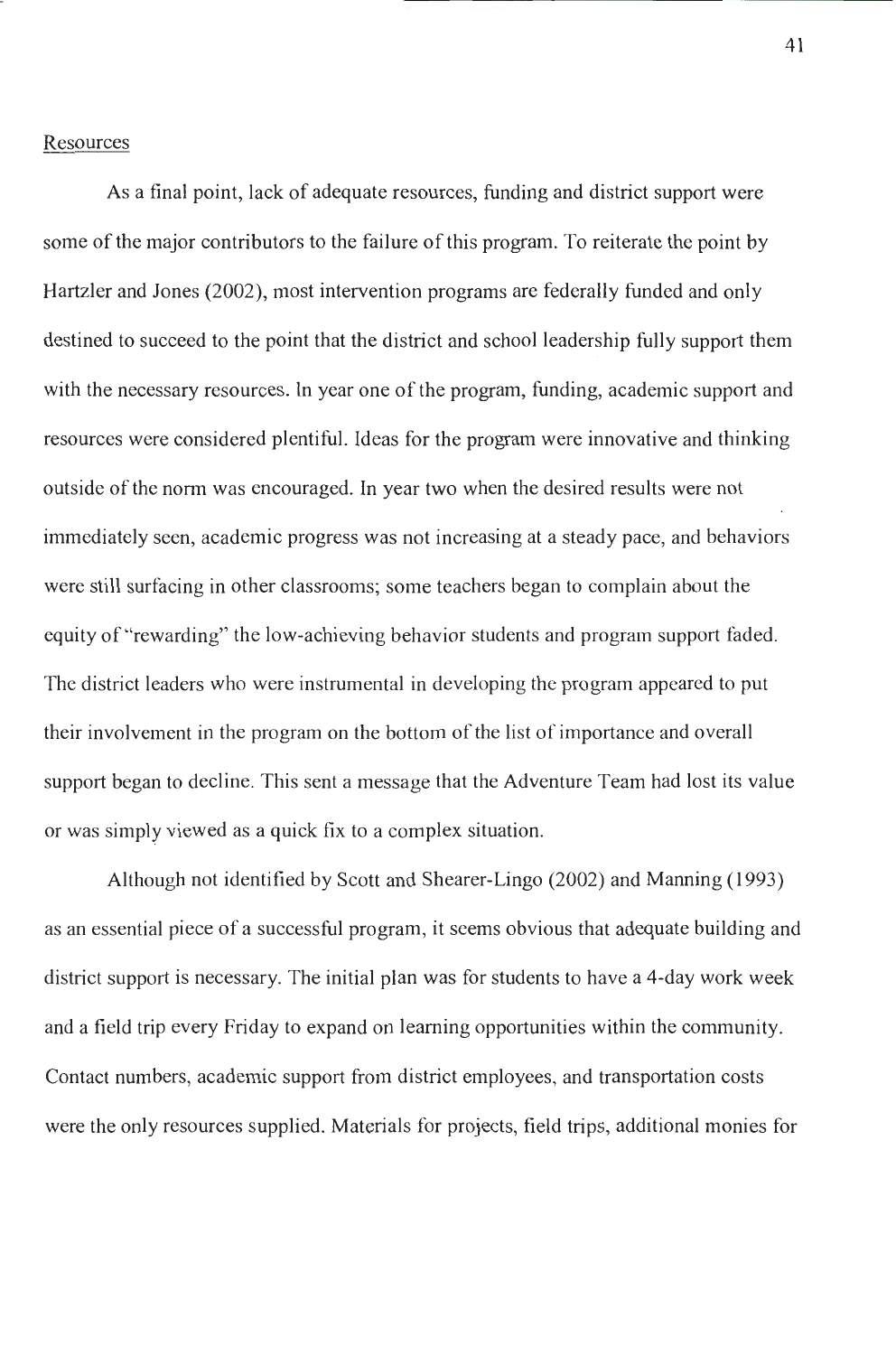activities were financed by fundraisers, students, parents, and teachers of the Adventure Team.

After the first year of the program, resources were limited and support services for the students and staff in the Adventure Team became nearly extinct. Program expectations remained high, but how to accomplish those goals with even fewer resources became a major obstacle. Field trips were incorporated into the program as way to expand student learning; however, transportation and funding were no longer available. This change in resources made it very difficult to maintain student activities/field trips to local community agencies. With the absence of field trips and activities, the students became less engaged and less interested in being in the Adventure Team program.

#### Successes

Data did not reflect any of the successes experienced in the Adventure Team program. Many students succeeded in changing their self-concepts, were taught to mediate conflicts, took ownership for their education and learned the value of team work, community service and volunteering. Manning (1993) states that a successful pull-out program provides at-risk learners' opportunities for positive social interactions, time to form friendships, work in groups, participate in various community service projects, assist at different organizations, and learn positive ways of settling disagreements. The Adventure Team was successful in making these essential components available to the students. These experiences were critical for students' behavioral improvement and academic involvement.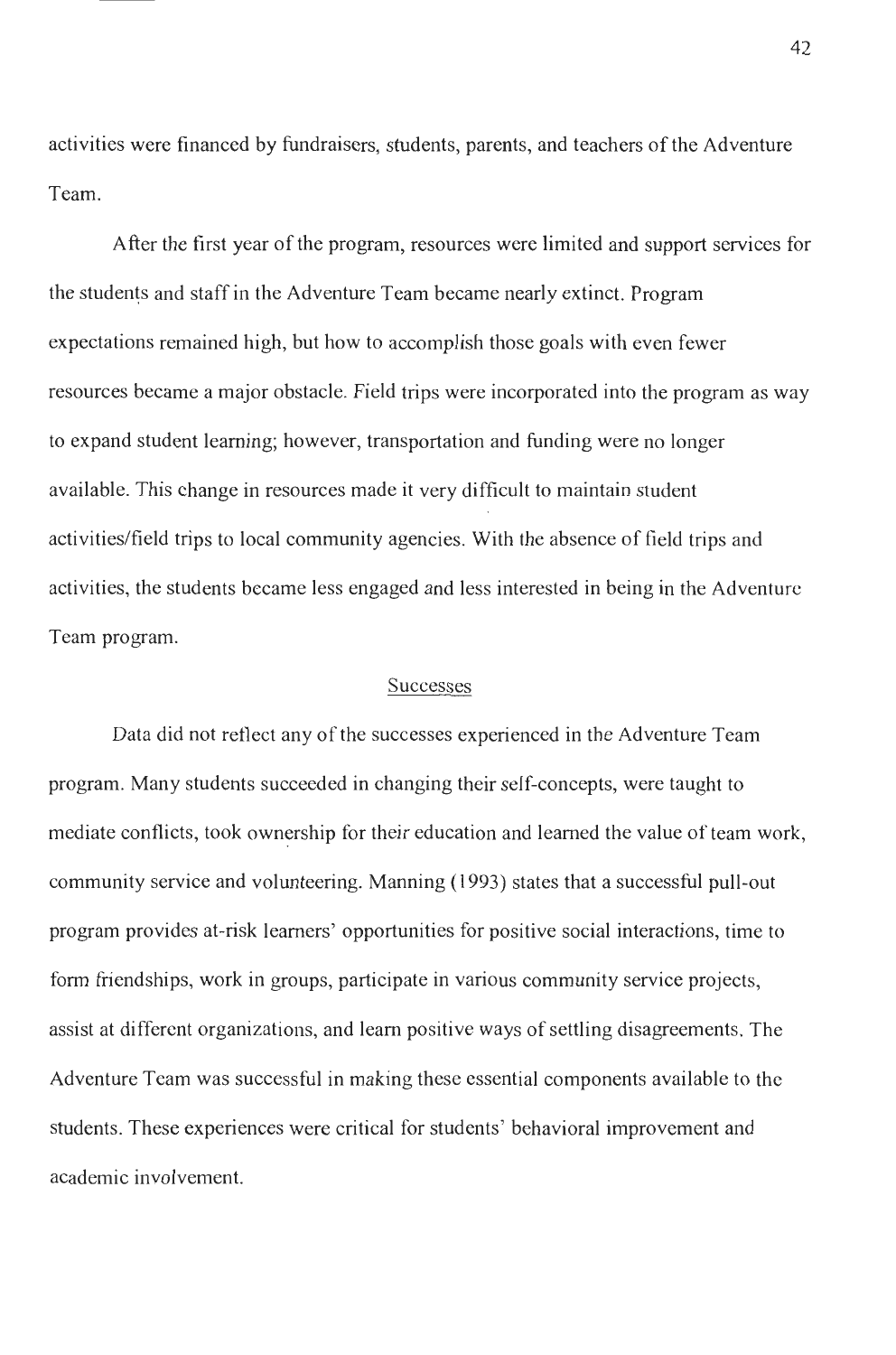Teachers and learners agreeing on objectives, methods, and materials was a key factor in the success of the Adventure Team program. This is a new concept in the world of education, because curriculum is generally dictated by the district benchmarks and state standards. Yet allowing students to have an opportunity to voice what and how they were taught creates a unique learning experience. Under these conditions, a diverse culture of learning was developed within the group and students gained a sense of ownership for their education.

Another component from Manning's (1993) seven keys to a successful pull-out program that was incorporated into the Adventure Team program was emphasis on selfconcept. Students were advised to put forth their best effort, risk-taking was encouraged and each student was viewed as a valuable resource to the classroom. Strangers became acquaintances, and over time developed into family. The family concept was embedded in the classroom culture and each of the students' distinctive experiences helped build a bond and friendships that were safeguarded by every member of the Adventure Team. There was a united code of conduct and protection amongst the\_ Adventure Team students. From this connection, respect, tolerance and acceptance of differences grew into a union that cannot be mistaken.

The class unity was evident in the bonds that the students developed in and out of the classroom. The important life skills that were learned are not documented by the standardized and formal measures used in this study, which is unfortunate, because several students learned a lot about themselves and the importance of treating people with respect. The culture in the classroom allowed students to speak freely, give advice,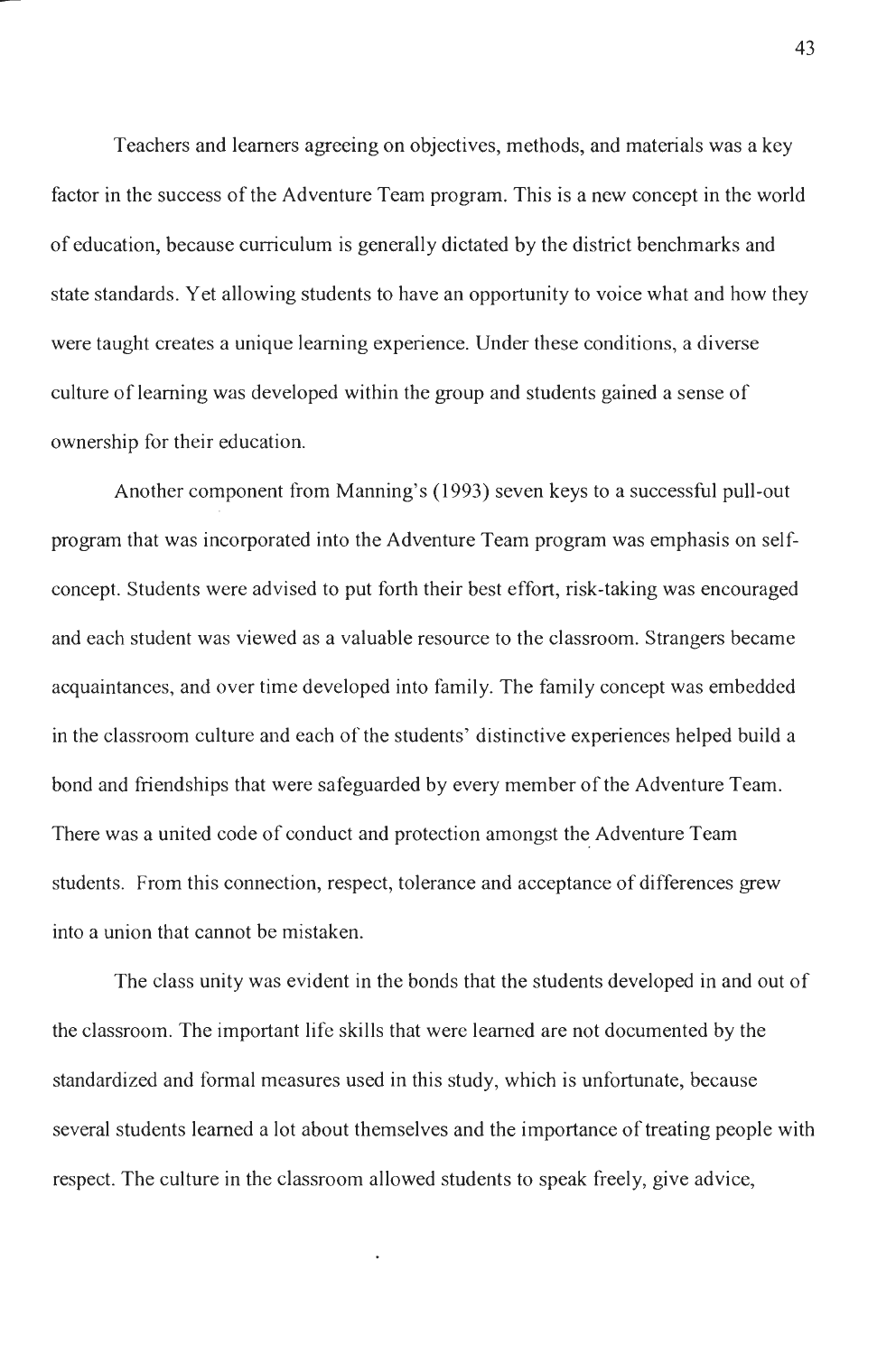express themselves openly, and cultivate characteristics to become productive citizens. The internal and personal growth of the students was not evaluated. The effects of incorporating the concepts of self-esteem, belief systems, and self-worth and how these factors affect academic achievement are worthy of being studied in future research.

Lastly, Manning (1993) stressed the significance of recognizing the relationship between motivation and success. Instructors were constantly challenged to come up with materials, assignments and field trips that motivated the students to work towards improving their academic achievement. In accordance with Scott and Shearer-Lingo's (2002) guidelines, Adventure Team lessons were constructed and taught in a manner to facilitate immediate and consistent success, therefore, students had an incentive to continue those successful behaviors. Activities, volunteer experiences, classroom participation, praise, community and school recognition were huge motivators for these students. There is neither evidence nor documentation to support this claim, yet as Adventure Team students started being associated with positive praise and leadership roles within the school, behaviors declined and daily attendance improved. Woodward and Brown (2006) state that interventions need to be continually refined to address the increasingly unique characteristics of students receiving specially designed instruction. Student growth, maturity and academic progress required lessons, experiences and classroom activities to evolve simultaneously. As the students' higher order thinking skills expanded; new educational perspectives developed. The journey and experiences these students gained from participation in Adventure Team became the links in their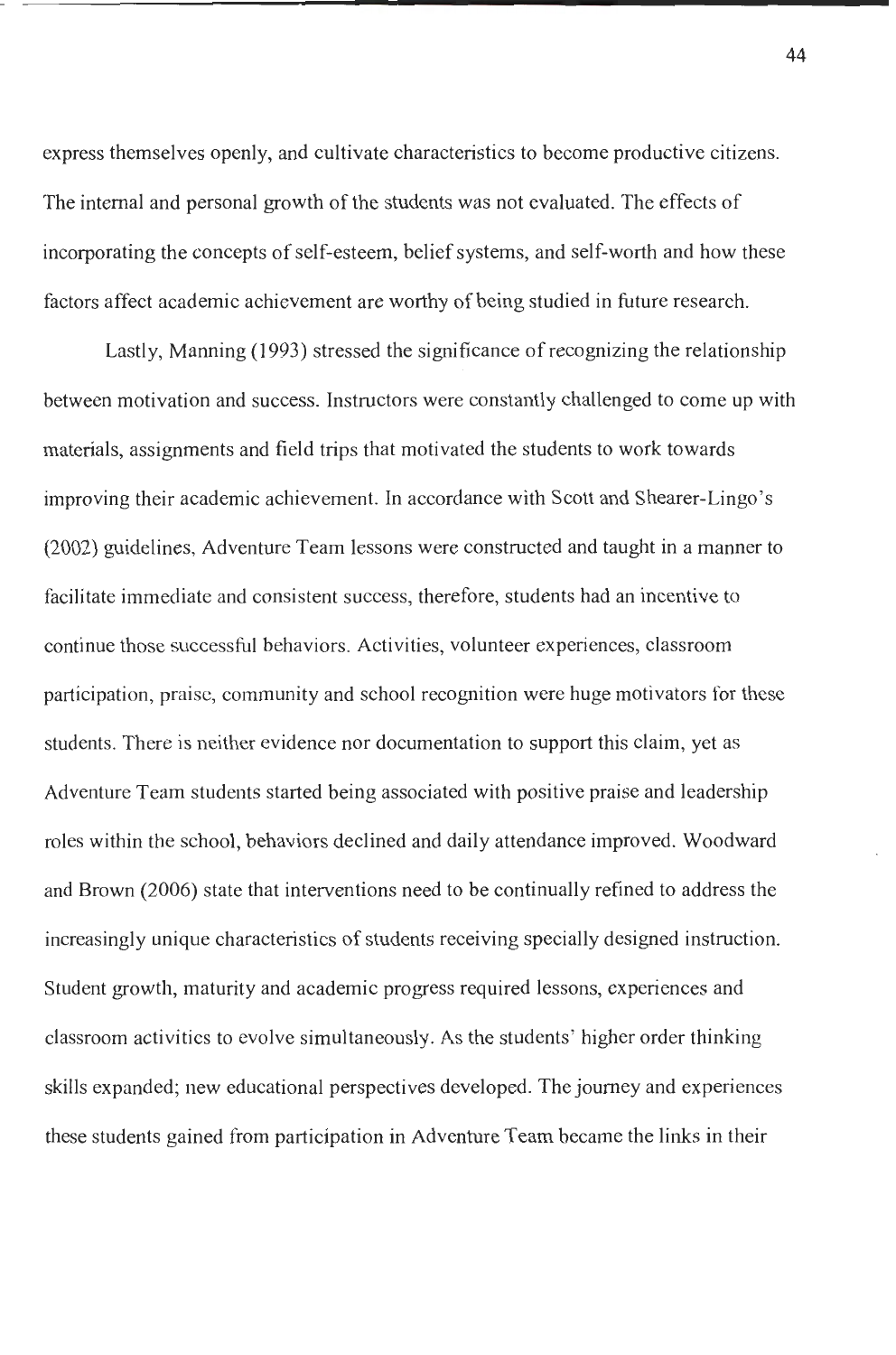character to be more confident in their abilities and a motivating factor to continue striving towards educational success.

### Limitations

#### Insufficient Data

Data that are routinely compiled by the district were used to evaluate the program's effectiveness. The data collection process presented a problem in gathering sufficient data to provide evidence of the program's success. The time frame for retrieving data was delayed, therefore creating incomplete data points. When accumulating the information to obtain the results of the evaluation it was discovered that data were missing, information was not communicated in the same fashion as previously collected, and the accuracy of the data was questionable. At the outset of this study, the researcher planned to collect data for comparison groups consisting of students who were recommended for the Adventure Team program but did not participate. District employees designated to provide the data became busy and were not able to give the researcher all of the information requested. Frequent, direct communication with the person designated to provide that data might have resulted in more complete information. It may have been more effective to engage in face-to-face or telephone conversations as opposed to relying on email communication.

### Lack of Comparison Groups

The lack of comparison groups in this study disallows any conclusions about actual effects of the program. Although there were students on a waiting list for the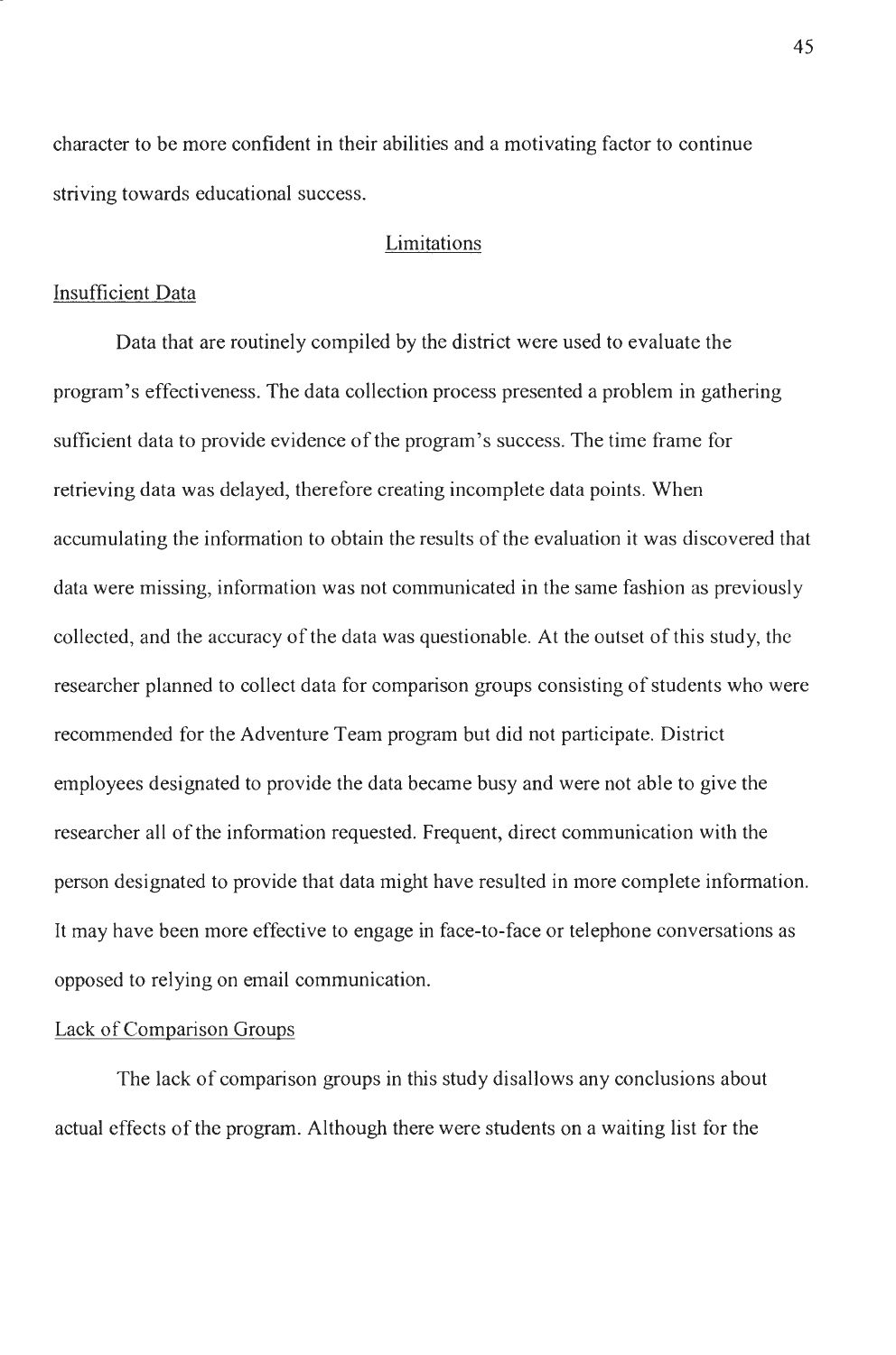program, it was not possible to obtain outcome information on enough students to make useful comparisons.

#### Broad Outcome Measures

Use of standardized assessments for measuring academic progress was also a limitation to this study. The test results may not have contained information sensitive enough to document actual student improvement. Student attitudes, self-concept, and a sense of belonging might have been more sensitive to change.

Student improvement on ITBS was the determining factor as to whether or not the program was successful. Just reviewing percentile rank it is evident that the program failed to accomplish the goal of improving students' ITBS scores to proficient levels. However, the resultant data do not capture other factors that are just as detrimental to improving scores on standardized assessments. There are other reasons students may not have shown desired progress on standardized tests. Some students have test anxiety, or do not see the significance of why they should do well on the test. Other students with lower cognitive abilities or students who have not been identified for special education services may require accommodations when taking district-wide assessments. The data that were used to measure student and program success does not regard nor eliminate the causal factors that directly prevent demonstration of academic achievement on standardized tests.

The data did not reflect student growth in the areas of self-concepts, belief systems, self-esteem, socialization and team building, which tend to enhance academic and behavioral improvement. Students were provided opportunities to learn valuable

46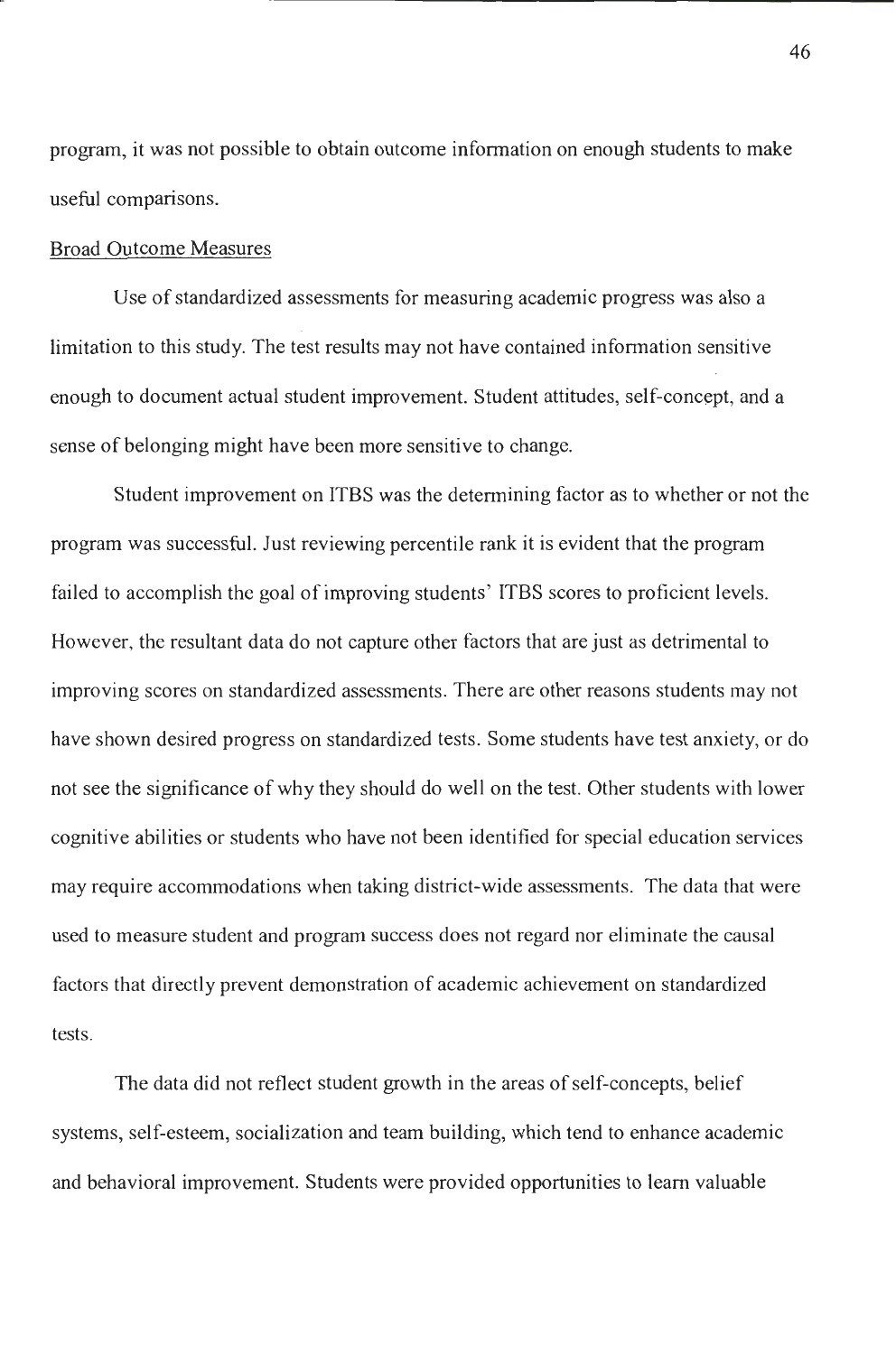lessons in an environment where the teacher took on the role of a facilitator rather than a direct instructor. Students were able to brainstorm and problem-solve solutions as a team, however, data was not collected to determine how these factors contributed to academic and behavioral growth. The broad measures used for collecting, monitoring and reporting out the data, only highlighted the deficiencies in the Adventure Team participants.

### Recommendations and Implications for Educators

The pull-out Adventure Team program did not generate impressive academic or behavioral results; therefore, educators should be wary of initiating programs that are not research-based. Pull-out programs are traditional interventions commonly used in school districts, however, with limited documentation of favorable results, especially long-term results; educators should question the efficacy of pull-out programs for at-risk students. Educational funding for at-risk programs is limited, so resources should be allocated to implement research-based interventions that are verified to improve student academic achievement.

Additional areas that require further examination along with adequate funding, are educational resources and need for teacher training prior to implementing the intervention. Some intervention programs are put into practice without complete integrity or do not adhere strictly to the program design. In an effort to generate the desired outcomes from an intervention the proper supports and resources need to be available in order to duplicate the positive results. It is better to create a structurally sound program and have all the components in place, setting it up to succeed, rather than haphazardly throw together a makeshift program, that is destined to fail.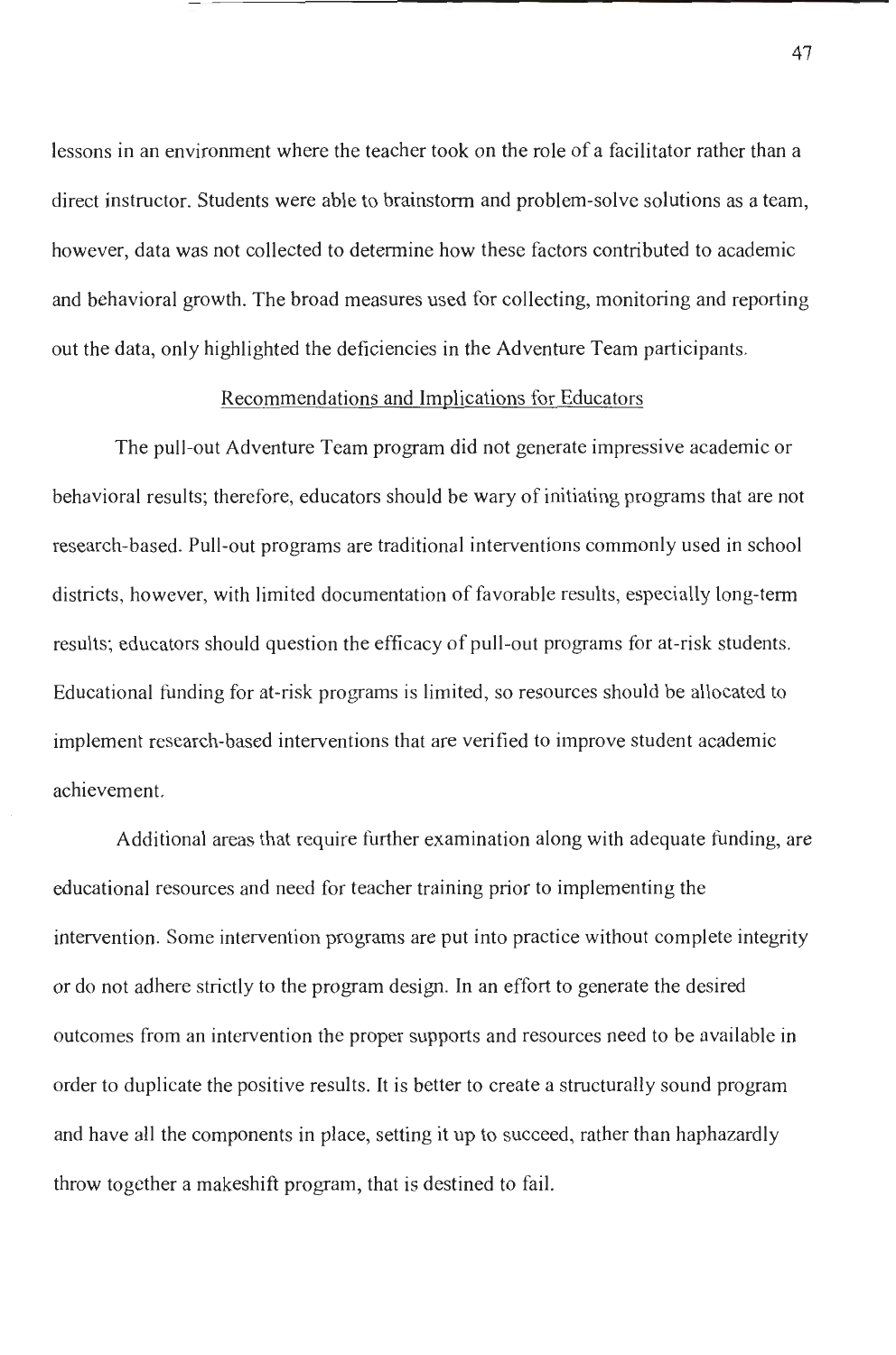In this study of the Adventure Team, future research should have included investigation of restructuring the curriculum to focus on more intensive instruction rather than fewer skill strategies to facilitate mastery (Lane, 2007). The intervention curriculum should be comparable to grade-level content, however, simply moving students to a different setting and extending the time spent working on a specific content area, does not guarantee positive results. Additional research needs to be followed up in the possibility of adopting school wide interventions, rather than pull-out programs (Alawiye & Williams, 2005). All students could benefit from use of various instructional strategies in the classroom.

In addition to curriculum needs, researchers should conduct further examination into qualitative studies and the effects that creating a positive classroom culture may have on academic achievement. Although data were not collected in this study to detennine how a sense of belonging and student-centered curriculum affect academic progress, it is worthy of future investigation. Most students at risk of academic failure require an instructional social skills component, high expectations, hands-on experiences and opportunities to apply these skills. Following implementation of these strategies as interventions, then research and data can show how much these non-academic factors influence academic growth.

Educators and lawmakers cannot afford to continuously expend educational resources on interventions that do not produce desired results. Stakeholders need to devote adequate planning, time and research to implement best practice solutions in an

48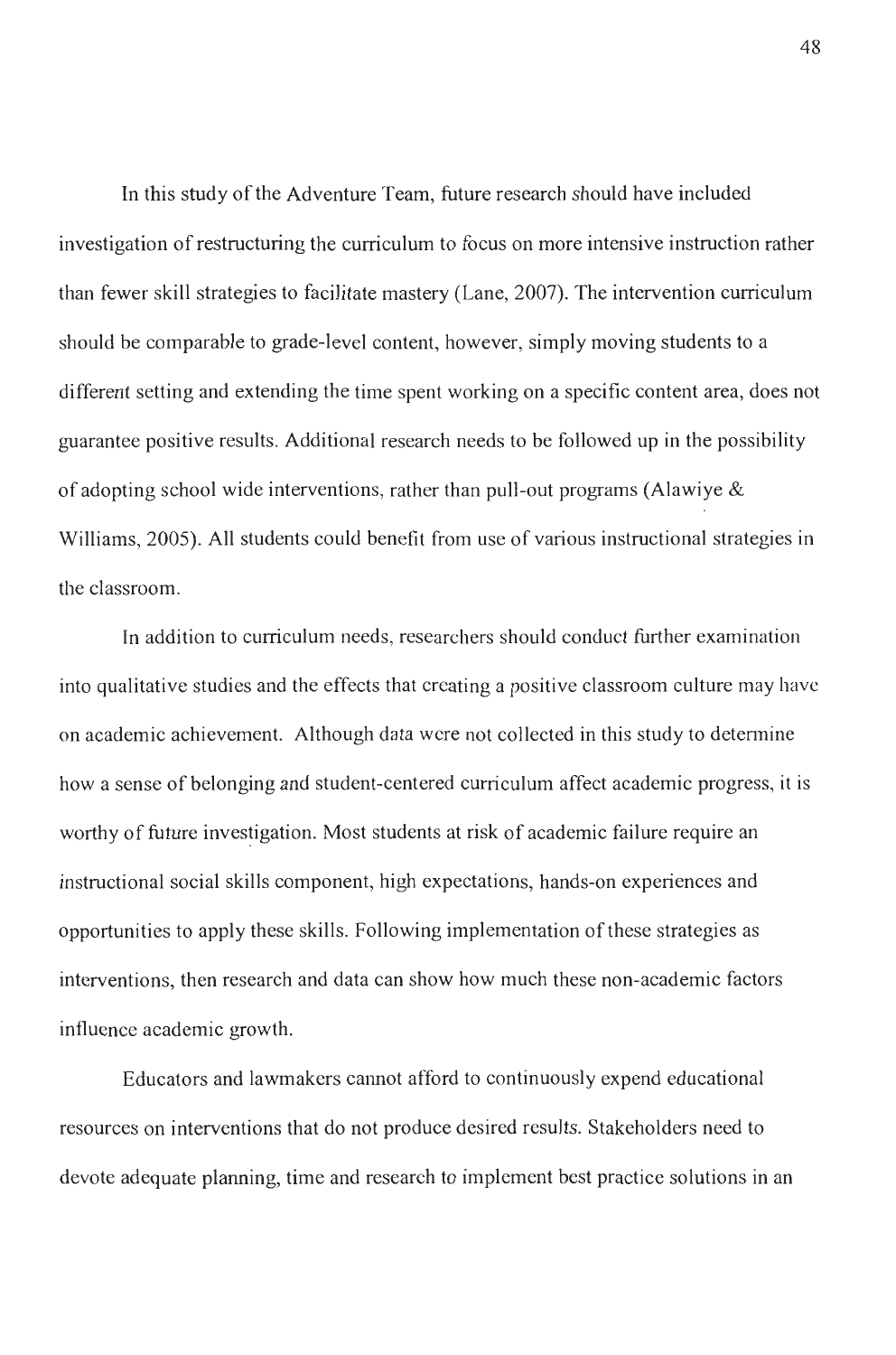effort to efficiently and positively impact student achievement. Since research data supporting the long-term effects of pull-out programs is limited, the question remains: Why do school systems readily and continuously use strategies that have proven to only produce minimal short-term effects?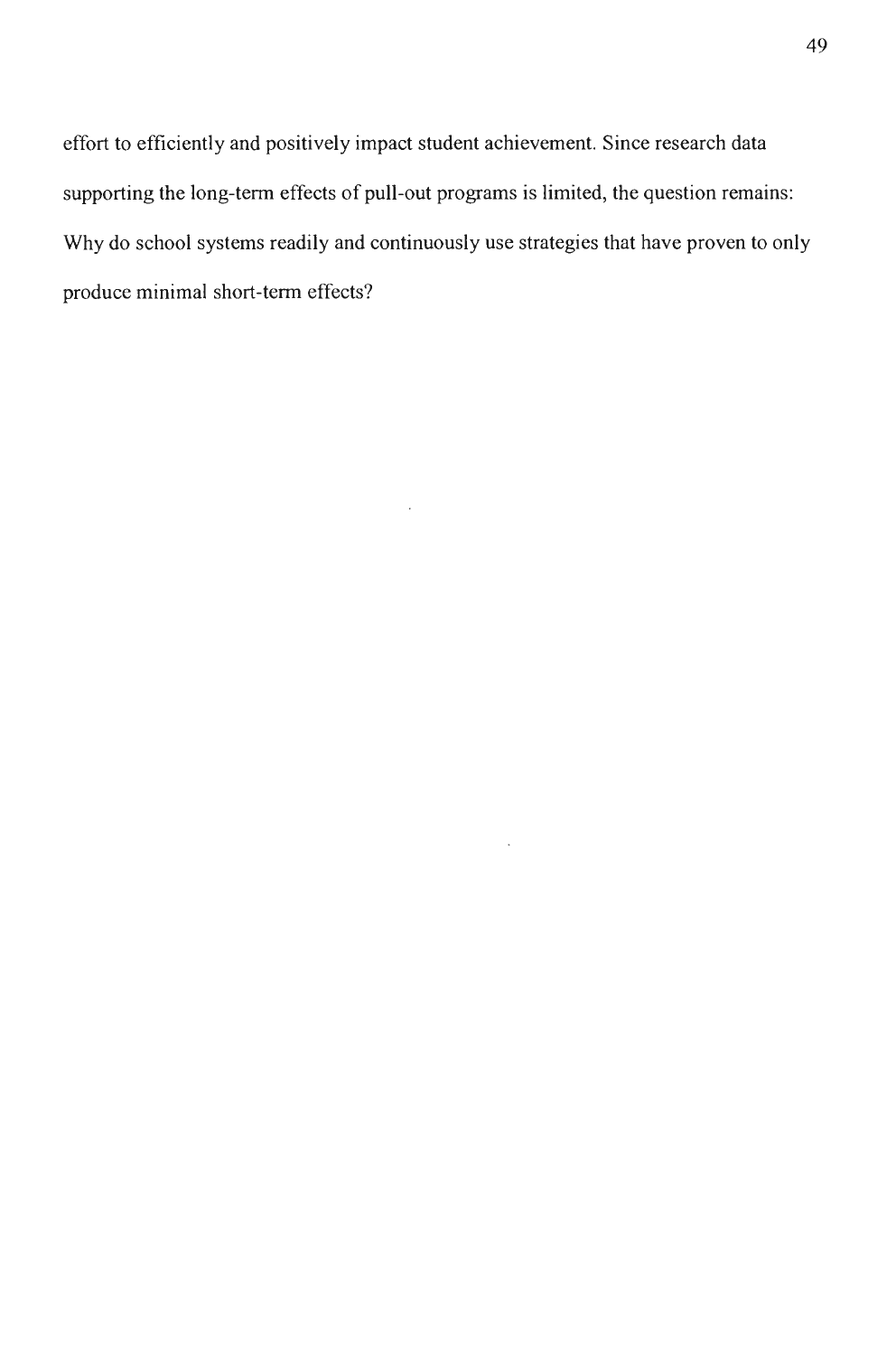#### REFERENCES

- Alawiye, 0., & Williams, H. (2005). A comparative reading gains of African American students in a Chapter I pull out program. *Reading Improvement, 42,* 98-104.
- Conderman, G., & Katsiyannis, A. (2002). Instructional issues and practices in secondary special education. *Remedial and Special Education*, 23, 169-179.
- Gardner, III, R., & Miranda, A.H. (2001). Improving outcomes for urban African American students. *The Journal of Negro Education, 70,* 255-263.
- Haas, D. (1993). Inclusion is happening in the classroom. *Children Today, 22,* 34-35.
- Hartzler, L., & Jones, M. (2002). One size doesn't fit all. *Leadership, 3 I,* 8-11.
- Lane, K. (2007). Identifying and supporting student at risk for emotional and behavioral disorders within multi-level models. *Education and Treatment of Children, 30,*  135-164.
- Lubeck, S., & Garrett, P. (1990). The social construction of the 'at-risk' child. *British Journal of Sociology of Education, I I,* 327-340.
- Manning, L. M. (1993). Seven essentials of effective at-risk programs. *The Clearing House, 66,* 135-138.
- McEvoy, A., & Welker, R. (2000). Antisocial behavior, academic failure, and school climate: A critical review. *Journal of Emotional & Behavioral Disorders, 8,* 130- 141.
- National At-Risk Education Network (2008). Retrieved July 09, 2009, from www.atriskeducation.net
- Odden, A. ( 1990). Class size and student achievement: Research-based policy alternatives. *Educational Evaluation and Policy Analysis, I 2,* 213-227.
- Raywid, M. (2001). What to do with students who are not succeeding. *Phi Delta Kappan, 82,* 582-584.
- Rothstein, R. (2004). A wider lens on the black-white achievement gap. *Phi Delta Kappan, 86,* 104-110.
- Rozycki, E. (2004). At-risk students: What exactly is the threat? How imminent is it? *Educational Horizons, 82,* 174-179.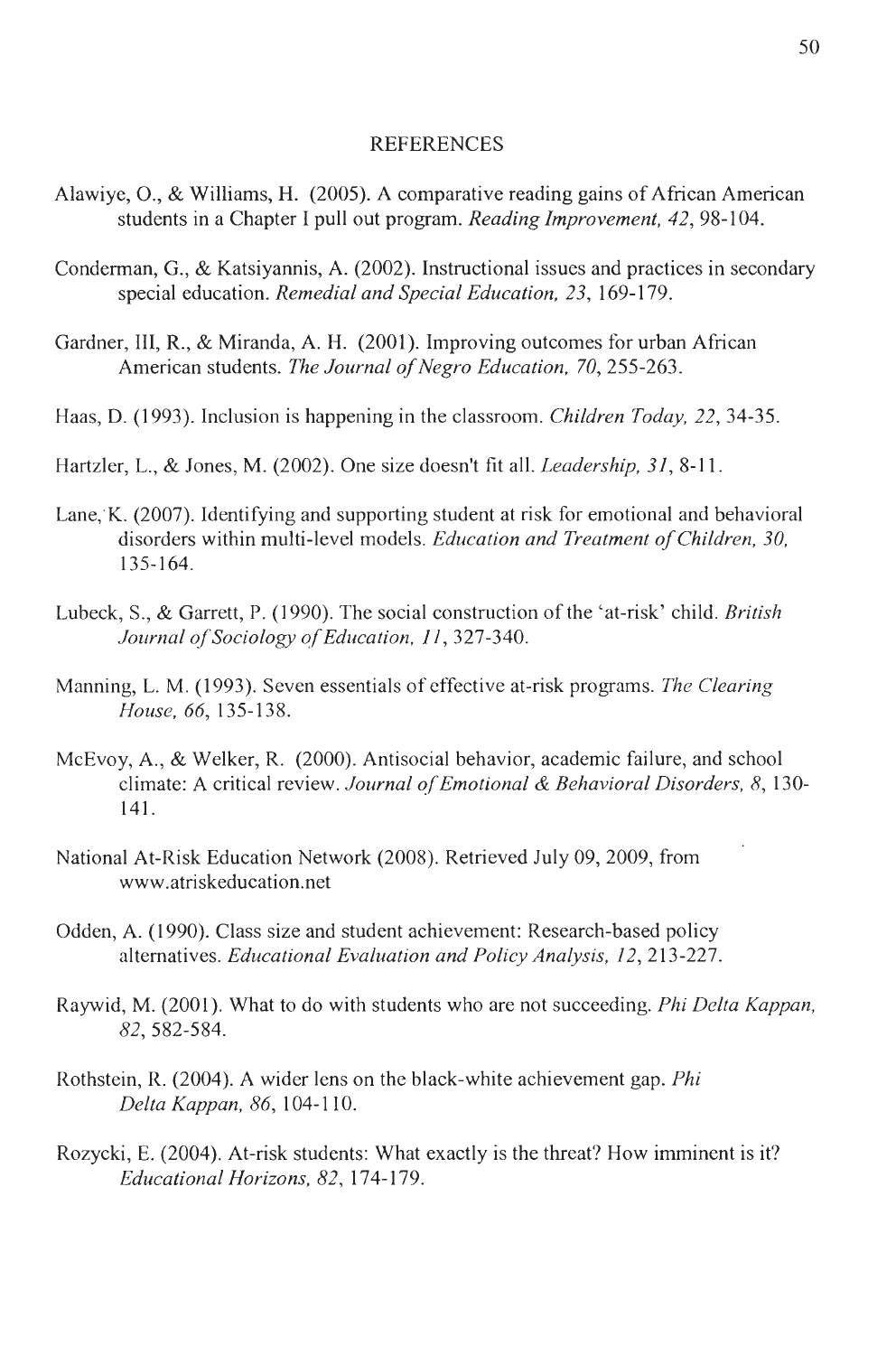- Scott, T, & Shearer-Lingo, A. (2002). The effects of reading fluency instruction on the academic and behavioral success of middle school students in a self-contained EBO classroom. *Preventing School Failure, 46,* 167-173.
- Townsend, B. L. (2002). "Testing while black": Standards-based school reform and African American learners. *Remedial and Special Education, 23,*  222-230.
- Waxman, H. C., & Padron, Y. N. (1995). Improving the quality of classroom instruction for students at risk of failure in urban schools. *Peabody Journal of Education,*  70, 44-65.
- Woodward, J., & Brown, C. (2006). Meeting the curricular needs of academically lowachieving students in middle grade mathematics. The Journal of Special *Education, 40,* 151-159.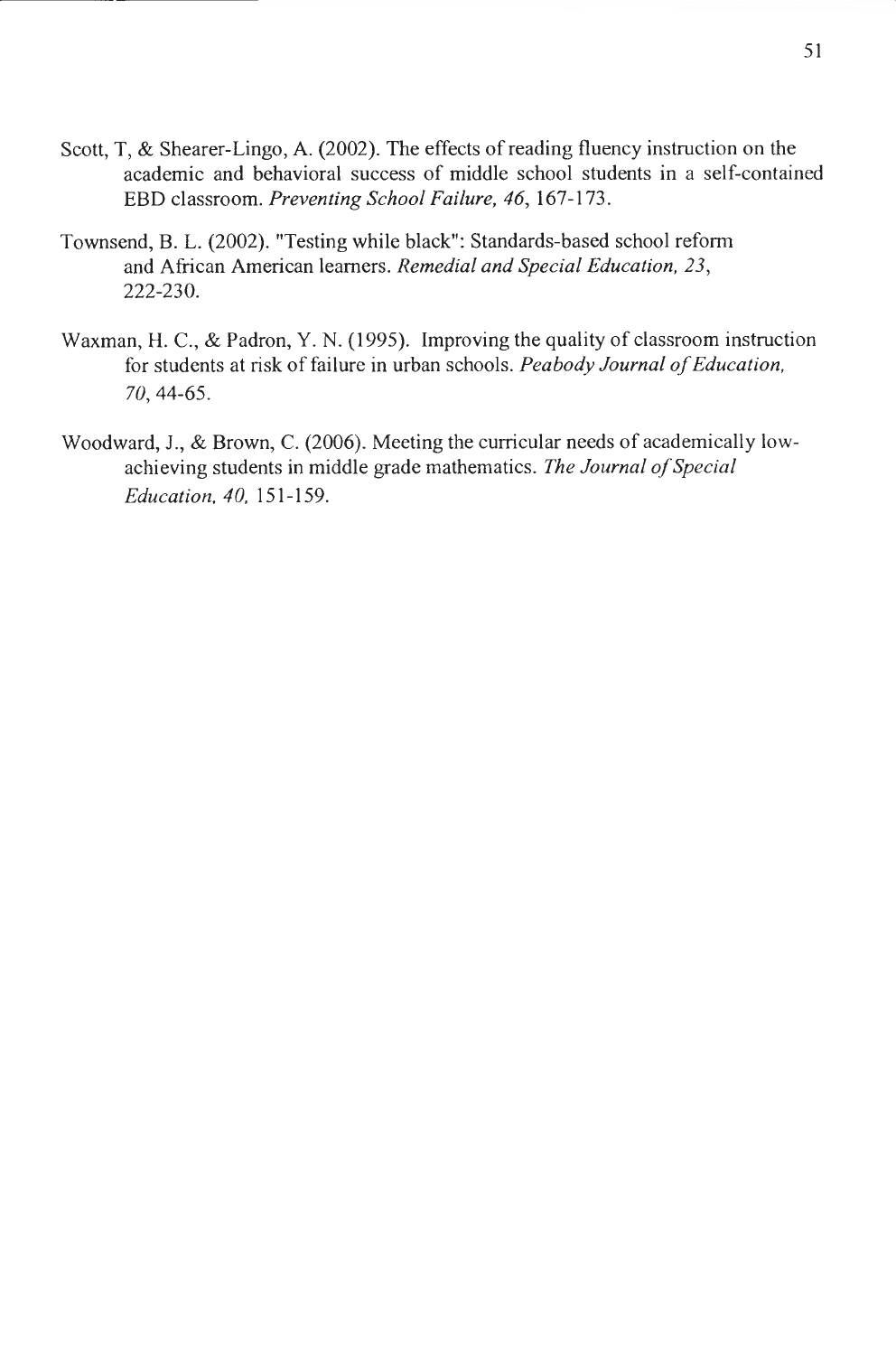# APPENDIX

# TABLES AND FIGURES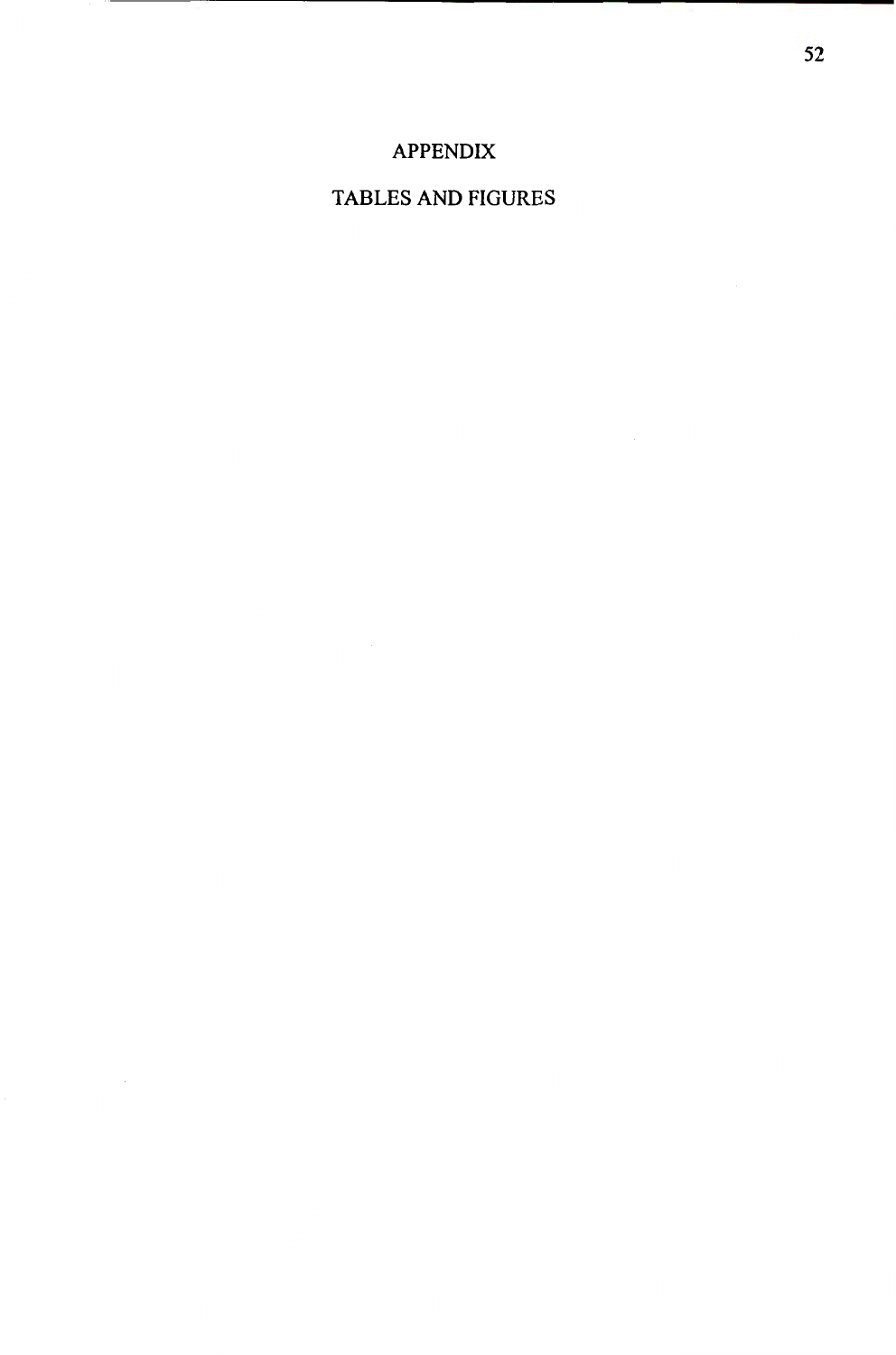# Table I

|                    | <b>Students in Analyses</b> |                  | <b>Students in Cohorts</b> |               |
|--------------------|-----------------------------|------------------|----------------------------|---------------|
| Group              | ${\bf N}$                   | $\frac{0}{0}$    | $\mathbf N$                | $\frac{0}{0}$ |
| 03/04 Adv Team     |                             |                  |                            |               |
| African-American   | 9                           | 69.2             | 17                         | 70.8          |
| Hispanic           | $\theta$                    | $\boldsymbol{0}$ | $\,1$                      | 4.2           |
| Caucasian          | 4                           | 30.8             | 6                          | 25.0          |
| Total cohort       | 13                          |                  | 24                         |               |
| 04/05 Adv Team     |                             |                  |                            |               |
| African-American   | 13                          | 68.4             | 14                         | 63.6          |
| Hispanic           | $\mathbf{1}$                | 5.3              | $\mathbf{l}$               | 4.5           |
| Caucasian          | 5                           | 26.3             | $\tau$                     | 31.8          |
| Total cohort       | 19                          |                  | 22                         |               |
| 05/06 Adv Team*    |                             |                  |                            |               |
| African-American   | 5                           | 50.0             | 20                         | 57.1          |
| Hispanic           | $\boldsymbol{0}$            | 0.0              | $\mathfrak{2}$             | 5.7           |
| Caucasian          | 5                           | 50.0             | 13                         | 37.1          |
| Total cohort       | 10                          |                  | 35                         |               |
| Total participants | 42                          |                  | 81                         |               |

# *Frequency Table for Adventure Team Cohorts*

*(table continues)*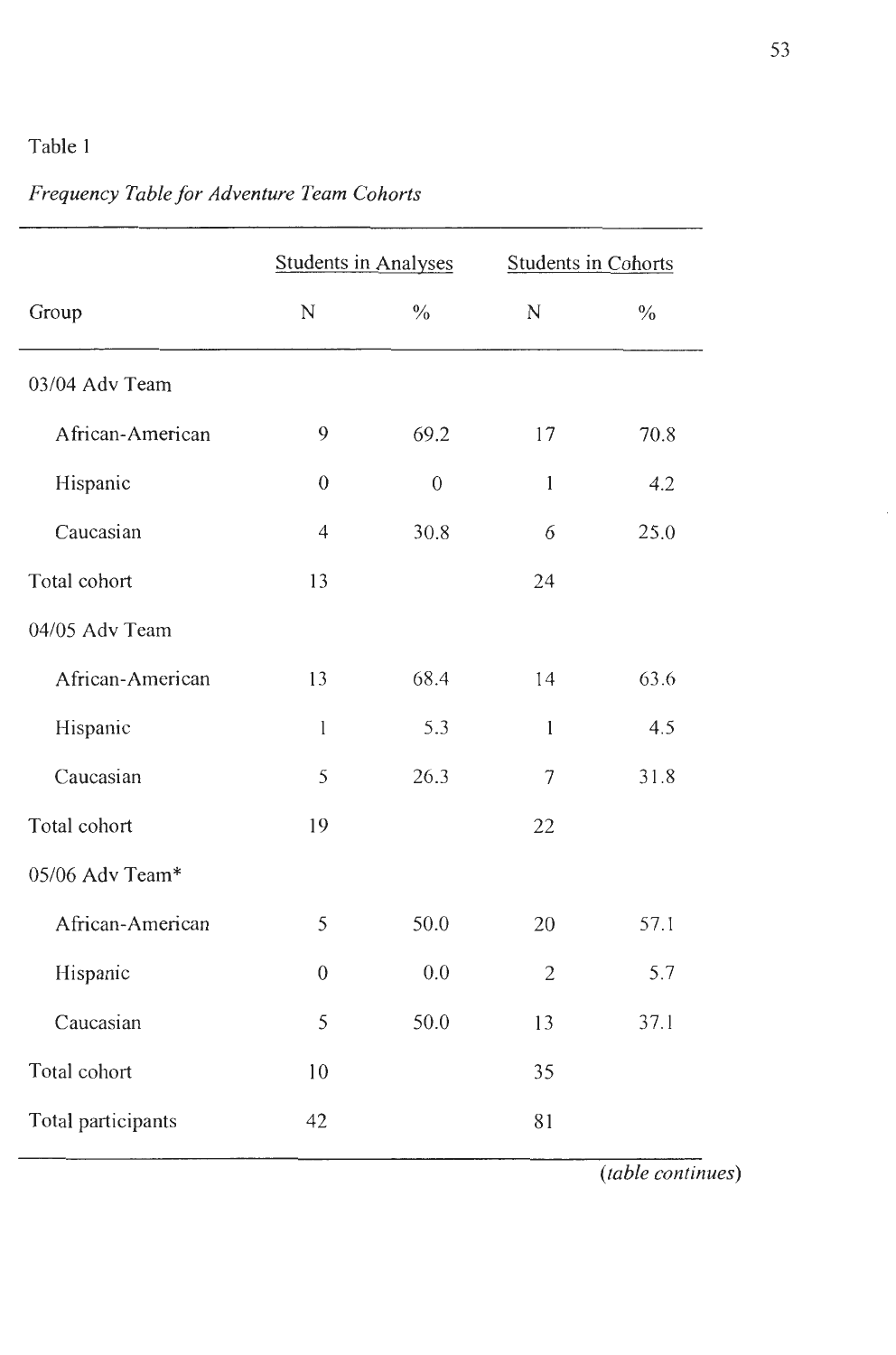\* 1 African American student and 3 Caucasian students participated in Adventure Team reading only; 3 African American students and l Caucasian student participated in Adventure Team math only; l African American student and I Caucasian student participated in Adventure team for reading and math.

 $\ddot{\phantom{a}}$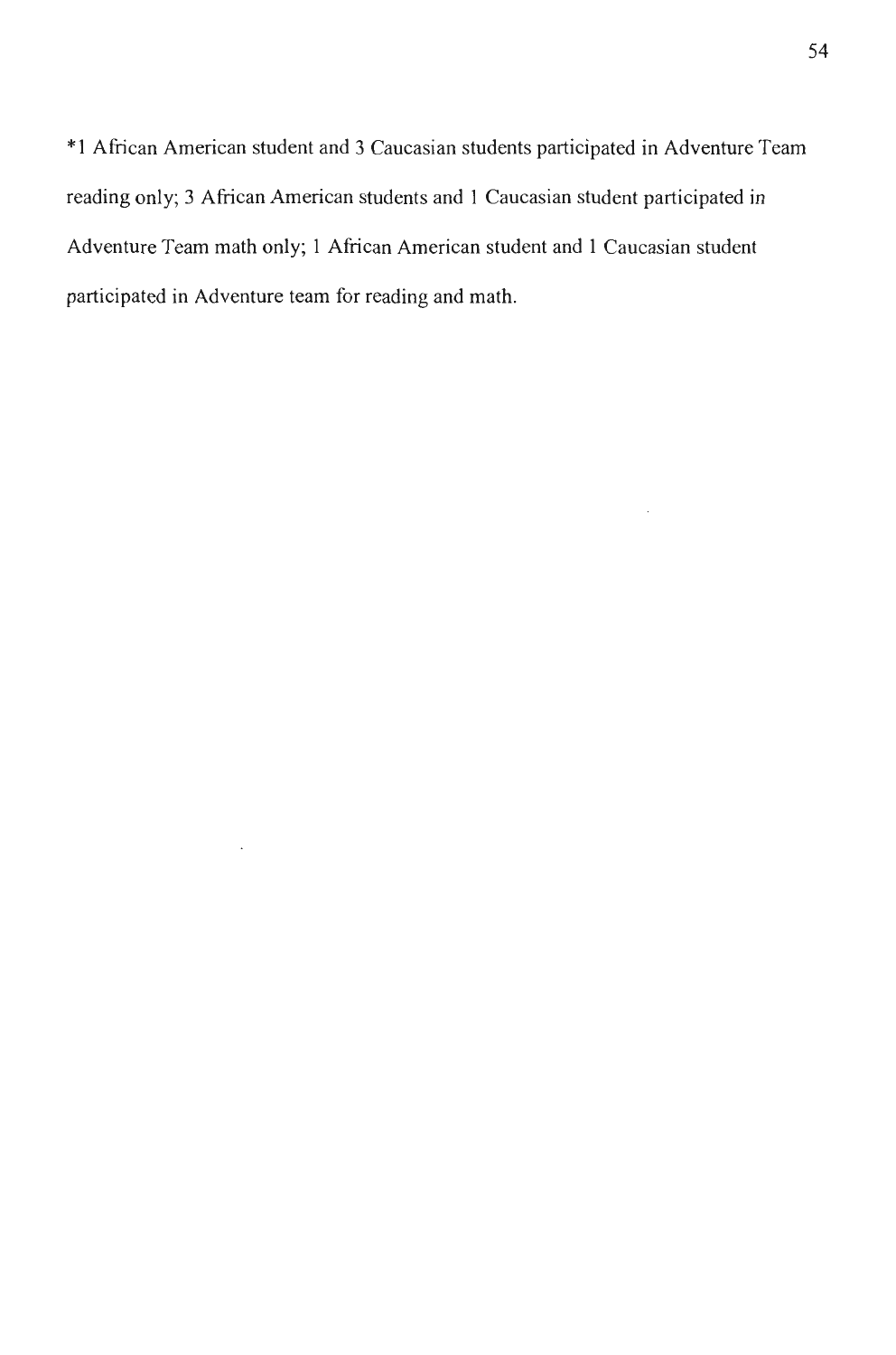$\Lambda$ 

|                   | Cohort                  |            |             |            |             |            |  |  |
|-------------------|-------------------------|------------|-------------|------------|-------------|------------|--|--|
|                   | 05/06<br>04/05<br>03/04 |            |             |            |             |            |  |  |
|                   | % Adventure             |            | % Adventure |            | % Adventure |            |  |  |
| Grade and subject | Team                    | % Building | Team        | % Building | Team        | % Building |  |  |
| Grade 8           |                         |            |             | $\epsilon$ |             |            |  |  |
| Reading           | 15.4                    | 31.5       | 15.8        | 58.3       | 20.0        | 32.4       |  |  |
| Math              | 15.4                    | 38.6       | 21.1        | 44.4       | 30.0        | 39.4       |  |  |

Note. Lack of data for a grade and year is indicated by "na." Proficiency is defined as a or above 40th percentile on national

 $\sim$ 

norms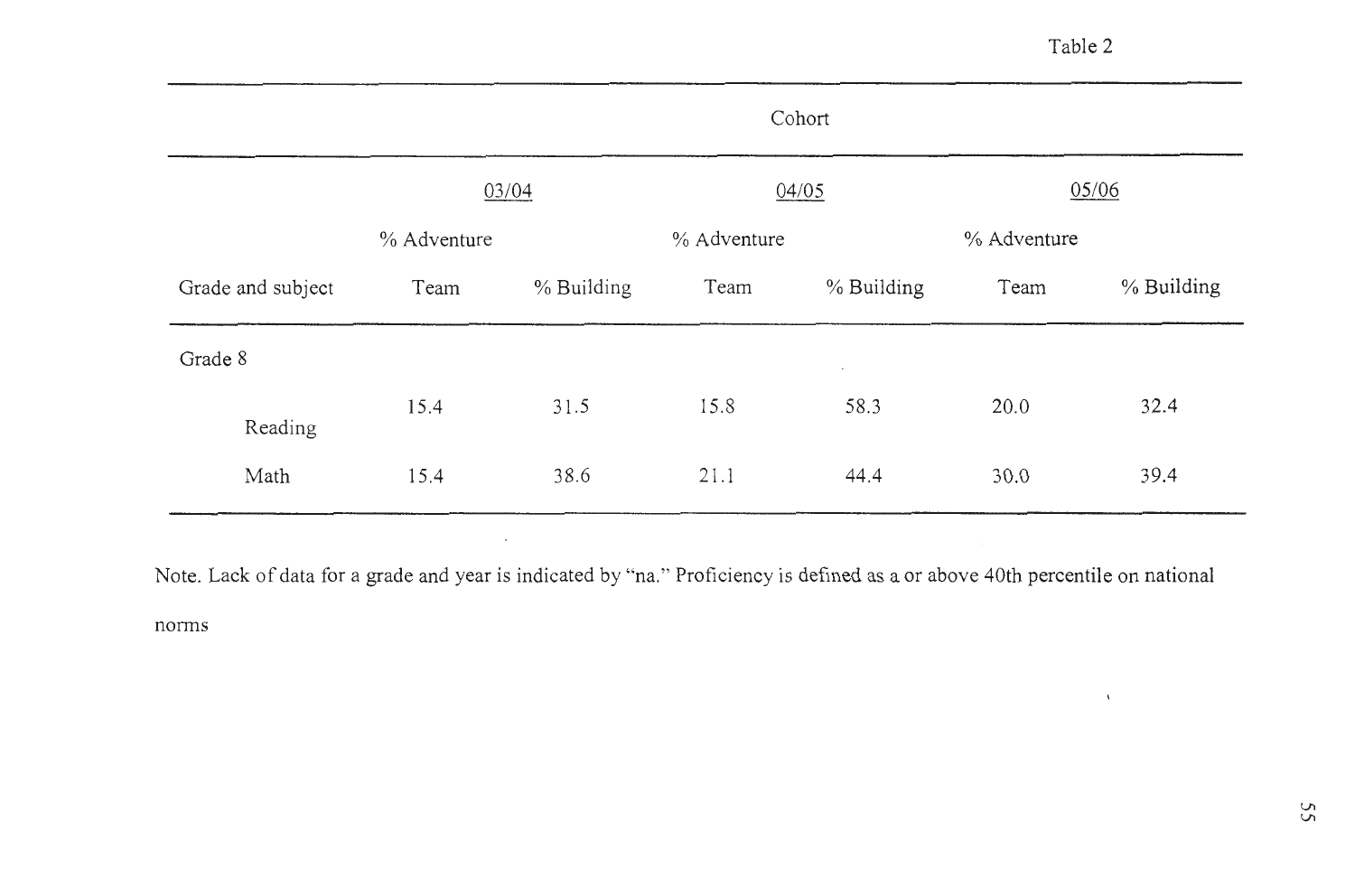# *Percentage of Students Proficient\* in Reading and Math by Cohort and Grade Level*

 $\sim 10^{11}$  km s  $^{-1}$ 

|                   |         | Cohort      |            |             |            |       |            |  |  |
|-------------------|---------|-------------|------------|-------------|------------|-------|------------|--|--|
|                   |         | 03/04       |            | 04/05       |            | 05/06 |            |  |  |
|                   |         | % Adventure |            | % Adventure |            |       |            |  |  |
| Grade and subject |         | Team        | % Building | Team        | % Building | Team  | % Building |  |  |
| Grade 6           |         |             |            |             |            |       |            |  |  |
|                   | Reading | 0.0         | na         | 15.8        | na         | 30.0  | 28.6       |  |  |
|                   | Math    | 0.0         | na         | 10.5        | na         | 40.0  | 25.0       |  |  |
| Grade 7           |         |             |            |             |            |       |            |  |  |
|                   | Reading | 0.0         | na         | 15.8        | 34.7       | 40.0  | 43.2       |  |  |
|                   | Math    | 7.7         | na         | 15.8        | 33.1       | 10.0  | 37.0       |  |  |

 $\mathcal{L}^{\text{max}}$  .

*(table continues)* 

 $\mathbf{t}$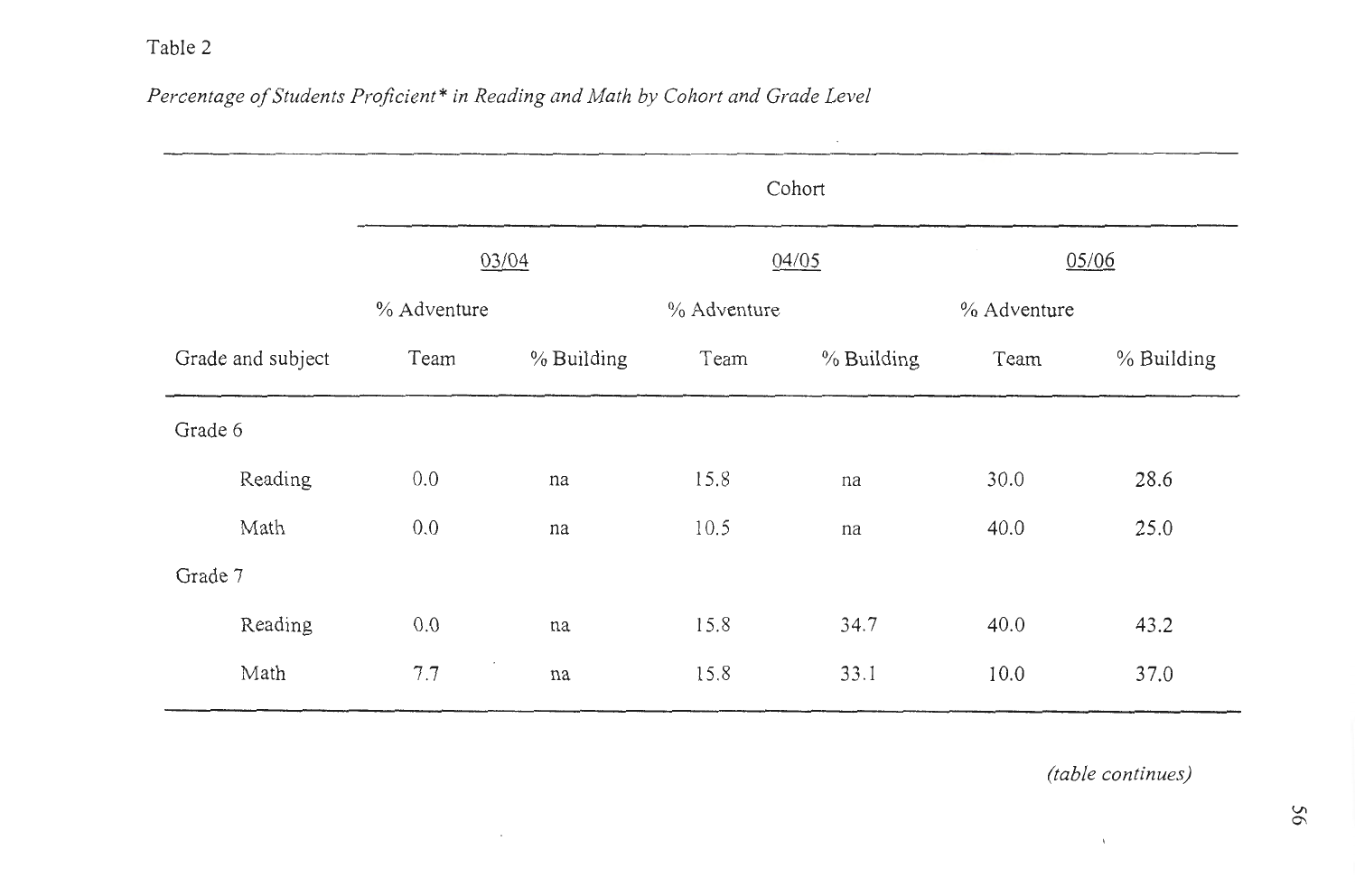*Percentage of Students Improving from Non-proficient to Proficient in Reading and Math between Seventh and Eighth Grade !TBS Administrations by Subject Area and Cohort* 

|         | Cohort           |      |            |          |              |         |  |  |  |  |
|---------|------------------|------|------------|----------|--------------|---------|--|--|--|--|
|         | 03/04            |      | 04/05      |          | 05/06        |         |  |  |  |  |
|         | N imp            |      | N imp      |          | N imp        |         |  |  |  |  |
| Subject | $(N = 13)$ % imp |      | $(n = 19)$ | $\%$ imp | $(n = 6***)$ | $%$ imp |  |  |  |  |
| Reading | $\mathbf{2}$     | 15.4 | $*1$       | 5.3      | $**2$        | 33.3    |  |  |  |  |
| Math    | $*2$             | 15.4 | $***3$     | 15.8     | $*2$         | 33.3    |  |  |  |  |

\* I student declined in proficiency level

\*\* 2 students declined in proficiency level

\*\*\* Not all students were in both groups.  $N = 6$  for each group.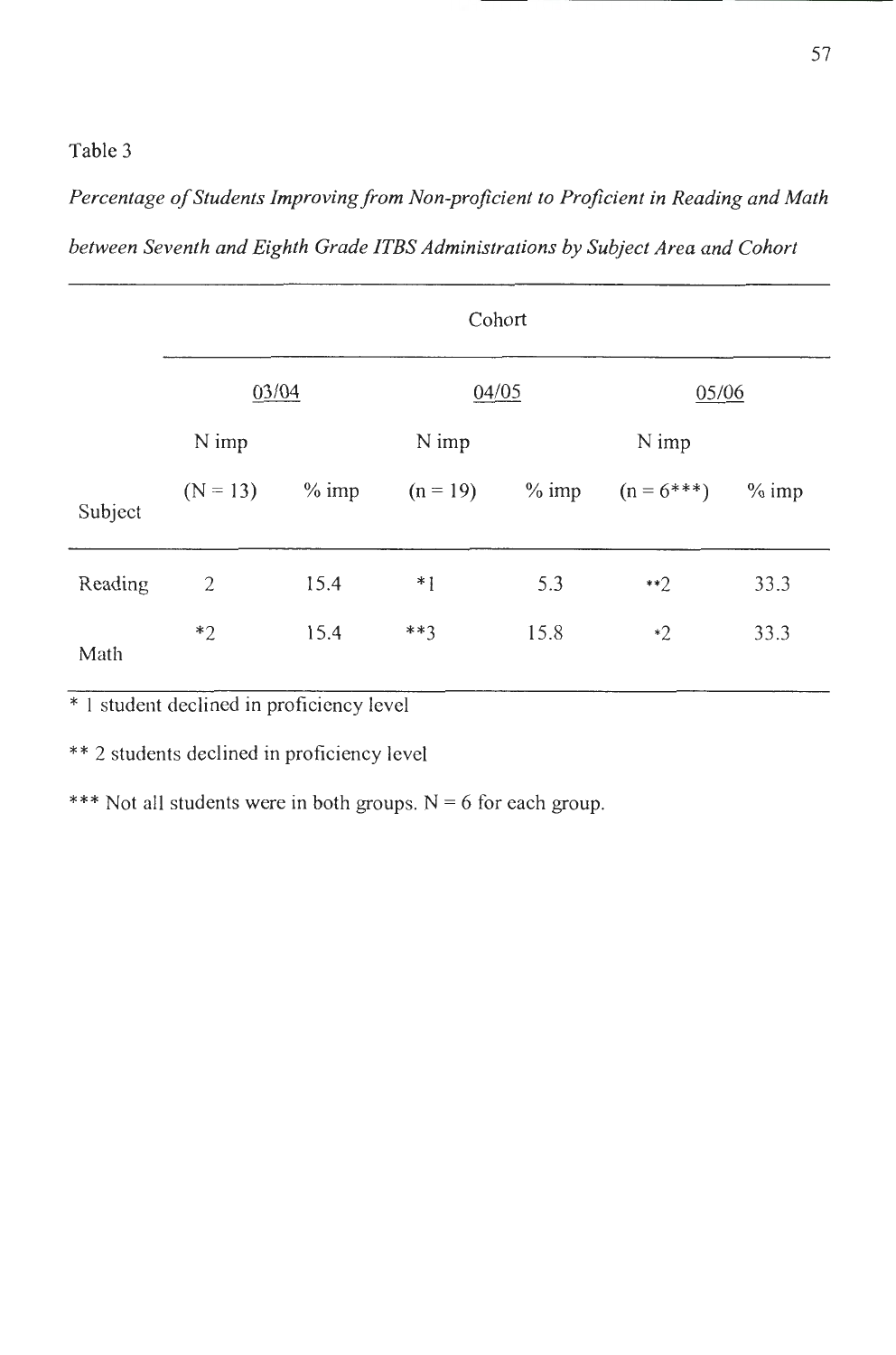|       | Cohort                 |       |       |           |          |           |  |  |  |  |  |
|-------|------------------------|-------|-------|-----------|----------|-----------|--|--|--|--|--|
|       | 05/0<br>03/04<br>04/05 |       |       |           |          |           |  |  |  |  |  |
| Grade | <b>SD</b><br>M         |       | M     | <b>SD</b> |          | <b>SD</b> |  |  |  |  |  |
| 7     | 14.68                  | 12.66 | 12.78 | 11.05     | 10.76    | 7.96      |  |  |  |  |  |
| 8     | 12.51                  | 9.38  | 12.35 | 7.81      | 11.93    | 7.45      |  |  |  |  |  |
| 9     | 18.32                  | 13.95 | 19.34 | 11.59     | $19.71*$ | 7.87      |  |  |  |  |  |

*Absences in Grades* 7, *8, and 9 by Cohort Group* 

\* 2 outliers, I with over 80 absences and 1 with over 60 absences were dropped from this analysis. With outliers included,  $M = 30.11$ ,  $SD = 23.33$ 

 $\overline{\phantom{a}}$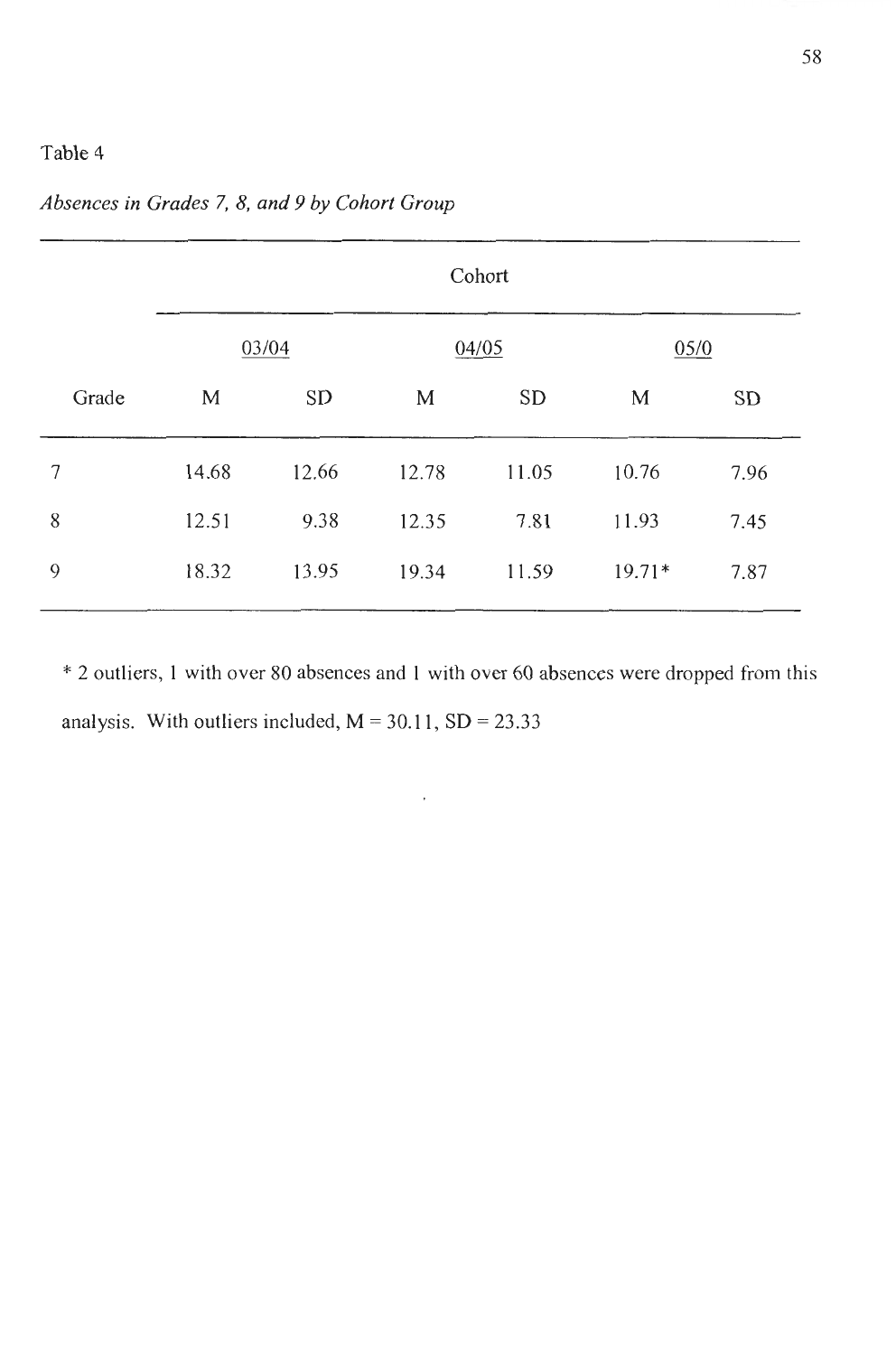$\bar{z}$ 

|          | <b>Adventure Team Cohort</b> |           |          |       |           |          |       |           |          |
|----------|------------------------------|-----------|----------|-------|-----------|----------|-------|-----------|----------|
|          |                              | 03/04     |          | 04/05 |           |          | 05/06 |           |          |
| Semester | Mean                         | <b>SD</b> | Range    | Mean  | <b>SD</b> | Range    | Mean  | <b>SD</b> | Range    |
| Grade 7  |                              |           |          |       |           |          |       |           |          |
| Sem 1    | 1.69                         | 3.17      | $0 - 10$ | 0.74  | 1.45      | $0 - 5$  | 1.10  | 1.91      | $0 - 6$  |
| Sem 2    | 1.92                         | 2.93      | $0 - 9$  | 0.68  | 1.25      | $0 - 4$  | 0.90  | 1.29      | $0 - 4$  |
| Grade 8  |                              |           |          |       |           |          |       |           |          |
| Sem 1    | 1.00                         | 2.12      | $0 - 7$  | 1.32  | 2.36      | $0 - 9$  | 1.50  | 2.01      | $0 - 5$  |
| Sem 2    | 3.85                         | 5.00      | $0 - 15$ | 2.89  | 3.78      | $0 - 12$ | 3.20  | 4.08      | $0-13$   |
| Grade 9  |                              |           |          |       |           |          |       |           |          |
| Sem 1    | 4.77                         | 6.65      | $0 - 21$ | 5.21  | 7.08      | $0 - 26$ | 6.90  | 6.94      | $0 - 21$ |
| Sem 2    | 2.31                         | 2.69      | $0 - 9$  | 4.42  | 6.25      | $0 - 23$ | 2.00  | 2.26      | $0 - 7$  |

# *Suspensions for Grades* 7, *8, and 9 by Cohort*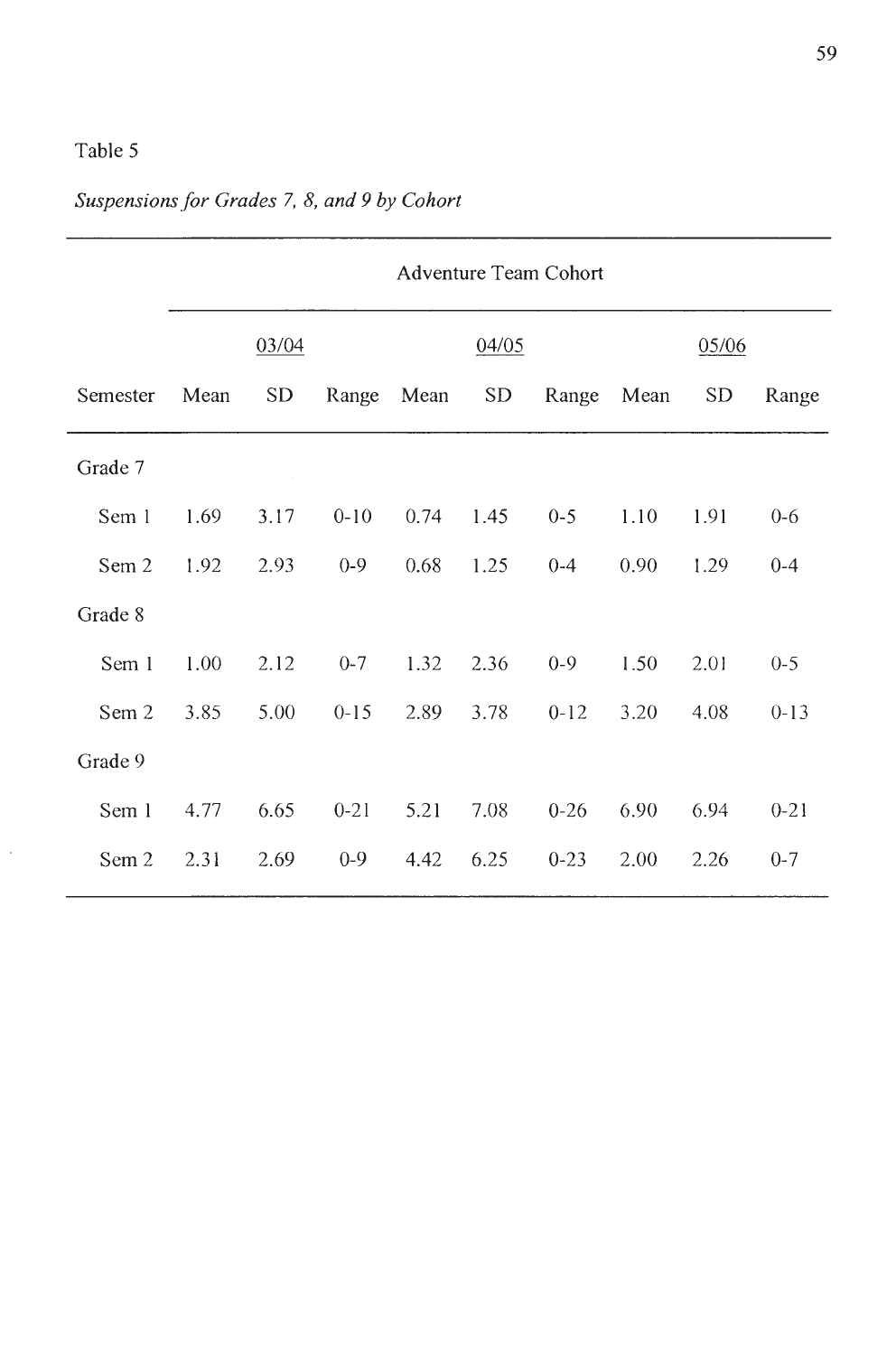



*Figure* 1. Mean Absences for Adventure Team Cohorts by Grade Level